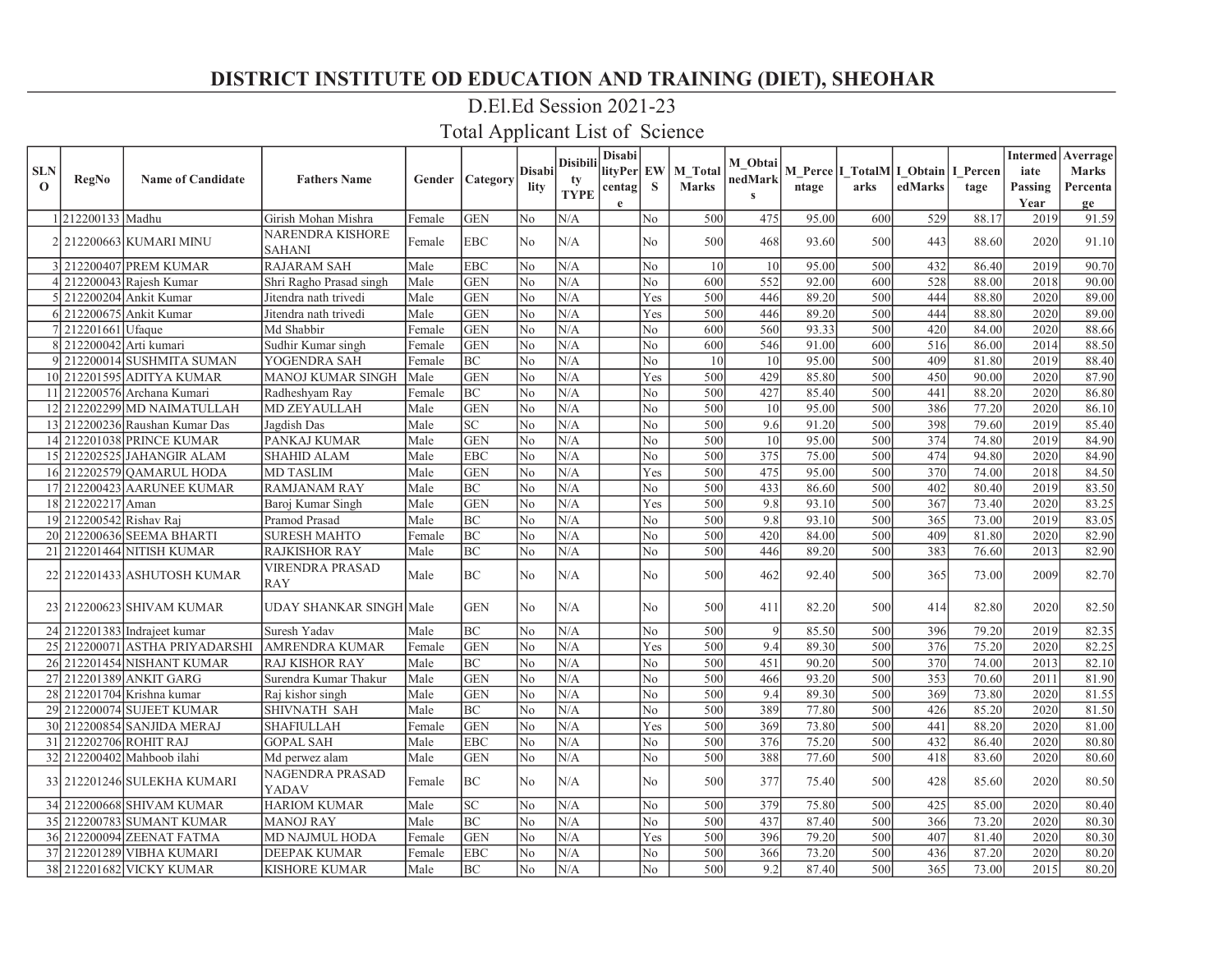### D.El.Ed Session 2021-23

| <b>SLN</b>   |                        |                                       |                                    |        |                             | <b>Disabi</b>  | <b>Disibili</b>   | <b>Disabi</b><br>lityPer EW |                | M Total      | M Obtai                 |       | M Perce   I_TotalM  I_Obtain   I_Percen |         |       | iate         | <b>Intermed</b> Averrage<br><b>Marks</b> |
|--------------|------------------------|---------------------------------------|------------------------------------|--------|-----------------------------|----------------|-------------------|-----------------------------|----------------|--------------|-------------------------|-------|-----------------------------------------|---------|-------|--------------|------------------------------------------|
| $\mathbf{o}$ | RegNo                  | <b>Name of Candidate</b>              | <b>Fathers Name</b>                | Gender | Category                    | lity           | ty<br><b>TYPE</b> | centag                      | S              | <b>Marks</b> | nedMark<br>$\mathbf{s}$ | ntage | arks                                    | edMarks | tage  | Passing      | Percenta                                 |
|              |                        | 39 212200954 ASHUTOSH KUMAR           | <b>MUNNA KUMAR</b>                 | Male   | <b>GEN</b>                  | No             | N/A               | e                           | Yes            | 500          | 395                     | 79.00 | 500                                     | 406     | 81.20 | Year<br>2020 | ge<br>80.10                              |
|              |                        | 40 212200725 PRITY KUMARI             | MADAN KUMAR SINGH Female           |        | <b>GEN</b>                  | No             | N/A               |                             | Yes            | 500          | 368                     | 73.60 | 500                                     | 432     | 86.40 | 2019         | 80.00                                    |
|              |                        | 41 212200120 ANKIT KUMAR              | Vijay kumar singh                  | Male   | <b>GEN</b>                  | No             | N/A               |                             | No             | 500          | 379                     | 75.80 | 500                                     | 421     | 84.20 | 2019         | 80.00                                    |
|              |                        | 42 212200256 Kunal pratap             | Satish Kumar singh                 | Male   | <b>GEN</b>                  | No             | N/A               |                             | Yes            | 500          | 8.4                     | 79.80 | 500                                     | 400     | 80.00 | 2019         | 79.90                                    |
|              |                        | 43 212200427 SONAM KUMARI             | <b>MUKESH SAH</b>                  | Female | BC                          | No             | N/A               |                             | No             | 500          | 392                     | 78.40 | 500                                     | 407     | 81.40 | 2019         | 79.90                                    |
|              |                        | 44 212200357 MADHAV RAJ               | <b>BHAGWAN SAH</b>                 | Male   | <b>EBC</b>                  | No             | N/A               |                             | No             | 500          | 389                     | 77.80 | 500                                     | 410     | 82.00 | 2020         | 79.90                                    |
|              |                        | 45 212202235 Babita Kumari            | ARUN KUMAR SINGH                   | Female | <b>GEN</b>                  | N <sub>0</sub> | N/A               |                             | Yes            | 500          | 9.2                     | 87.40 | 500                                     | 362     | 72.40 | 2019         | 79.90                                    |
|              |                        | 46 212200203 JAYPRAKASH KUMAR         | <b>MAHENDRA SAH</b>                | Male   | <b>EBC</b>                  | No             | N/A               |                             | No             | 500          | 399                     | 79.80 | 500                                     | 399     | 79.80 | 2020         | 79.80                                    |
|              |                        | 47 212200589 SUDHANSHU KUMAR          | <b>RAMESH JHA</b>                  | Male   | <b>GEN</b>                  | No             | N/A               |                             | N <sub>o</sub> | 500          | 402                     | 80.40 | 500                                     | 396     | 79.20 | 2020         | 79.80                                    |
|              | 48 212200378           | PRABHA SHANKAR<br><b>KUMAR</b>        | <b>RAM DAHIN RAM</b>               | Male   | $\protect\operatorname{SC}$ | No             | N/A               |                             | No             | 500          | 9.4                     | 89.30 | 500                                     | 351     | 70.20 | 2019         | 79.75                                    |
|              | 49 212201100           | <b>KUMARI SANJANA</b><br><b>SHANU</b> | <b>SANTOSH KUMAR</b>               | Female | SC.                         | No             | N/A               |                             | No             | 500          | 400                     | 80.00 | 500                                     | 397     | 79.40 | 2020         | 79.70                                    |
|              |                        | 50 212202179 Shambhavi Jha            | <b>SUDHIR KUMAR JHA</b>            | Female | <b>GEN</b>                  | No             | N/A               |                             | No             | 500          | 9.8                     | 93.10 | 500                                     | 331     | 66.20 | 2020         | 79.65                                    |
|              |                        | 51 212202677 SAROJ KUMAR              | <b>SAHDEV SAH</b>                  | Male   | BC                          | No             | N/A               |                             | N <sub>o</sub> | 500          | 411                     | 82.20 | 500                                     | 385     | 77.00 | 2019         | 79.60                                    |
|              |                        | 52 212200549 Kunal kumar tiwari       | Arun kumar tiwari                  | Male   | <b>GEN</b>                  | No             | N/A               |                             | No             | 500          | 404                     | 80.80 | 500                                     | 391     | 78.20 | 2011         | 79.50                                    |
|              |                        | 53 212202665 MD HUZAIFA ANSARI        | MD SHAUKAT ALI<br><b>ANSARI</b>    | Male   | <b>EBC</b>                  | No.            | N/A               |                             | No             | 500          | 9.8                     | 93.10 | 500                                     | 328     | 65.60 | 2018         | 79.35                                    |
|              |                        | 54 212201797 Dheeraj kumar Paswan     | Pramod paswan                      | Male   | SC.                         | No             | N/A               |                             | N <sub>o</sub> | 500          | 354                     | 70.80 | 500                                     | 439     | 87.80 | 2020         | 79.30                                    |
|              |                        | 55 212201485 Priya Kumari             | <b>RAJESH YADAV</b>                | Female | <b>BC</b>                   | No             | N/A               |                             | N <sub>o</sub> | 500          | 403                     | 80.60 | 500                                     | 388     | 77.60 | 2019         | 79.10                                    |
|              |                        | 56 212200153 MD MASOOM SHAIKH         | <b>REYAZ AHMED</b>                 | Male   | <b>GEN</b>                  | No             | N/A               |                             | Yes            | 500          | 376                     | 75.20 | 500                                     | 415     | 83.00 | 2020         | 79.10                                    |
|              |                        | 57 212200114 ATUL MOHAN               | <b>MADAN MOHAN</b><br><b>GUPTA</b> | Male   | <b>EBC</b>                  | No             | N/A               |                             | N <sub>o</sub> | 500          | 521                     | 86.83 | 500                                     | 356     | 71.20 | 2020         | 79.02                                    |
|              |                        | 58 212200438 MD SUHAIL MALIK          | <b>BASHIR RAYEEN</b>               | Male   | <b>EBC</b>                  | No             | N/A               |                             | N <sub>o</sub> | 500          | 400                     | 80.00 | 500                                     | 390     | 78.00 | 2020         | 79.00                                    |
|              |                        | 59 212200055 SAURABH KUMAR            | <b>JAY PRAKASH RAY</b>             | Male   | BC                          | No             | N/A               |                             | N <sub>o</sub> | 500          | 9.8                     | 93.10 | 500                                     | 324     | 64.80 | 2020         | 78.95                                    |
|              |                        | 60 212200606 FARHEEN GAUHAR           | <b>MD ASHFAQUE</b>                 | Female | <b>GEN</b>                  | No             | N/A               |                             | No             | 500          | 9.8                     | 93.10 | 500                                     | 323     | 64.60 | 2019         | 78.85                                    |
| 61           |                        | 212200292 rahul kumar                 | <b>RAMNATH SAH</b>                 | Male   | BC                          | No             | N/A               |                             | No             | 500          | 395                     | 79.00 | 500                                     | 393     | 78.60 | 2020         | 78.80                                    |
| 62           |                        | 212200973  KAJAL SHRIVASTAVA          | <b>MANOJ SHRIVASTAVA</b>           | Female | <b>GEN</b>                  | No             | N/A               |                             | N <sub>o</sub> | 500          | 9.2                     | 87.40 | 500                                     | 349     | 69.80 | 2019         | 78.60                                    |
| 63           |                        | 212200495 AJEET KUMAR                 | <b>RAM PRIT SAH</b>                | Male   | <b>EBC</b>                  | No             | N/A               |                             | No             | 500          | 9.4                     | 89.30 | 500                                     | 339     | 67.80 | 2015         | 78.55                                    |
|              |                        | 64 212200711 Gauray Kumar             | Shiv Shankar Chaudhary             | Male   | <b>GEN</b>                  | No             | N/A               |                             | No             | 500          | 9.6                     | 91.20 | 500                                     | 329     | 65.80 | 2016         | 78.50                                    |
|              |                        | 65 212200925 SONU KUMAR               | RAMJEEVAN MAHTO                    | Male   | BC                          | No             | N/A               |                             | No             | 500          | 380                     | 76.00 | 500                                     | 404     | 80.80 | 2020         | 78.40                                    |
|              |                        | 66 212200443 SHARAD GOSWAMI           | DINBANDHU PRASAD                   | Male   | <b>BC</b>                   | No             | N/A               |                             | No             | 500          | 437                     | 87.40 | 500                                     | 347     | 69.40 | 2020         | 78.40                                    |
|              | 67 212201987 Rahul Raj |                                       | Pawan Jaiswal                      | Male   | BC                          | No             | N/A               |                             | N <sub>o</sub> | 500          | 406                     | 81.20 | 500                                     | 378     | 75.60 | 2018         | 78.40                                    |
|              |                        | 68 212200127 KUNAL KUMAR              | <b>RAJESH KUMAR</b>                | Male   | <b>BC</b>                   | No             | N/A               |                             | N <sub>o</sub> | 500          | 392                     | 78.40 | 500                                     | 390     | 78.00 | 2020         | 78.20                                    |
|              |                        | 69 212200750 NIDHI SHREE              | PANKAJ KUMAR                       | Female | <b>BC</b>                   | No             | N/A               |                             | No             | 500          | 427                     | 85.40 | 500                                     | 354     | 70.80 | 2020         | 78.10                                    |
|              |                        | 70 212202730 MD SARFRAZ               | <b>MD DABIR</b>                    | Male   | <b>GEN</b>                  | No             | N/A               |                             | Yes            | 500          | 418                     | 83.60 | 500                                     | 363     | 72.60 | 2020         | 78.10                                    |
| 71           |                        | 212201964  AMAR YADAV                 | ARUN YADAV                         | Male   | <b>BC</b>                   | No             | N/A               |                             | N <sub>o</sub> | 500          | 446.6                   | 89.32 | 500                                     | 333     | 66.60 | 2015         | 77.96                                    |
|              |                        | 72 212201624 VIVEK KUMAR              | <b>AMOD THAKUR</b>                 | Male   | <b>EBC</b>                  | No             | N/A               |                             | No             | 500          | 8.6                     | 81.70 | 500                                     | 370     | 74.00 | 2019         | 77.85                                    |
|              |                        | 73 212201432 ONAM KUMAR               | SANJIV KUMAR SINGH                 | Male   | <b>GEN</b>                  | No             | N/A               |                             | No             | 500          | 419                     | 83.80 | 500                                     | 359     | 71.80 | 2019         | 77.80                                    |
|              |                        | 74 212201112 ANUJ KUMAR               | <b>SHIV RAY</b>                    | Male   | BC                          | No             | N/A               |                             | No             | 500          | 408                     | 81.60 | 500                                     | 370     | 74.00 | 2015         | 77.80                                    |
|              |                        | 75 212201219 AVINASH SAXENA           | <b>VAIDEHI SHARAN</b>              | Female | BC                          | No             | N/A               |                             | N <sub>o</sub> | 500          | 9.4                     | 89.30 | 500                                     | 331     | 66.20 | 2017         | 77.75                                    |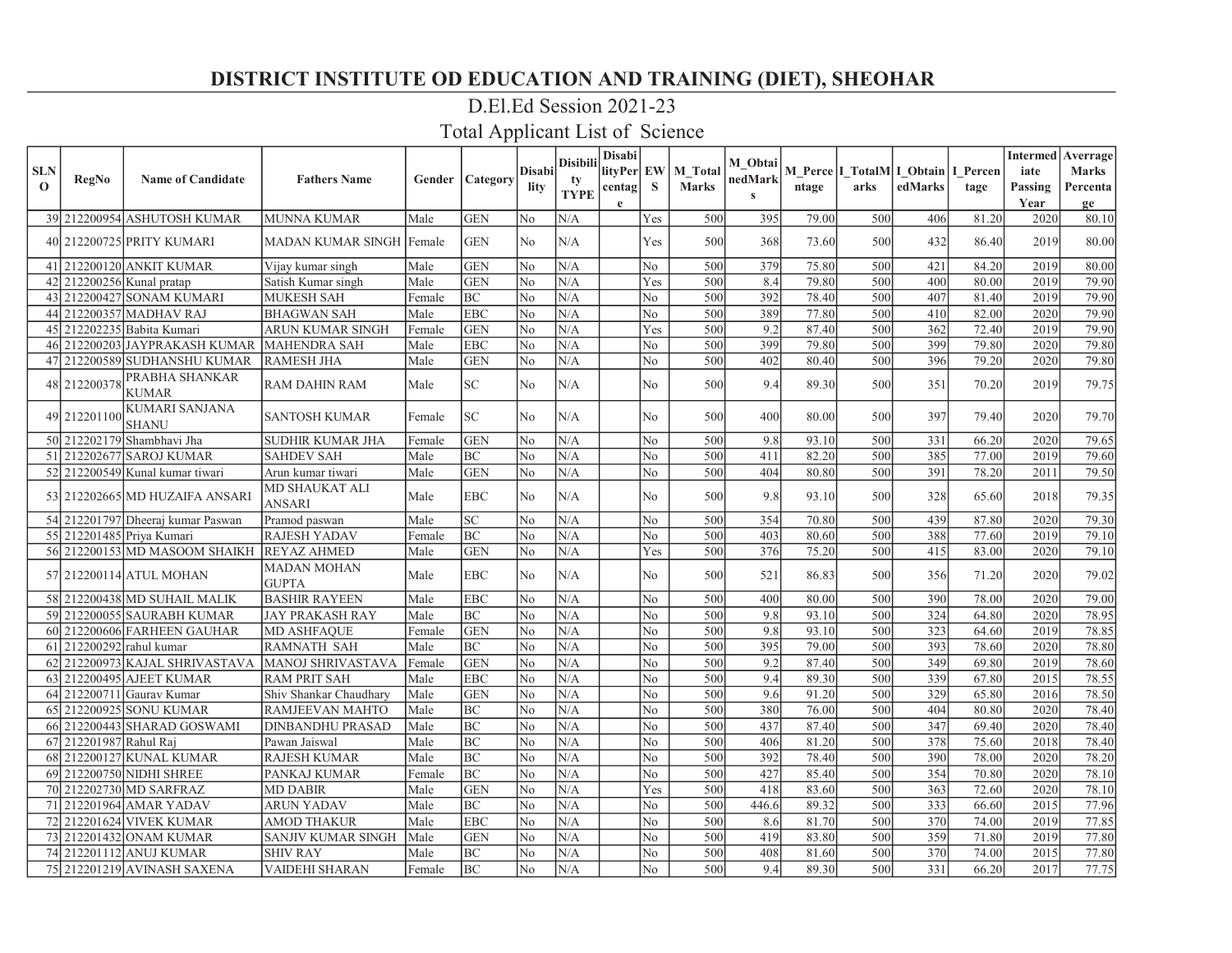### D.El.Ed Session 2021-23

| <b>SLN</b> |                       |                                                  |                                           |        |                          | Disabil        | <b>Disibili</b> | Disabi<br>lityPer EW |                | M Total      | M Obtai         |       |      | M Perce I TotalM I Obtain I Percen |       | iate    | <b>Intermed</b> Averrage<br><b>Marks</b> |
|------------|-----------------------|--------------------------------------------------|-------------------------------------------|--------|--------------------------|----------------|-----------------|----------------------|----------------|--------------|-----------------|-------|------|------------------------------------|-------|---------|------------------------------------------|
| $\Omega$   | RegNo                 | <b>Name of Candidate</b>                         | <b>Fathers Name</b>                       |        | <b>Gender   Category</b> | lity           | tv              | centag               | S              | <b>Marks</b> | nedMark         | ntage | arks | edMarks                            | tage  | Passing | Percenta                                 |
|            |                       |                                                  |                                           |        |                          |                | <b>TYPE</b>     | $\mathbf e$          |                |              | $\mathbf{s}$    |       |      |                                    |       | Year    | ge                                       |
|            | 76 212202800 ALOK RAJ |                                                  | <b>SURESH MAHTO</b>                       | Male   | BC                       | N <sub>o</sub> | N/A             |                      | No             | 500          | 9.8             | 93.10 | 500  | 309                                | 61.80 | 2018    | 77.45                                    |
|            |                       | 77 212200983 RAHUL KUMAR                         | <b>KAMALDEV SAH</b>                       | Male   | BC                       | No             | N/A             |                      | $\rm No$       | 500          | 390             | 78.00 | 500  | 384                                | 76.80 | 2020    | 77.40                                    |
|            |                       | 78 212200990 SADANAND KUMAR                      | <b>MANORANJAN KUMAR  Male</b>             |        | <b>EBC</b>               | N <sub>0</sub> | N/A             |                      | N <sub>o</sub> | 500          | 407             | 81.40 | 500  | 366                                | 73.20 | 2019    | 77.30                                    |
|            | 79 212200810 Nikhil   |                                                  | Ram Babu Singh                            | Male   | <b>GEN</b>               | No             | N/A             |                      | Yes            | 500          | $\vert 9 \vert$ | 85.50 | 500  | 344                                | 68.80 | 2013    | 77.15                                    |
|            |                       | 80 212201664 SANSKRITI KUMARI                    | <b>KALESHWAR PANDIT</b>                   | Female | BC                       | N <sub>o</sub> | N/A             |                      | No             | 500          | 8.6             | 81.70 | 500  | 363                                | 72.60 | 2019    | 77.15                                    |
| 81         |                       | 212201681 Prity kumari                           | Sudhir Kumar Singh                        | Female | <b>GEN</b>               | No             | N/A             |                      | Yes            | 500          | 410             | 82.00 | 500  | 360                                | 72.00 | 2019    | 77.00                                    |
|            |                       | 82 212202295 SHIREEN ASHRAF                      | <b>JAHANGIR ASHRAFI</b>                   | Female | <b>EBC</b>               | N <sub>0</sub> | N/A             |                      | No.            | 500          | 9.2             | 87.40 | 500  | 333                                | 66.60 | 2019    | 77.00                                    |
|            |                       | 83 212201431 AAKANKSHA KUMARI RAJNARAYAN SINGH   |                                           | Female | <b>GEN</b>               | No             | N/A             |                      | N <sub>o</sub> | 500          | 9.8             | 93.10 | 500  | 304                                | 60.80 | 2016    | 76.95                                    |
|            |                       | 84 212200161 OAMRUZZAMAN                         | <b>MD SAYEEDULLAH</b>                     | Male   | <b>GEN</b>               | No             | N/A             |                      | Yes            | 500          | 393             | 78.60 | 500  | 376                                | 75.20 | 2020    | 76.90                                    |
|            | 85 212202422          | <b>ABHISHEK KUMAR</b><br>YASHWANT                | <b>NARAYAN PRASAD</b><br><b>CHAUDHARY</b> | Male   | BC                       | No             | N/A             |                      | No             | 500          | 9.2             | 87.40 | 500  | 332                                | 66.40 | 2017    | 76.90                                    |
|            |                       | 86 212202588 CHANDAN KUMAR                       | <b>AJAY KUMAR</b>                         | Male   | BC                       | No             | N/A             |                      | No.            | 500          | 398             | 79.60 | 500  | 370                                | 74.00 | 2015    | 76.80                                    |
|            |                       | 87 212202622 Ghanshyam kumar                     | Rajkishor Singh                           | Male   | BC                       | N <sub>o</sub> | N/A             |                      | No             | 500          | $\mathbf Q$     | 85.50 | 500  | 340                                | 68.00 | 2016    | 76.75                                    |
|            |                       | 88 212200021 Saniya Siddique                     | Taukir Ahmad Jan                          | Female | <b>EBC</b>               | No             | N/A             |                      | No             | 500          | 378             | 75.60 | 500  | 389                                | 77.80 | 2019    | 76.70                                    |
|            | 89 212200149          | PRATIBHA KUMARI<br><b>BHARTI</b>                 | <b>NAGENDRA KUMAR</b>                     | Female | BC                       | N <sub>o</sub> | N/A             |                      | N <sub>o</sub> | 500          | 362             | 72.40 | 500  | 404                                | 80.80 | 2020    | 76.60                                    |
|            |                       | 90 212200205 DIPESH KUMAR                        | JITENDRA KUMAR RAY   Male                 |        | <b>BC</b>                | No             | N/A             |                      | No             | 500          | $\vert$         | 85.50 | 500  | 338                                | 67.60 | 2016    | 76.55                                    |
|            |                       | 91 212200843 SAURABH KUMAR                       | <b>SHATRUDAN PRASAD</b><br>YADAV          | Male   | BC                       | No             | N/A             |                      | No.            | 500          | $\mathbf Q$     | 85.50 | 500  | 338                                | 67.60 | 2019    | 76.55                                    |
|            |                       | 92 212200946 Prinjay Kumar                       | Ram Snehi Bharti                          | Male   | <b>SC</b>                | No             | N/A             |                      | No.            | 500          | 8.6             | 81.70 | 500  | 356                                | 71.20 | 2015    | 76.45                                    |
|            |                       | 93 212201547 GOLDY PRIYA                         | <b>RAM PRAMOD SINGH</b>                   | Female | <b>GEN</b>               | No             | N/A             |                      | Yes            | 500          | 446             | 89.20 | 500  | 318                                | 63.60 | 2019    | 76.40                                    |
|            |                       | 94 212202873 VIVEK KUMAR                         | <b>KAMESHWAR PRASAD</b>                   | Male   | BC                       | No             | N/A             |                      | N <sub>o</sub> | 500          | 405             | 81.00 | 500  | 359                                | 71.80 | 2013    | 76.40                                    |
|            |                       | 95 212202493 Sneha Kumari                        | Naresh Kumar                              | Female | <b>BC</b>                | No             | N/A             |                      | N <sub>o</sub> | 500          | 376             | 75.20 | 500  | 387                                | 77.40 | 2020    | 76.30                                    |
|            |                       | 96 212202416 BALIRAM KUMAR                       | <b>RAMBHAJAN SAH</b>                      | Male   | <b>BC</b>                | No             | N/A             |                      | No             | 500          | 373             | 74.60 | 500  | 390                                | 78.00 | 2015    | 76.30                                    |
| 97         |                       | 212202249 ANKUR KUMAR                            | <b>ARUN KUMAR</b>                         | Male   | <b>BC</b>                | N <sub>o</sub> | N/A             |                      | No             | 500          | 8               | 76.00 | 500  | 383                                | 76.60 | 2015    | 76.30                                    |
|            |                       | 98 212200697 ANJALI KUMARI                       | ANIL KUMAR SINGH                          | Female | <b>GEN</b>               | No             | N/A             |                      | N <sub>o</sub> | 500          | 348             | 69.60 | 500  | 415                                | 83.00 | 2020    | 76.30                                    |
|            |                       | 99 212202023 SURBHI SHIKHA                       | <b>SARVAJEET KUMAR</b>                    | Female | <b>GEN</b>               | No             | N/A             |                      | No             | 500          | 352             | 70.40 | 500  | 410                                | 82.00 | 2020    | 76.20                                    |
|            | 100 212201632         | <b>KRISHNA MOHAN</b><br><b>KUMAR SAH</b>         | <b>DEEP NARAYAN SAH</b>                   | Male   | <b>EBC</b>               | N <sub>o</sub> | N/A             |                      | N <sub>o</sub> | 500          | 9.4             | 89.30 | 500  | 315                                | 63.00 | 2017    | 76.15                                    |
|            |                       | 101 212200288 SONALI KUMARI                      | <b>MANOJ KUMAR SINGH</b>                  | Female | <b>GEN</b>               | No             | N/A             |                      | No             | 500          | 9.4             | 89.30 | 500  | 314                                | 62.80 | 2020    | 76.05                                    |
|            |                       | 102 212200601 MOHIT SINGH                        | <b>MUKESH KUMAR</b><br><b>SINGH</b>       | Male   | <b>GEN</b>               | No             | N/A             |                      | No             | 500          | 8.8             | 83.60 | 500  | 342                                | 68.40 | 2019    | 76.00                                    |
|            |                       | 103 212202471 MANAS MAYANK                       | <b>SANTOSH THAKUR</b>                     | Male   | <b>GEN</b>               | No             | N/A             |                      | No             | 500          | 392             | 78.40 | 500  | 368                                | 73.60 | 2019    | 76.00                                    |
|            |                       | 104 212200823 ALOK KUMAR BAITHA RAMSHARAN BAITHA |                                           | Male   | SC                       | No             | N/A             |                      | No             | 500          | 349             | 69.80 | 500  | 410                                | 82.00 | 2020    | 75.90                                    |
|            |                       | 105 212200344 NISHA KUMARI                       | <b>MANOJ KUMAR JHA</b>                    | Female | <b>GEN</b>               | No             | N/A             |                      | Yes            | 500          | 387             | 77.40 | 500  | 372                                | 74.40 | 2020    | 75.90                                    |
|            |                       | 106 212201126 KUMARI ANUPAM                      | <b>MUKESH KUMAR</b><br><b>SINGH</b>       | Female | <b>GEN</b>               | N <sub>o</sub> | N/A             |                      | Yes            | 500          | 353             | 70.60 | 500  | 406                                | 81.20 | 2020    | 75.90                                    |
|            |                       | 107 212200072 NILESH KUMAR                       | <b>VIJAY KUMAR SINGH</b>                  | Male   | <b>GEN</b>               | No             | N/A             |                      | Yes            | 500          | 376             | 75.20 | 500  | 382                                | 76.40 | 2019    | 75.80                                    |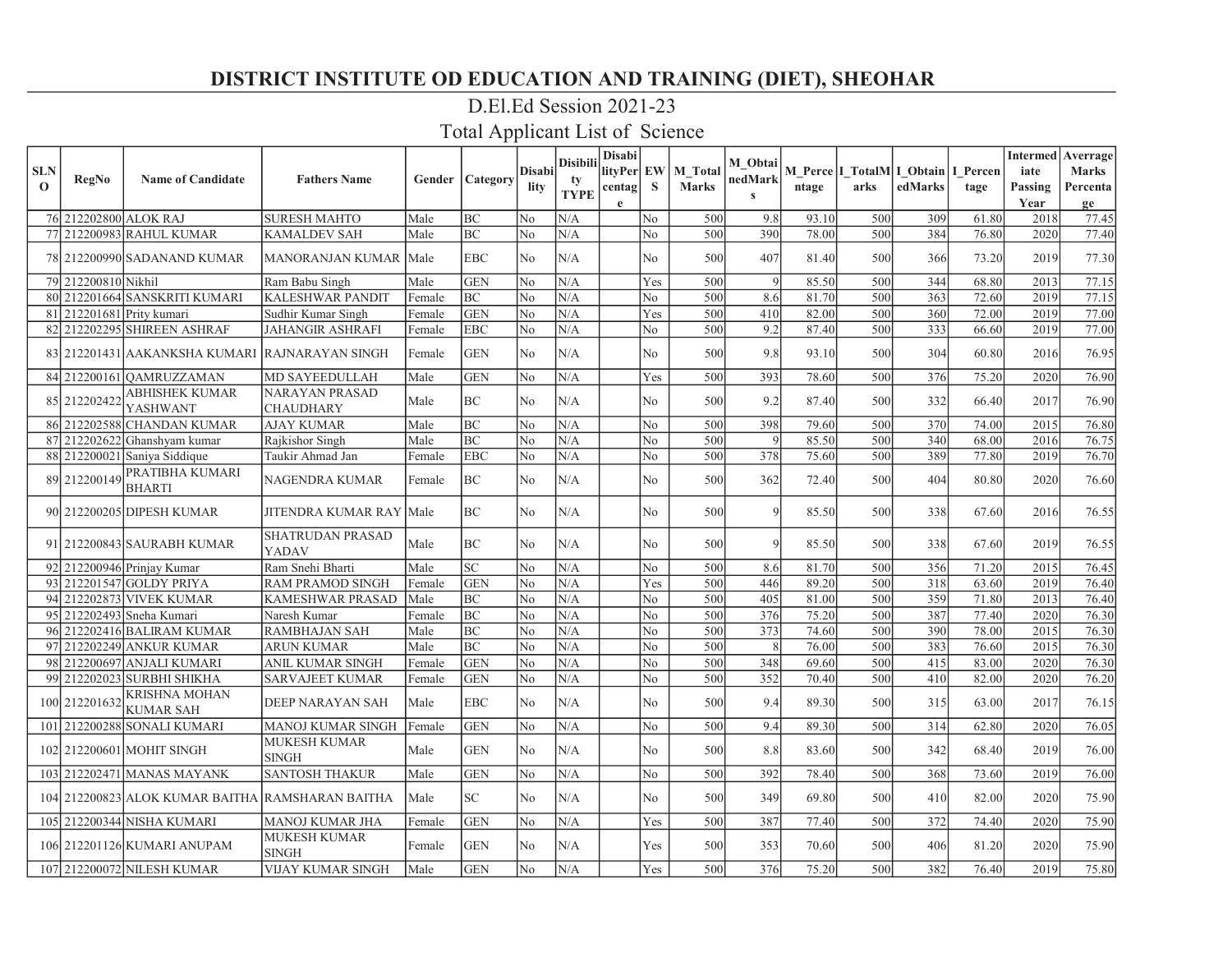### D.El.Ed Session 2021-23

| <b>SLN</b>  |                      |                                        |                                                         |        |                 | Disabil        | <b>Disibili</b> | Disabi<br>lityPer EW |                | M Total      | M Obtai      |       | M Perce   I_TotalM   I_Obtain   I_Percen |         |       | iate    | <b>Intermed</b> Averrage<br><b>Marks</b> |
|-------------|----------------------|----------------------------------------|---------------------------------------------------------|--------|-----------------|----------------|-----------------|----------------------|----------------|--------------|--------------|-------|------------------------------------------|---------|-------|---------|------------------------------------------|
| $\mathbf 0$ | RegNo                | <b>Name of Candidate</b>               | <b>Fathers Name</b>                                     | Gender | Category        | lity           | tv              | centag               | <sub>S</sub>   | <b>Marks</b> | nedMark      | ntage | arks                                     | edMarks | tage  | Passing | Percenta                                 |
|             |                      |                                        |                                                         |        |                 |                | <b>TYPE</b>     | $\mathbf e$          |                |              | $\mathbf{s}$ |       |                                          |         |       | Year    | ge                                       |
|             |                      | 108 212200789 Raman Kumar              | Pankaj Chaudhary                                        | Male   | <b>GEN</b>      | No             | N/A             |                      | Yes            | 500          | 9.2          | 87.40 | 500                                      | 321     | 64.20 | 2018    | 75.80                                    |
| 109         |                      | 212200085 DEEPAK KUMAR                 | <b>GAGANDEV MAHTO</b>                                   | Male   | <b>EBC</b>      | No             | N/A             |                      | No             | 500          | 362          | 72.40 | 500                                      | 395     | 79.00 | 2020    | 75.70                                    |
|             |                      | 110 212200291 DEEPAK KUMAR             | MAHESH KUMAR RAY                                        | Male   | BC              | No             | N/A             |                      | $\rm No$       | 500          | 353          | 70.60 | 500                                      | 404     | 80.80 | 2020    | 75.70                                    |
|             |                      | 111 212200459 VIVEK KUMAR              | <b>VIRENDRA PRASAD</b><br><b>SINGH</b>                  | Male   | <b>GEN</b>      | N <sub>0</sub> | N/A             |                      | Yes            | 500          | 399          | 79.80 | 500                                      | 358     | 71.60 | 2019    | 75.70                                    |
|             |                      | 112 212202652 AMIT KUMAR               | <b>MUSAFIR SAH</b>                                      | Male   | <b>EBC</b>      | No             | N/A             |                      | No.            | 500          | 389          | 77.80 | 500                                      | 368     | 73.60 | 2015    | 75.70                                    |
|             |                      |                                        | 113 212200097 JAY PRAKASH KUMAR UMA SHANKAR TIWARI Male |        | GEN             | No             | N/A             |                      | Yes            | 500          | 401          | 80.20 | 500                                      | 355     | 71.00 | 2014    | 75.60                                    |
|             |                      | 114 212201424 ADITI KUMARI             | RAJNARAYAN SINGH                                        | Female | <b>GEN</b>      | No             | N/A             |                      | No             | 500          | 475          | 95.00 | 500                                      | 280     | 56.00 | 2017    | 75.50                                    |
|             | 115 212202128 SUBHAM |                                        | KISHOR KUMAR<br><b>VERMA</b>                            | Male   | <b>GEN</b>      | N <sub>0</sub> | N/A             |                      | No             | 500          | 8.4          | 79.80 | 500                                      | 356     | 71.20 | 2013    | 75.50                                    |
|             |                      | 116 212202059 RAUSHANI KUMARI          | umesh prasad                                            | Female | <b>EBC</b>      | No             | N/A             |                      | No             | 500          | 366          | 73.20 | 500                                      | 388     | 77.60 | 2020    | 75.40                                    |
|             |                      | 117 212202347 PRINCE KUMAR             | VISHWANATH SAH                                          | Male   | <b>EBC</b>      | No             | N/A             |                      | N <sub>o</sub> | 500          | 8.2          | 77.90 | 500                                      | 364     | 72.80 | 2019    | 75.35                                    |
|             |                      | 118 212201241 MADHU KUMARI             | RAJENDRA PRASAD<br>YADAV                                | Female | BC              | No             | N/A             |                      | N <sub>o</sub> | 500          | 395          | 79.00 | 500                                      | 358     | 71.60 | 2020    | 75.30                                    |
|             |                      | 119 212201689 SHALU KUMARI             | <b>MUKESH SINGH</b>                                     | Female | <b>GEN</b>      | No             | N/A             |                      | No             | 500          | 322          | 64.40 | 500                                      | 431     | 86.20 | 2020    | 75.30                                    |
|             | 120 212201918        | <b>RAHUL KUMAR</b><br><b>JAISWAL</b>   | <b>VINAY KUMAR</b><br><b>CHOUDHARY</b>                  | Male   | BC              | No             | N/A             |                      | N <sub>o</sub> | 500          | 380          | 76.00 | 500                                      | 373     | 74.60 | 2015    | 75.30                                    |
|             |                      | 121 212200200 SUJIT KUMAR              | Rampravesh ray                                          | Male   | BC              | No             | N/A             |                      | No             | 500          | 363          | 72.60 | 500                                      | 390     | 78.00 | 2020    | 75.30                                    |
|             |                      | 122 212201733 Sweta kumari             | Manoj kumar yadav                                       | Female | <b>BC</b>       | No             | N/A             |                      | No             | 500          | 9            | 85.50 | 500                                      | 325     | 65.00 | 2019    | 75.25                                    |
|             |                      | 123 212201645 MANISH KUMAR             | <b>BHAGWAT OJHA</b>                                     | Male   | <b>GEN</b>      | No             | N/A             |                      | Yes            | 500          | 396          | 79.20 | 500                                      | 356     | 71.20 | 2019    | 75.20                                    |
|             |                      | 124 212201115 KRISHNA KUMAR            | <b>JAMIRI LAL SAH</b>                                   | Male   | <b>EBC</b>      | No             | N/A             |                      | No             | 500          | 399          | 79.80 | 500                                      | 351     | 70.20 | 2016    | 75.00                                    |
|             | 125 212201590        | <b>ASHUTOSH KUMAR</b><br><b>MISHRA</b> | <b>GOPAL MISHRA</b>                                     | Male   | <b>GEN</b>      | N <sub>0</sub> | N/A             |                      | No             | 500          | 367          | 73.40 | 500                                      | 382     | 76.40 | 2019    | 74.90                                    |
|             |                      | 126 212200988 ANU TRIVEDI              | AWADHESH TRIVEDI                                        | Female | <b>GEN</b>      | No             | N/A             |                      | N <sub>o</sub> | 500          | 9.6          | 91.20 | 500                                      | 293     | 58.60 | 2017    | 74.90                                    |
| 127         |                      | 212201116 SATYAM KUMAR                 | <b>RAM KUMAR LAL</b>                                    | Male   | <b>GEN</b>      | No             | N/A             |                      | No             | 500          | $\vert$      | 85.50 | 500                                      | 321     | 64.20 | 2018    | 74.85                                    |
|             |                      | 128 212201190 SONU KUMAR               | ARUN KUMAR SINHA                                        | Male   | BC              | No             | N/A             |                      | No             | 500          | 387          | 77.40 | 500                                      | 361     | 72.20 | 2015    | 74.80                                    |
| 1291        |                      | 212202393 ASHUTOSH KUMAR               | RAM PRAVESH RAM                                         | Male   | BC              | No             | N/A             |                      | No             | 500          | 400          | 80.00 | 500                                      | 348     | 69.60 | 2019    | 74.80                                    |
| 130         |                      | 212201428 SONALI KUMARI                | NARENDRA PRASAD                                         | Female | <b>BC</b>       | No             | N/A             |                      | No             | 500          | 346          | 69.20 | 500                                      | 401     | 80.20 | 2019    | 74.70                                    |
|             |                      | 131 212200362 SUJIT KUMAR              | <b>BADRI PANDIT</b>                                     | Male   | <b>EBC</b>      | No             | N/A             |                      | No             | 500          | 350          | 70.00 | 500                                      | 397     | 79.40 | 2019    | 74.70                                    |
|             |                      | 132 212201934 ABHAY KUMAR              | KISHOR KUMAR                                            | Male   | BC              | No             | N/A             |                      | N <sub>o</sub> | 500          | 9.4          | 89.30 | 500                                      | 300     | 60.00 | 2018    | 74.65                                    |
|             |                      | 133 212202124 BAIJANTI MALA            | PRABHAT KUMAR<br><b>SINGH</b>                           | Female | <b>GEN</b>      | No             | N/A             |                      | N <sub>o</sub> | 500          | 370          | 74.00 | 500                                      | 376     | 75.20 | 2020    | 74.60                                    |
|             |                      | 134 212201628 ABHISHEK ANAND           | <b>JITENDRA KUMAR</b><br>SINGH                          | Male   | <b>BC</b>       | No             | N/A             |                      | No             | 500          | 362          | 72.40 | 500                                      | 383     | 76.60 | 2020    | 74.50                                    |
|             |                      | 135 212200231 NISHA KUMARI             | ALAKH NIRANJAN SAH Female                               |        | <b>EBC</b>      | No             | N/A             |                      | No             | 500          | 340          | 68.00 | 500                                      | 405     | 81.00 | 2020    | 74.50                                    |
|             |                      | 136 212200937 KAMLESH KUMAR            | <b>RAMADHAR THAKUR</b>                                  | Male   | <b>EBC</b>      | No             | N/A             |                      | No             | 500          | 360          | 72.00 | 500                                      | 385     | 77.00 | 2019    | 74.50                                    |
| 137         |                      | 212200325 AMAN KUMAR                   | <b>ASHOK KUMAR DAS</b>                                  | Male   | SC <sub>1</sub> | No             | N/A             |                      | No             | 500          | 365          | 73.00 | 500                                      | 379     | 75.80 | 2019    | 74.40                                    |
| 138         |                      | 212201793 Sumit Kumar                  | Vivek                                                   | Male   | <b>GEN</b>      | No             | N/A             |                      | Yes            | 500          | 8.4          | 79.80 | 500                                      | 345     | 69.00 | 2019    | 74.40                                    |
| 139         |                      | 212202066 NIKHIL KUMAR                 | <b>SANJAY SINGH</b>                                     | Male   | <b>GEN</b>      | No             | N/A             |                      | No             | 500          | 358          | 71.60 | 500                                      | 386     | 77.20 | 2013    | 74.40                                    |
|             |                      | 140 212202829 MANISHA KUMARI           | <b>KAMESHWAR PRASAD</b>                                 | Female | <b>BC</b>       | No             | N/A             |                      | N <sub>o</sub> | 500          | 396          | 79.20 | 500                                      | 348     | 69.60 | 2012    | 74.40                                    |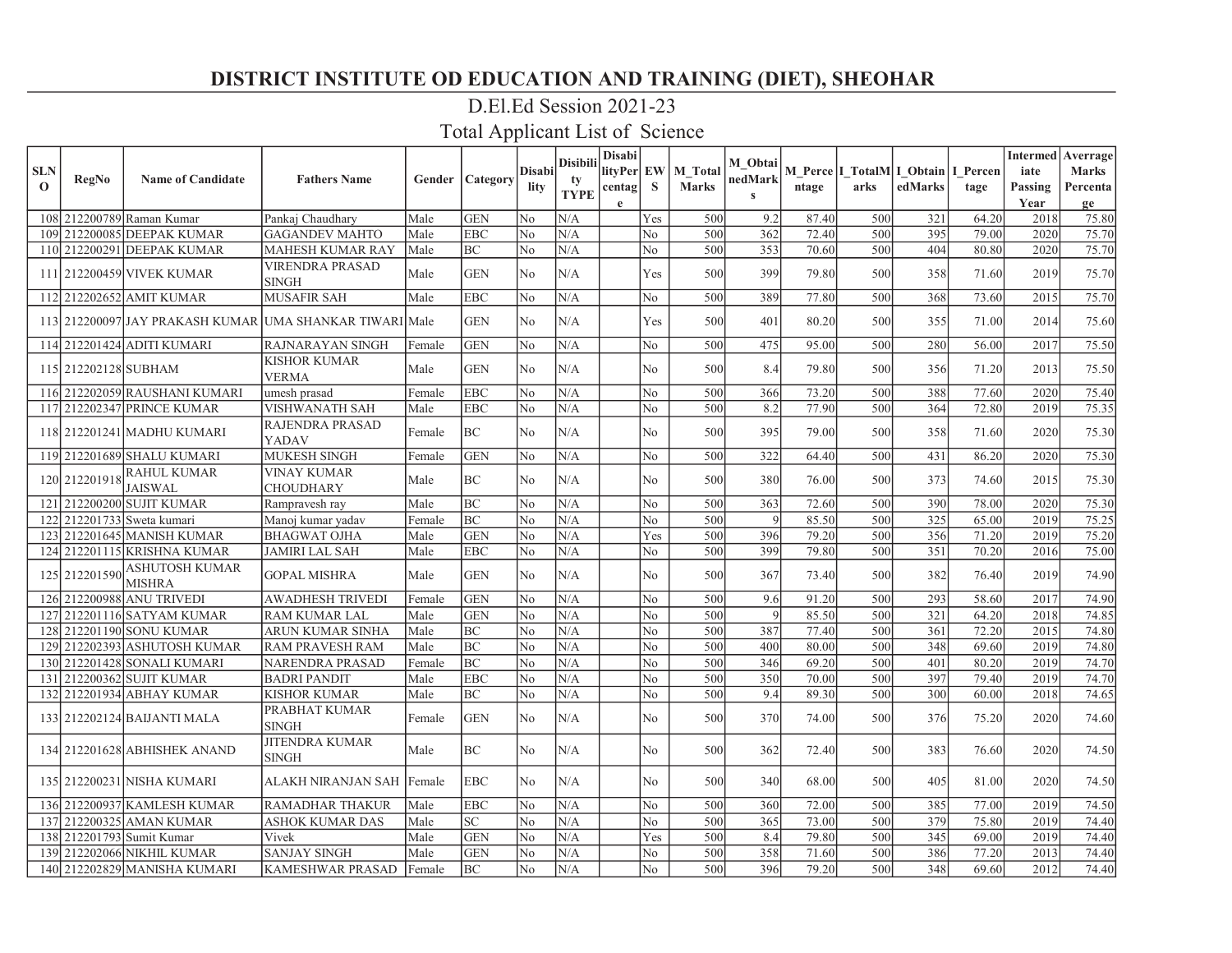### D.El.Ed Session 2021-23

|                            |                        |                                |                               |        |            |               | <b>Disibili</b>               | <b>Disabi</b> |                |                         | M Obtai         |       |      |                                               |       |                 | <b>Intermed</b> Averrage |
|----------------------------|------------------------|--------------------------------|-------------------------------|--------|------------|---------------|-------------------------------|---------------|----------------|-------------------------|-----------------|-------|------|-----------------------------------------------|-------|-----------------|--------------------------|
| <b>SLN</b><br>$\mathbf{o}$ | RegNo                  | <b>Name of Candidate</b>       | <b>Fathers Name</b>           | Gender | Category   | <b>Disabi</b> | tv                            | lityPer EW    | <sub>S</sub>   | M Total<br><b>Marks</b> | nedMark         |       | arks | M Perce I TotalM I Obtain I Percen<br>edMarks |       | iate            | <b>Marks</b>             |
|                            |                        |                                |                               |        |            | lity          | <b>TYPE</b>                   | centag<br>e   |                |                         | $\mathbf{s}$    | ntage |      |                                               | tage  | Passing<br>Year | Percenta<br>ge           |
| 141                        |                        | 212202851 RINKU KUMARI         | <b>SURESH RAY</b>             | Female | <b>BC</b>  | No            | N/A                           |               | No             | 500                     | 364             | 72.80 | 500  | 379                                           | 75.80 | 2015            | 74.30                    |
| 142                        |                        | 212202259 PRAKASH KUMAR        | RAM BABU PRASAD               | Male   | $\rm BC$   | No            | N/A                           |               | $\rm No$       | 500                     | 9.6             | 91.20 | 500  | 287                                           | 57.40 | 2018            | 74.30                    |
| 143                        |                        | 212200341 MD YOUSUF            | MD KALIMULLAH                 | Male   | <b>GEN</b> | No            | N/A                           |               | Yes            | 500                     | 374             | 74.80 | 500  | 368                                           | 73.60 | 2019            | 74.20                    |
|                            |                        | 144 212200346 Dharmendra kumar | Rajmangal sah                 | Male   | <b>BC</b>  | No            | N/A                           |               | N <sub>o</sub> | 500                     | 387             | 77.40 | 500  | 355                                           | 71.00 | 2016            | 74.20                    |
|                            |                        | 145 212200780 Mrinal kumari    | Vinayak Kumar Jha             | Female | <b>GEN</b> | No            | N/A                           |               | Yes            | 500                     | 346             | 69.20 | 500  | 395                                           | 79.00 | 2020            | 74.10                    |
| 146 <sup>I</sup>           |                        | 212200953 PRATEEK KUMAR        | RAM PRATAP MAHTO              | Male   | BC         | No            | N/A                           |               | $10$ No        | 500                     | 380             | 76.00 | 500  | 360                                           | 72.00 | 2019            | 74.00                    |
| 147                        |                        | 212201847 Arun Kumar Mahto     | Sahdev Mahto                  | Male   | BC         | No            | N/A                           |               | No             | 500                     | 397             | 79.40 | 500  | 343                                           | 68.60 | 2017            | 74.00                    |
| 148                        |                        | 212202368 SUSHMA KUMARI        | <b>RAJESH KUMAR</b>           | Female | BC         | No            | N/A                           |               | No             | 500                     | 296             | 59.20 | 500  | 444                                           | 88.80 | 2020            | 74.00                    |
|                            |                        | 149 212202902 Sumant Kumar     | Ashok Kumar Singh             | Male   | <b>GEN</b> | No            | N/A                           |               | No             | 500                     | 8.6             | 81.70 | 500  | 331                                           | 66.20 | 2015            | 73.95                    |
|                            |                        | 150 212202561 MD IRSHAD        | <b>JAMIL AHMAD</b>            | Male   | <b>GEN</b> | No            | N/A                           |               | Yes            | 500                     | 358             | 71.60 | 500  | 381                                           | 76.20 | 2020            | 73.90                    |
|                            | 151 212201049          | ABHISHEK KUMAR<br>GARG         | BIRENDRA KUMAR<br>MISHRA      | Male   | <b>GEN</b> | Yes           | Loco<br>motor<br>Disable<br>d |               | $40$ No        | 500                     | 378             | 75.60 | 500  | 361                                           | 72.20 | 2015            | 73.90                    |
|                            |                        | 152 212201523 RAHUL KUMAR      | HARI KUMAR BAITHA             | Male   | <b>SC</b>  | No            | N/A                           |               | No             | 500                     | 371             | 74.20 | 500  | 367                                           | 73.40 | 2019            | 73.80                    |
|                            |                        | 153 212200352 ABHISHEK KUMAR   | GHANSHYAM KUMAR               | Male   | <b>GEN</b> | No            | N/A                           |               | Yes            | 500                     | 391             | 78.20 | 500  | 347                                           | 69.40 | 2017            | 73.80                    |
|                            |                        | 154 212200400 NEELAM KUMARI    | <b>FAGUNI RAM</b>             | Female | <b>SC</b>  | No            | N/A                           |               | No.            | 500                     | 354             | 70.80 | 500  | 384                                           | 76.80 | 2020            | 73.80                    |
|                            |                        | 155 212200090 KAJAL KUMARI     | RAJESH KUMAR<br><b>THAKUR</b> | Female | <b>ST</b>  | No            | N/A                           |               | No             | 500                     | 346             | 69.20 | 500  | 392                                           | 78.40 | 2020            | 73.80                    |
|                            |                        | 156 212200746 SAEMA FATIMA     | <b>MD ATAULLAH</b>            | Male   | <b>GEN</b> | No            | N/A                           |               | No             | 500                     | 399             | 79.80 | 500  | 338                                           | 67.60 | 2017            | 73.70                    |
|                            |                        | 157 212201559 SUNIL KUMAR      | <b>JAIMANGAL RAY</b>          | Male   | <b>BC</b>  | No            | N/A                           |               | No             | 500                     | 361             | 72.20 | 500  | 376                                           | 75.20 | 2020            | 73.70                    |
|                            |                        | 158 212201931 MD SHAHANWAJ     | MD AINUL HAQUE                | Male   | <b>EBC</b> | No            | N/A                           |               | No             | 500                     | 353             | 70.60 | 500  | 383                                           | 76.60 | 2020            | 73.60                    |
|                            |                        | 159 212202049 SANOJ KUMAR      | <b>VIRENDRA RAY</b>           | Male   | <b>BC</b>  | No            | N/A                           |               | No             | 500                     | 378             | 75.60 | 500  | 358                                           | 71.60 | 2019            | 73.60                    |
| 160                        |                        | 212200558 VIKAS MANI PAL       | YOGENDRA PRASAD               | Male   | <b>EBC</b> | No            | N/A                           |               | N <sub>o</sub> | 500                     | 9.4             | 89.30 | 500  | 289                                           | 57.80 | 2017            | 73.55                    |
| 161                        |                        | 212201076 SATYENDRA KUMAR      | <b>RAM EKWAL SAH</b>          | Male   | BC         | No            | N/A                           |               | No             | 500                     | 378             | 75.60 | 500  | 357                                           | 71.40 | 2019            | 73.50                    |
|                            | 162 212201104 AMIT RAJ |                                | <b>SHANKAR SAH</b>            | Male   | <b>BC</b>  | No            | N/A                           |               | No             | 500                     | 389             | 77.80 | 500  | 346                                           | 69.20 | 2019            | 73.50                    |
|                            |                        | 163 212202008 SAKSHI KUMARI    | <b>HARIMOHAN</b><br>CHAUDHARY | Female | <b>BC</b>  | No            | N/A                           |               | N <sub>0</sub> | 500                     | 363             | 72.60 | 500  | 372                                           | 74.40 | 2019            | 73.50                    |
|                            |                        | 164 212200597 SNEH KUMAR       | SHEO SHANKAR SINGH  Male      |        | <b>GEN</b> | No            | N/A                           |               | Yes            | 500                     | 391             | 78.20 | 500  | 343                                           | 68.60 | 2016            | 73.40                    |
|                            |                        | 165 212200913 SHREYA RAMAN     | SHASHI KUMAR SINGH            | Female | <b>GEN</b> | No            | N/A                           |               | Yes            | 500                     | 8.4             | 79.80 | 500  | 335                                           | 67.00 | 2019            | 73.40                    |
| 166                        |                        | 212200811 Prabhat Kumar        | <b>SANJAY KUMAR</b>           | Male   | <b>GEN</b> | No            | N/A                           |               | Yes            | 500                     | 8.4             | 79.80 | 500  | 335                                           | 67.00 | 2015            | 73.40                    |
|                            |                        | 167 212200882 ARYAN KUMAR      | SONFI MANDAL                  | Male   | <b>EBC</b> | No            | N/A                           |               | No             | 500                     | $\overline{Q}$  | 85.50 | 500  | 306                                           | 61.20 | 2019            | 73.35                    |
| 168 <sup>1</sup>           |                        | 212200906 SARDA KUMARI         | <b>KEDAR PRASAD</b>           | Female | <b>BC</b>  | No            | N/A                           |               | No             | 500                     | 471             | 78.50 | 500  | 341                                           | 68.20 | 2014            | 73.35                    |
|                            |                        | 169 212201175 vikash kumar     | <b>SHIV JEE SAH</b>           | Male   | <b>BC</b>  | No            | N/A                           |               | N <sub>o</sub> | 500                     | 8.6             | 81.70 | 500  | 325                                           | 65.00 | 2016            | 73.35                    |
|                            |                        | 170 212202594 KM PUSHPA KUMARI | <b>RAM BALAK SHAH</b>         | Female | <b>EBC</b> | No            | N/A                           |               | No             | 500                     | 466             | 77.67 | 500  | 345                                           | 69.00 | 2017            | 73.34                    |
| 171                        |                        | 212202226 ROHIT JAISWAL        | RAGHUVIR PRASAD               | Male   | <b>BC</b>  | No            | N/A                           |               | No             | 500                     | 490             | 70.00 | 500  | 383                                           | 76.60 | 2020            | 73.30                    |
|                            |                        | 172 212201969 AMBIKA BHARTI    | <b>DINESH PRASAD</b><br>YADAV | Female | <b>BC</b>  | No            | N/A                           |               | No             | 500                     | 363             | 72.60 | 500  | 369                                           | 73.80 | 2020            | 73.20                    |
|                            |                        | 173 212201901 ABHISHEK KUMAR   | <b>NAWAL KISHOR</b><br>SHARMA | Male   | <b>ST</b>  | No            | N/A                           |               | No.            | 500                     | 355             | 71.00 | 500  | 377                                           | 75.40 | 2019            | 73.20                    |
|                            |                        | 174 212201181 RASHMI RANI      | <b>VIJAY JHA</b>              | Female | <b>GEN</b> | No            | N/A                           |               | No             | 500                     | 10 <sup>1</sup> | 95.00 | 500  | 256                                           | 51.20 | 2019            | 73.10                    |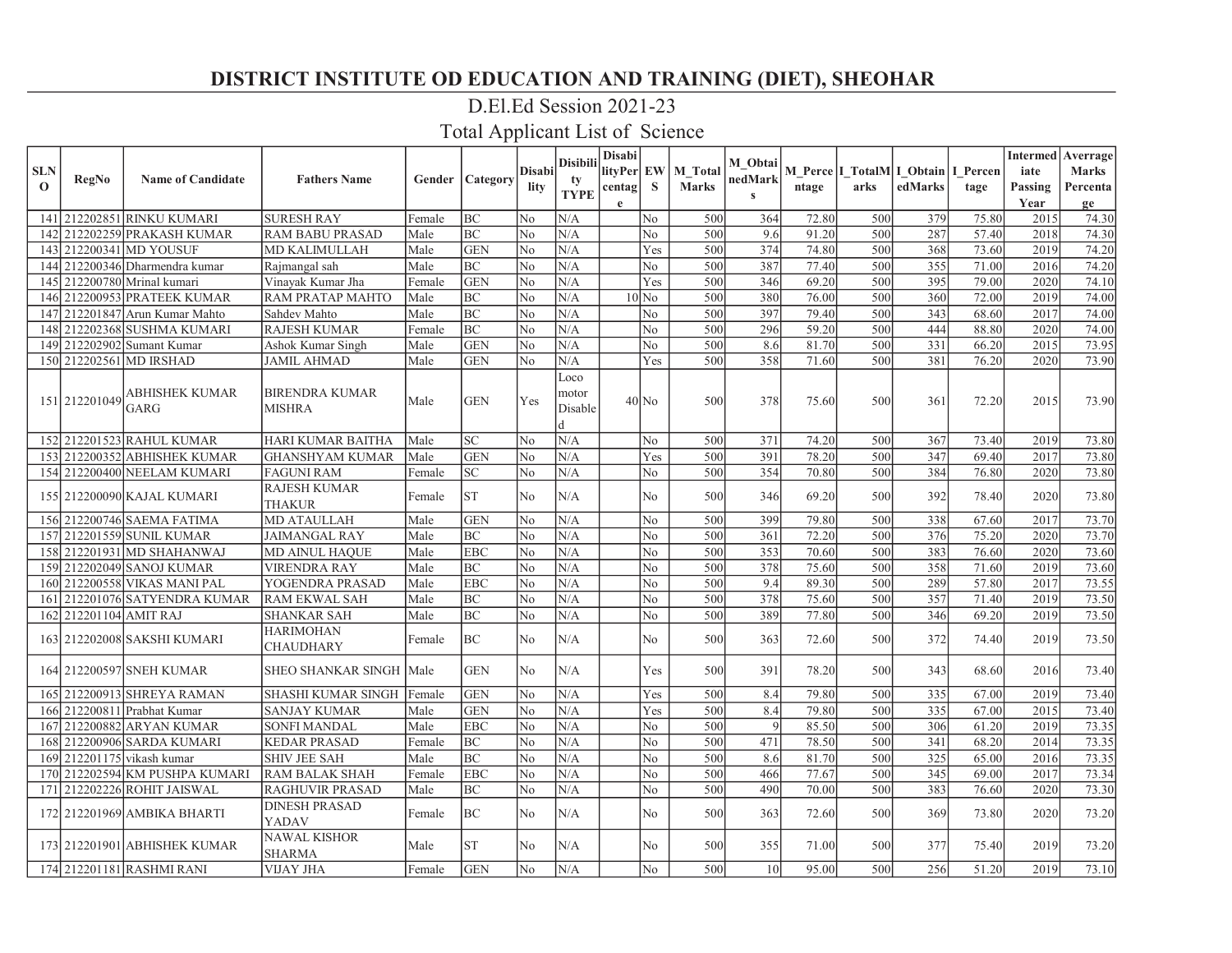### D.El.Ed Session 2021-23

| <b>SLN</b><br>$\mathbf{o}$ | RegNo                     | <b>Name of Candidate</b>                 | <b>Fathers Name</b>                   |        | <b>Gender   Category</b>   | <b>Disabi</b><br>lity | <b>Disibili</b><br>tv<br><b>TYPE</b> | <b>Disabi</b><br>lityPer EW<br>centag<br>e | <sub>S</sub>   | M Total<br><b>Marks</b> | M Obtai<br>nedMark<br>$\mathbf{s}$ | ntage | M Perce I TotalM I Obtain I Percen<br>arks | edMarks | tage  | iate<br>Passing<br>Year | <b>Intermed</b> Averrage<br><b>Marks</b><br>Percenta<br>ge |
|----------------------------|---------------------------|------------------------------------------|---------------------------------------|--------|----------------------------|-----------------------|--------------------------------------|--------------------------------------------|----------------|-------------------------|------------------------------------|-------|--------------------------------------------|---------|-------|-------------------------|------------------------------------------------------------|
|                            |                           | 175 212202231 RESHMA HASEEN              | <b>ANWAR HUSSAIN</b>                  | Female | <b>GEN</b>                 | N <sub>o</sub>        | N/A                                  |                                            | Yes            | 500                     | 8.8                                | 83.60 | 500                                        | 313     | 62.60 | 2017                    | 73.10                                                      |
|                            |                           | 176 212202045 Deenbandhu ram             | Kishori ram                           | Male   | $\ensuremath{\mathbf{SC}}$ | No                    | N/A                                  |                                            | No             | 500                     | 8.6                                | 81.70 | 500                                        | 322     | 64.40 | 2017                    | 73.05                                                      |
|                            | 177 212202718             | DEENBANDHU<br><b>KUMAR</b>               | <b>RAMBINAY PRASAD</b>                | Male   | <b>EBC</b>                 | No                    | N/A                                  |                                            | No             | 500                     | 379                                | 75.80 | 500                                        | 351     | 70.20 | 2015                    | 73.00                                                      |
|                            |                           | 178 212200871 KARISHMA KUMARI            | <b>GAURI SHANKAR</b><br><b>PRASAD</b> | Female | <b>BC</b>                  | N <sub>o</sub>        | N/A                                  |                                            | N <sub>o</sub> | 500                     | 389                                | 77.80 | 500                                        | 341     | 68.20 | 2015                    | 73.00                                                      |
|                            |                           | 179 212200185 SANJAY KUMAR               | <b>HARICHANDRA MAHTO Male</b>         |        | <b>BC</b>                  | N <sub>o</sub>        | N/A                                  |                                            | N <sub>o</sub> | 500                     | 388                                | 77.60 | 500                                        | 342     | 68.40 | 2015                    | 73.00                                                      |
|                            | 180 212201780             | <b>KUMAR</b><br><b>JYOTIRADITYA</b>      | SANJAY KUMAR SINGH   Male             |        | <b>GEN</b>                 | N <sub>o</sub>        | N/A                                  |                                            | Yes            | 500                     | 8.2                                | 77.90 | 500                                        | 340     | 68.00 | 2015                    | 72.95                                                      |
|                            | 181 212201670             | <b>RAGHUNANDAN</b><br><b>KUMAR</b>       | <b>BECHAN THAKUR</b>                  | Male   | <b>EBC</b>                 | No                    | N/A                                  |                                            | No             | 500                     | 357                                | 71.40 | 500                                        | 372     | 74.40 | 2015                    | 72.90                                                      |
|                            |                           | 182 212201063 MD NAUSHAD ALAM            | <b>MD HAZRAT ALAM</b>                 | Male   | <b>EBC</b>                 | No                    | N/A                                  |                                            | No             | 500                     | 362                                | 72.40 | 500                                        | 367     | 73.40 | 2019                    | 72.90                                                      |
|                            |                           | 183 212200502 SHALINI KUMARI             | <b>LAXMI SAH</b>                      | Female | <b>EBC</b>                 | N <sub>0</sub>        | N/A                                  |                                            | No             | 500                     | 312                                | 62.40 | 500                                        | 417     | 83.40 | 2020                    | 72.90                                                      |
|                            |                           | 184 212200533 ASHOK KUMAR                | <b>BAIDHNATH SAH</b>                  | Male   | BC                         | No                    | N/A                                  |                                            | No.            | 500                     | 358                                | 71.60 | 500                                        | 371     | 74.20 | 2020                    | 72.90                                                      |
|                            |                           | 185 212202713 Dhananjay kumar            | Chandra Mohan Mahato                  | Male   | <b>BC</b>                  | N <sub>o</sub>        | N/A                                  |                                            | No             | 500                     | 379                                | 75.80 | 500                                        | 350     | 70.00 | 2020                    | 72.90                                                      |
|                            |                           | 186 212200667 SONAM KUMARI               | <b>RAMA SHANKAR</b><br><b>SINGH</b>   | Female | <b>BC</b>                  | No                    | N/A                                  |                                            | N <sub>o</sub> | 500                     | 388                                | 77.60 | 500                                        | 340     | 68.00 | 2012                    | 72.80                                                      |
|                            |                           | 187 212200375 SABNAM SHAHIN              | <b>SHAUQUE AHMAD</b>                  | Female | <b>GEN</b>                 | N0                    | N/A                                  |                                            | Yes            | 500                     | 374                                | 74.80 | 500                                        | 354     | 70.80 | 2019                    | 72.80                                                      |
|                            |                           | 188 212201196 DIPANJALI PRIYA            | <b>MANOJ KUMAR</b>                    | Female | <b>BC</b>                  | No                    | N/A                                  |                                            | No             | 500                     | 327                                | 65.40 | 500                                        | 400     | 80.00 | 2020                    | 72.70                                                      |
|                            | 189 212201951 Saroj kumar |                                          | Aanandi sah                           | Male   | <b>EBC</b>                 | No                    | N/A                                  |                                            | No             | 500                     | 339                                | 67.80 | 500                                        | 387     | 77.40 | 2020                    | 72.60                                                      |
|                            |                           | 190 212201924 Babloo kumar               | Laxman thakur                         | Male   | <b>ST</b>                  | No                    | N/A                                  |                                            | N <sub>o</sub> | 500                     | 8.4                                | 79.80 | 500                                        | 327     | 65.40 | 2017                    | 72.60                                                      |
|                            |                           | 191 212200760 RATNESH KUMAR              | <b>MUKHCHANDRA</b><br><b>PRASAD</b>   | Male   | BC                         | N <sub>0</sub>        | N/A                                  |                                            | N <sub>o</sub> | 500                     | 391                                | 78.20 | 500                                        | 335     | 67.00 | 2016                    | 72.60                                                      |
|                            |                           | 192 212200951 ANCHAL KUMARI              | <b>SATYENDRA KUMAR</b>                | Female | <b>GEN</b>                 | lNo.                  | N/A                                  |                                            | No.            | 500                     | 348                                | 69.60 | 500                                        | 378     | 75.60 | 2019                    | 72.60                                                      |
|                            |                           | 193 212202071 MD SAMIULLAH               | <b>MD IZHAR</b>                       | Male   | <b>GEN</b>                 | No                    | N/A                                  |                                            | N <sub>o</sub> | 500                     | 340                                | 68.00 | 500                                        | 386     | 77.20 | 2020                    | 72.60                                                      |
|                            |                           | 194 212202148 DEEP JYOTI                 | PRABHAT KUMAR<br><b>SINGH</b>         | Female | <b>GEN</b>                 | N <sub>o</sub>        | N/A                                  |                                            | No.            | 500                     | 389                                | 77.80 | 500                                        | 337     | 67.40 | 2020                    | 72.60                                                      |
|                            |                           | 195 212202819 RAJU KUMAR                 | <b>UMESH NANDAN</b><br><b>SINGH</b>   | Male   | BC                         | No                    | N/A                                  |                                            | No             | 500                     | 388                                | 77.60 | 500                                        | 337     | 67.40 | 2016                    | 72.50                                                      |
|                            |                           | 196 212202791 AMIT KUMAR                 | VINIT KUMAR MANOJ                     | Male   | BC                         | No                    | N/A                                  |                                            | No.            | 500                     | 465                                | 93.00 | 500                                        | 260     | 52.00 | 2016                    | 72.50                                                      |
| 197                        |                           | 212200373 SONU KUMAR                     | <b>MOHAN SAH</b>                      | Male   | <b>EBC</b>                 | No                    | N/A                                  |                                            | No             | 500                     | 351                                | 70.20 | 500                                        | 374     | 74.80 | 2020                    | 72.50                                                      |
|                            | 198 212200083 Ram Kumar   |                                          | Rampravesh Sahani                     | Male   | <b>EBC</b>                 | No                    | N/A                                  |                                            | No.            | 500                     | 390                                | 78.00 | 500                                        | 335     | 67.00 | 2015                    | 72.50                                                      |
|                            | 199 212200395             | <b>HEERALAL KUMAR</b><br><b>SAH</b>      | <b>RAMKISHOR SAH</b>                  | Male   | <b>BC</b>                  | N <sub>o</sub>        | N/A                                  |                                            | N <sub>o</sub> | 500                     | 385                                | 77.00 | 500                                        | 339     | 67.80 | 2017                    | 72.40                                                      |
|                            | 200 212200982             | <b>RAVI CHANDRA</b><br><b>KUMAR</b>      | <b>MADAN RAM</b>                      | Male   | SC <sub>1</sub>            | N <sub>o</sub>        | N/A                                  |                                            | N <sub>o</sub> | 500                     | 361                                | 72.20 | 500                                        | 363     | 72.60 | 2015                    | 72.40                                                      |
| 201                        |                           | 212200532 PUNNU KUMAR                    | tapeshvar thakur                      | Male   | <b>EBC</b>                 | No                    | N/A                                  |                                            | N <sub>o</sub> | 500                     | 374                                | 74.80 | 500                                        | 350     | 70.00 | 2015                    | 72.40                                                      |
|                            |                           | 202 212202601 Satyam Kumar               | Dinesh Kumar                          | Male   | <b>GEN</b>                 | No                    | N/A                                  |                                            | Yes            | 500                     | 347                                | 69.40 | 500                                        | 377     | 75.40 | 2020                    | 72.40                                                      |
|                            | 203 212202670             | <b>BABUL KUMAR</b><br><b>SHRIVASTAVA</b> | <b>SACHIDA NAND</b><br><b>PRASAD</b>  | Male   | <b>GEN</b>                 | N <sub>o</sub>        | N/A                                  |                                            | No             | 500                     | 8.2                                | 77.90 | 500                                        | 334     | 66.80 | 2015                    | 72.35                                                      |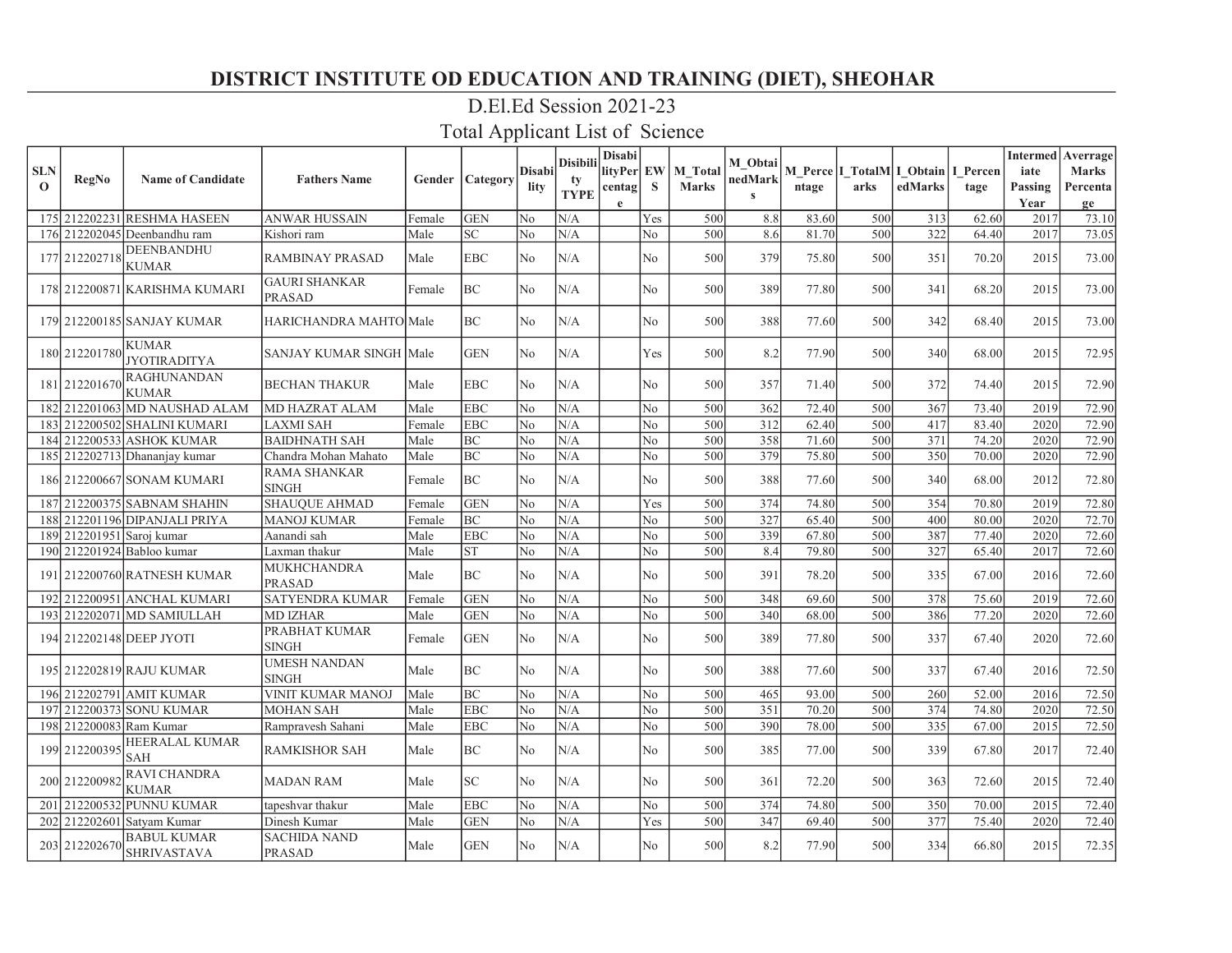# D.El.Ed Session 2021-23

| <b>SLN</b><br>$\mathbf{o}$ | RegNo         | <b>Name of Candidate</b>                | <b>Fathers Name</b>                       |        | <b>Gender   Category</b>   | <b>Disabi</b><br>lity | Disibili<br>tv<br><b>TYPE</b> | Disabi<br>lityPer EW<br>centag<br>e | <sub>S</sub>   | <b>M</b> Total<br><b>Marks</b> | M Obtai<br>nedMark<br>$\mathbf{s}$ | ntage | arks | M Perce   I_TotalM  I_Obtain   I_Percen<br>edMarks | tage  | iate<br>Passing<br>Year | <b>Intermed</b> Averrage<br><b>Marks</b><br>Percenta<br>ge |
|----------------------------|---------------|-----------------------------------------|-------------------------------------------|--------|----------------------------|-----------------------|-------------------------------|-------------------------------------|----------------|--------------------------------|------------------------------------|-------|------|----------------------------------------------------|-------|-------------------------|------------------------------------------------------------|
|                            |               | 204 212202195 AADITYA KUMAR             | <b>LAXMI NARAYAN</b><br><b>SINGH</b>      | Male   | <b>GEN</b>                 | No                    | N/A                           |                                     | Yes            | 500                            | 8.6                                | 81.70 | 500  | 315                                                | 63.00 | 2015                    | 72.35                                                      |
|                            |               | 205 212200517 ARYAN KUMAR               | <b>ANIL KUMAR</b>                         | Male   | BC                         | No                    | N/A                           |                                     | No             | 500                            | 8.2                                | 77.90 | 500  | 334                                                | 66.80 | 2019                    | 72.35                                                      |
|                            |               | 206 212200279 KANCHAN KUMARI            | <b>MANOJ KUMAR</b>                        | Female | BC                         | N <sub>o</sub>        | N/A                           |                                     | N <sub>o</sub> | 500                            | -9                                 | 85.50 | 500  | 296                                                | 59.20 | 2020                    | 72.35                                                      |
|                            |               | 207 212200571 SURAJ RAJ                 | <b>DHRUV NARAYAN</b><br><b>SINGH</b>      | Male   | <b>GEN</b>                 | No                    | N/A                           |                                     | No             | 500                            | 8.8                                | 83.60 | 500  | 305                                                | 61.00 | 2014                    | 72.30                                                      |
|                            |               | 208 212200776 MD WAJID ANSARI           | <b>MD SHAHID ANSARI</b>                   | Male   | <b>EBC</b>                 | No                    | N/A                           |                                     | N <sub>o</sub> | 500                            | 360                                | 72.00 | 500  | 363                                                | 72.60 | 2020                    | 72.30                                                      |
|                            |               | 209 212201675 RAJAN KUMAR               | NAVAL KISHOR RAUT                         | Male   | BC                         | No                    | N/A                           |                                     | No             | 500                            | 348                                | 69.60 | 500  | 375                                                | 75.00 | 2015                    | 72.30                                                      |
|                            | 210 212201600 | RAHUL KUMAR<br><b>JAISWAL</b>           | <b>DILEEP KUMAR</b><br><b>JAISWAL</b>     | Male   | BC                         | N <sub>0</sub>        | N/A                           |                                     | N <sub>0</sub> | 500                            | 362                                | 72.40 | 500  | 361                                                | 72.20 | 2015                    | 72.30                                                      |
| 211                        |               | 212201564 GAURAV RANJAN                 | <b>SURENDRA PASWAN</b>                    | Male   | $\ensuremath{\mathbf{SC}}$ | No                    | N/A                           |                                     | No             | 500                            | 384                                | 76.80 | 500  | 339                                                | 67.80 | 2019                    | 72.30                                                      |
|                            |               | 212 212201075 CHANDAN KUMAR             | <b>AMOD MAHTO</b>                         | Male   | BC                         | No                    | N/A                           |                                     | N <sub>o</sub> | 500                            | 418                                | 83.60 | 500  | 305                                                | 61.00 | 2018                    | 72.30                                                      |
|                            |               | 213 212202157 HEMANT SHARMA             | <b>ARUN KUMAR</b><br><b>SHARMA</b>        | Male   | <b>GEN</b>                 | N <sub>0</sub>        | N/A                           |                                     | Yes            | 500                            | 8.4                                | 79.80 | 500  | 323                                                | 64.60 | 2019                    | 72.20                                                      |
|                            | 214 212202074 | <b>NIKHIL KUMAR</b><br><b>CHAUDHARY</b> | <b>DRAVESH K UMAR</b><br><b>CHAUDHARY</b> | Male   | <b>GEN</b>                 | No                    | N/A                           |                                     | Yes            | 500                            | 377                                | 75.40 | 500  | 345                                                | 69.00 | 2020                    | 72.20                                                      |
|                            |               | 215 212202279 ROHIT KUMAR               | ANAND KUMAR SINGH   Male                  |        | <b>GEN</b>                 | N <sub>o</sub>        | N/A                           |                                     | N <sub>o</sub> | 500                            | 344                                | 68.80 | 500  | 377                                                | 75.40 | 2020                    | 72.10                                                      |
|                            |               | 216 212201828 Rahul kumar               | Dhurup chaudhary                          | Male   | SC                         | No                    | N/A                           |                                     | No             | 500                            | 351                                | 70.20 | 500  | 370                                                | 74.00 | 2019                    | 72.10                                                      |
|                            |               | 217 212201024 PRITY KUMARI              | <b>ASHOK KUMAR</b>                        | Female | <b>BC</b>                  | No                    | N/A                           |                                     | No             | 500                            | 331                                | 66.20 | 500  | 390                                                | 78.00 | 2020                    | 72.10                                                      |
|                            | 218 212200237 | <b>SANDESH</b><br><b>KUMARBAITHA</b>    | <b>SUSHINDRA BAITHA</b>                   | Male   | SC                         | N <sub>o</sub>        | N/A                           |                                     | N <sub>o</sub> | 500                            | 376                                | 75.20 | 500  | 345                                                | 69.00 | 2015                    | 72.10                                                      |
|                            |               | 219 212200359 NIDHI SINGH               | ABHIMANYU KUMAR<br><b>SINGH</b>           | Female | <b>BC</b>                  | N <sub>0</sub>        | N/A                           |                                     | N <sub>o</sub> | 500                            | 371                                | 74.20 | 500  | 350                                                | 70.00 | 2020                    | 72.10                                                      |
|                            |               | 220 212200728 Tarannum Jahan            | Md Ghazanfar Ali Khan                     | Female | <b>GEN</b>                 | No                    | N/A                           |                                     | No             | 500                            | 376                                | 75.20 | 500  | 344                                                | 68.80 | 2014                    | 72.00                                                      |
|                            |               | 221 212201754 CHUMAN KUMAR              | <b>RAM CHARAN RAM</b>                     | Male   | $\ensuremath{\mathbf{SC}}$ | N <sub>o</sub>        | N/A                           |                                     | No             | 500                            | 345                                | 69.00 | 500  | 375                                                | 75.00 | 2019                    | 72.00                                                      |
|                            |               | 222 212201198 ABHISHEK KUMAR            | Pawan Kumar Singh                         | Male   | <b>GEN</b>                 | No                    | N/A                           |                                     | No.            | 500                            | 360                                | 72.00 | 500  | 360                                                | 72.00 | 2015                    | 72.00                                                      |
|                            |               | 223 212201456 MD TAMANNE ALAM           | <b>MD SHAFI ALAM</b>                      | Male   | <b>EBC</b>                 | No                    | N/A                           |                                     | N <sub>o</sub> | 500                            | 396                                | 79.20 | 500  | 324                                                | 64.80 | 2020                    | 72.00                                                      |
|                            |               | 224 212202221 Girdhari kumar            | Jaleshwar ray                             | Male   | BC                         | No                    | N/A                           |                                     | No             | 500                            | 373                                | 74.60 | 500  | 347                                                | 69.40 | 2015                    | 72.00                                                      |
|                            |               | 225 212202573 NITISH KUMAR              | <b>JITNARAYAN SINGH</b>                   | Male   | BC                         | N <sub>o</sub>        | N/A                           |                                     | No             | 500                            | 337                                | 67.40 | 500  | 382                                                | 76.40 | 2019                    | 71.90                                                      |
|                            |               | 226 212201108 CHANDAN KUMAR             | <b>NANDLAL SAH</b>                        | Male   | <b>EBC</b>                 | No                    | N/A                           |                                     | No             | 500                            | 347                                | 69.40 | 500  | 372                                                | 74.40 | 2020                    | 71.90                                                      |
|                            |               | 227 212200855 Md Sajid Anwar            | Md Khurshid Anwar                         | Male   | <b>GEN</b>                 | No                    | N/A                           |                                     | N <sub>o</sub> | 500                            | 364                                | 72.80 | 500  | 355                                                | 71.00 | 2020                    | 71.90                                                      |
|                            |               | 228 212200367 AVISHEK KUMAR             | <b>LALAN KUMAR</b>                        | Male   | BC                         | No                    | N/A                           |                                     | No.            | 500                            | 351                                | 70.20 | 500  | 368                                                | 73.60 | 2019                    | 71.90                                                      |
|                            |               | 229 212200548 AMIT KUMAR                | <b>CHANDESHAWAR</b><br><b>PRASAD</b>      | Male   | <b>BC</b>                  | No                    | N/A                           |                                     | No             | 500                            | 8.8                                | 83.60 | 500  | 300                                                | 60.00 | 2014                    | 71.80                                                      |
|                            |               | 230 212202536 NEHA KUMARI               | <b>MANOJ SINGH</b>                        | Female | <b>BC</b>                  | No                    | N/A                           |                                     | No             | 500                            | 375                                | 75.00 | 500  | 343                                                | 68.60 | 2015                    | 71.80                                                      |
| 231                        |               | 212202112 PAWAN KUMAR SAH               | <b>SHIVJEE SAH</b>                        | Male   | <b>EBC</b>                 | N <sub>o</sub>        | N/A                           |                                     | No             | 500                            | 360                                | 72.00 | 500  | 358                                                | 71.60 | 2015                    | 71.80                                                      |
|                            |               | 232 212201522 SHILPI KUMARI             | <b>DEVNATH RAY</b>                        | Female | BC                         | N <sub>o</sub>        | N/A                           |                                     | No             | 500                            | 342                                | 68.40 | 500  | 375                                                | 75.00 | 2019                    | 71.70                                                      |
|                            |               | 233 212200201 Ashutosh Kumar Prasad     | Pramod prasad                             | Male   | <b>EBC</b>                 | No                    | N/A                           |                                     | No             | 500                            | 378                                | 75.60 | 500  | 338                                                | 67.60 | 2009                    | 71.60                                                      |
|                            |               | 234 212202524 GAURAV KUMAR              | <b>BINOD RAY</b>                          | Male   | <b>GEN</b>                 | No                    | N/A                           |                                     | No             | 500                            | 9.2                                | 87.40 | 500  | 279                                                | 55.80 | 2017                    | 71.60                                                      |
|                            |               | 235 212202228 RAHUL KUMAR               | VIDYA PRASAD MEHTA Male                   |        | <b>GEN</b>                 | N <sub>0</sub>        | N/A                           |                                     | Yes            | 500                            | 385                                | 77.00 | 500  | 330                                                | 66.00 | 2013                    | 71.50                                                      |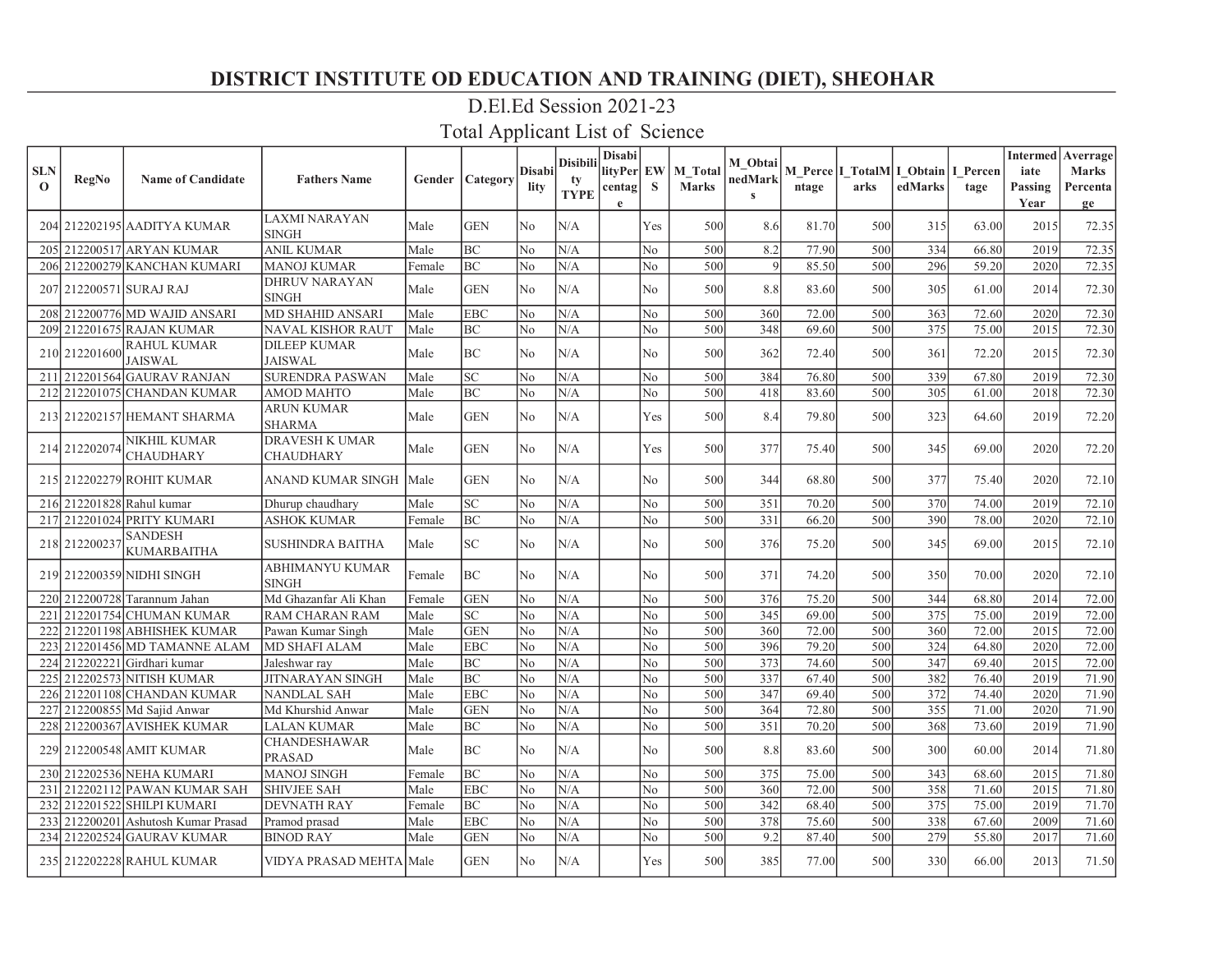# D.El.Ed Session 2021-23

| <b>SLN</b><br>$\mathbf{O}$ | RegNo                  | <b>Name of Candidate</b>                       | <b>Fathers Name</b>                  |        | <b>Gender   Category</b> | <b>Disabi</b><br>lity | <b>Disibili</b><br>ty<br><b>TYPE</b> | Disabi<br>lityPer EW<br>centag<br>e | <sub>S</sub>   | <b>M</b> Total<br><b>Marks</b> | M Obtai<br>nedMark<br>$\mathbf{s}$ | ntage | M Perce   I_TotalM   I_Obtain   I_Percen<br>arks | edMarks | tage  | iate<br>Passing<br>Year | <b>Intermed</b> Averrage<br><b>Marks</b><br>Percenta<br>ge |
|----------------------------|------------------------|------------------------------------------------|--------------------------------------|--------|--------------------------|-----------------------|--------------------------------------|-------------------------------------|----------------|--------------------------------|------------------------------------|-------|--------------------------------------------------|---------|-------|-------------------------|------------------------------------------------------------|
|                            |                        | 236 212202286 LADDU KUMAR                      | <b>RAMPRAVESH</b><br><b>SHARMA</b>   | Male   | <b>ST</b>                | No                    | N/A                                  |                                     | No             | 500                            | 379                                | 75.80 | 500                                              | 336     | 67.20 | 2019                    | 71.50                                                      |
|                            |                        | 237 212200005 Archana Kumari                   | Nagendra Kumar Sah                   | Female | BC                       | N <sub>o</sub>        | N/A                                  |                                     | No             | 500                            | 347                                | 69.40 | 500                                              | 368     | 73.60 | 2015                    | 71.50                                                      |
|                            |                        | 238 212201481 KAJAL KUMARI                     | <b>LALAN PRASAD</b>                  | Female | <b>EBC</b>               | No                    | N/A                                  |                                     | No             | 500                            | 344                                | 68.80 | 500                                              | 371     | 74.20 | 2019                    | 71.50                                                      |
|                            |                        | 239 212201935 VISHWAJEET KUMAR                 | YADOLAL PRASAD                       | Male   | <b>EBC</b>               | No                    | N/A                                  |                                     | No             | 500                            | $\vert 9 \vert$                    | 85.50 | 500                                              | 287     | 57.40 | 2017                    | 71.45                                                      |
|                            |                        | 240 212201734 MAHE NOOR                        | <b>SHAMSE ALAM</b>                   | Female | <b>GEN</b>               | No                    | N/A                                  |                                     | N <sub>o</sub> | 500                            | 326                                | 65.20 | 500                                              | 388     | 77.60 | 2020                    | 71.40                                                      |
|                            |                        | 241 212201617 SHAHEDA TABASSUM SARAFARAZ AHMED |                                      | Female | <b>GEN</b>               | N <sub>o</sub>        | N/A                                  |                                     | No             | 500                            | 356                                | 71.20 | 500                                              | 357     | 71.40 | 2012                    | 71.30                                                      |
|                            |                        | 242 212202543 SHAHLAL HASHMI                   | <b>ABDUL WASAY</b>                   | Male   | <b>GEN</b>               | N0                    | N/A                                  |                                     | Yes            | 500                            | 378                                | 75.60 | 500                                              | 335     | 67.00 | 2015                    | 71.30                                                      |
|                            |                        | 243 212201340 Vikash Kumar                     | Dipnarayan Sah                       | Male   | <b>EBC</b>               | No                    | N/A                                  |                                     | No.            | 500                            | 7.8                                | 74.10 | 500                                              | 342     | 68.40 | 2020                    | 71.25                                                      |
|                            |                        | 244 212201200 NISHA KUMARI                     | <b>SATYENDRA SINGH</b>               | Female | BC                       | N <sub>o</sub>        | N/A                                  |                                     | No             | 500                            | 371                                | 74.20 | 500                                              | 341     | 68.20 | 2019                    | 71.20                                                      |
|                            |                        | 245 212201262 MENKA KUMARI                     | DHARMENDRA SAH                       | Female | <b>EBC</b>               | No                    | N/A                                  |                                     | No             | 500                            | 328                                | 65.60 | 500                                              | 384     | 76.80 | 2020                    | 71.20                                                      |
|                            |                        | 246 212200168 MD WASIM AKRAM                   | <b>MD ISRAIL</b>                     | Male   | <b>EBC</b>               | N0                    | N/A                                  |                                     | N <sub>o</sub> | 500                            | 336                                | 67.20 | 500                                              | 376     | 75.20 | 2019                    | 71.20                                                      |
|                            |                        | 247 212202747 MD ASGAR ALAM                    | <b>MD NAZIR ANSARI</b>               | Male   | <b>EBC</b>               | No                    | N/A                                  |                                     | No             | 500                            | 371                                | 74.20 | 500                                              | 341     | 68.20 | 2013                    | 71.20                                                      |
|                            |                        | 248 212202338 RAVIRANJAN KUMAR                 | SHASHINANDAN<br><b>THAKUR</b>        | Male   | <b>ST</b>                | No                    | N/A                                  |                                     | No             | 500                            | 397                                | 79.40 | 500                                              | 315     | 63.00 | 2016                    | 71.20                                                      |
|                            |                        | 249 212202344 RUHI SHAHEEN                     | <b>MD ZAKAULLAH</b><br><b>ANSARI</b> | Female | <b>EBC</b>               | N <sub>o</sub>        | N/A                                  |                                     | N <sub>o</sub> | 500                            | 349                                | 69.80 | 500                                              | 363     | 72.60 | 2020                    | 71.20                                                      |
|                            |                        | 250 212202314 RUHI SHAHEEN                     | <b>MD ZAKAULLAH</b><br>ANSARI        | Female | <b>EBC</b>               | No                    | N/A                                  |                                     | No             | 500                            | 349                                | 69.80 | 500                                              | 363     | 72.60 | 2020                    | 71.20                                                      |
| 251                        | 212202465              | MOHAMMAD FAISAL<br><b>AZAM</b>                 | MOHAMMAD AZAM<br><b>NASIM</b>        | Male   | <b>GEN</b>               | No                    | N/A                                  |                                     | Yes            | 500                            | 8.4                                | 79.80 | 500                                              | 313     | 62.60 | 2019                    | 71.20                                                      |
|                            |                        | 252 212202220 Awanish Kumar                    | Kanhaiya prasad                      | Male   | <b>BC</b>                | No                    | N/A                                  |                                     | N <sub>o</sub> | 500                            | 374                                | 74.80 | 500                                              | 338     | 67.60 | 2016                    | 71.20                                                      |
|                            |                        | 253 212201982 BITTU KUMAR                      | RAMJI PRASAD GUPTA                   | Male   | <b>BC</b>                | No                    | N/A                                  |                                     | No             | 500                            | 347                                | 69.40 | 500                                              | 364     | 72.80 | 2019                    | 71.10                                                      |
|                            |                        | 254 212202331 ARSHIYA ASHRAF                   | <b>JAHANGIR ASHRAFI</b>              | Female | <b>EBC</b>               | No                    | N/A                                  |                                     | No             | 500                            | 8.8                                | 83.60 | 500                                              | 293     | 58.60 | 2019                    | 71.10                                                      |
|                            |                        | 255 212200354 Md Mobashir Nawaz                | Md Amiruddin                         | Male   | <b>GEN</b>               | No                    | N/A                                  |                                     | Yes            | 500                            | 398                                | 79.60 | 500                                              | 313     | 62.60 | 2012                    | 71.10                                                      |
|                            |                        | 256 212200801 MD IFTEKHAR ALAM                 | <b>MD MOZAIR AHAMAD</b>              | Male   | <b>GEN</b>               | No                    | N/A                                  |                                     | Yes            | 500                            | 384                                | 76.80 | 500                                              | 327     | 65.40 | 2014                    | 71.10                                                      |
|                            | 257 212200537 Md AFRID |                                                | <b>MD SHOAIB</b>                     | Male   | <b>EBC</b>               | No                    | N/A                                  |                                     | No             | 500                            | 354                                | 70.80 | 500                                              | 356     | 71.20 | 2020                    | 71.00                                                      |
|                            |                        | 258 212202014 MD AHMADULLAH                    | <b>MD MERAJ AHMAD</b>                | Male   | <b>GEN</b>               | No                    | N/A                                  |                                     | Yes            | 500                            | 337                                | 67.40 | 500                                              | 373     | 74.60 | 2019                    | 71.00                                                      |
|                            |                        | 259 212202460 RAMJEE KUMAR                     | <b>HARIKISHORE RAY</b>               | Male   | BC                       | No                    | N/A                                  |                                     | No             | 500                            | 358                                | 71.60 | 500                                              | 351     | 70.20 | 2018                    | 70.90                                                      |
|                            |                        | 260 212202575 RAMJEE KUMAR                     | <b>HARIKISHORE RAY</b>               | Male   | BC                       | No                    | N/A                                  |                                     | No             | 500                            | 358                                | 71.60 | 500                                              | 351     | 70.20 | 2018                    | 70.90                                                      |
|                            |                        | 261 212200696 JAHANGIR SIDDIKII                | <b>ASLAM SIDDIKI</b>                 | Male   | <b>EBC</b>               | No                    | N/A                                  |                                     | No             | 500                            | 356                                | 71.20 | 500                                              | 353     | 70.60 | 2020                    | 70.90                                                      |
|                            |                        | 262 212200876 KHUSHBOO KUMARI                  | RAM SARIKHAN SAHNI Female            |        | <b>EBC</b>               | N <sub>o</sub>        | N/A                                  |                                     | N <sub>o</sub> | 500                            | 356                                | 71.20 | 500                                              | 353     | 70.60 | 2019                    | 70.90                                                      |
|                            |                        | 263 212200411 SHABYA KHATUN                    | <b>ZAHID MANSURI</b>                 | Female | <b>EBC</b>               | No                    | N/A                                  |                                     | No             | 500                            | 384                                | 76.80 | 500                                              | 325     | 65.00 | 2017                    | 70.90                                                      |
|                            |                        | 264 212201349 VIKRAM KUMAR                     | <b>SUNIL KUMAR</b>                   | Male   | <b>BC</b>                | N <sub>o</sub>        | N/A                                  |                                     | No             | 500                            | 379                                | 75.80 | 500                                              | 329     | 65.80 | 2017                    | 70.80                                                      |
|                            |                        | 265 212201577 MITHLESH KUMAR                   | <b>HARICHANDRA SAH</b>               | Male   | <b>EBC</b>               | No                    | N/A                                  |                                     | No             | 500                            | 341                                | 68.20 | 500                                              | 367     | 73.40 | 2020                    | 70.80                                                      |
|                            |                        | 266 212201916 RAJA KUMAR                       | RAM VILASH BHAGAT                    | Male   | BC                       | No                    | N/A                                  |                                     | No             | 500                            | 342                                | 68.40 | 500                                              | 366     | 73.20 | 2020                    | 70.80                                                      |
|                            |                        | 267 212202562 JORA KHATOON                     | <b>MD FIROZ ALAM</b>                 | Female | <b>GEN</b>               | No                    | N/A                                  |                                     | Yes            | 500                            | 327                                | 65.40 | 500                                              | 381     | 76.20 | 2020                    | 70.80                                                      |
|                            |                        | 268 212202757 Kajal Kumari                     | Pankaj Sah                           | Female | <b>BC</b>                | No                    | N/A                                  |                                     | No             | 500                            | 324                                | 64.80 | 500                                              | 384     | 76.80 | 2020                    | 70.80                                                      |
|                            |                        | 269 212202476 RAVI KUMAR                       | <b>JAGDEV SAH</b>                    | Male   | <b>EBC</b>               | No                    | N/A                                  |                                     | No             | 500                            | 348                                | 69.60 | 500                                              | 359     | 71.80 | 2020                    | 70.70                                                      |
|                            |                        | 270 212202701 Shubhkamna Kumari                | Nutan Kumar Jha                      | Female | <b>GEN</b>               | No                    | N/A                                  |                                     | Yes            | 500                            | 358                                | 71.60 | 500                                              | 349     | 69.80 | 2020                    | 70.70                                                      |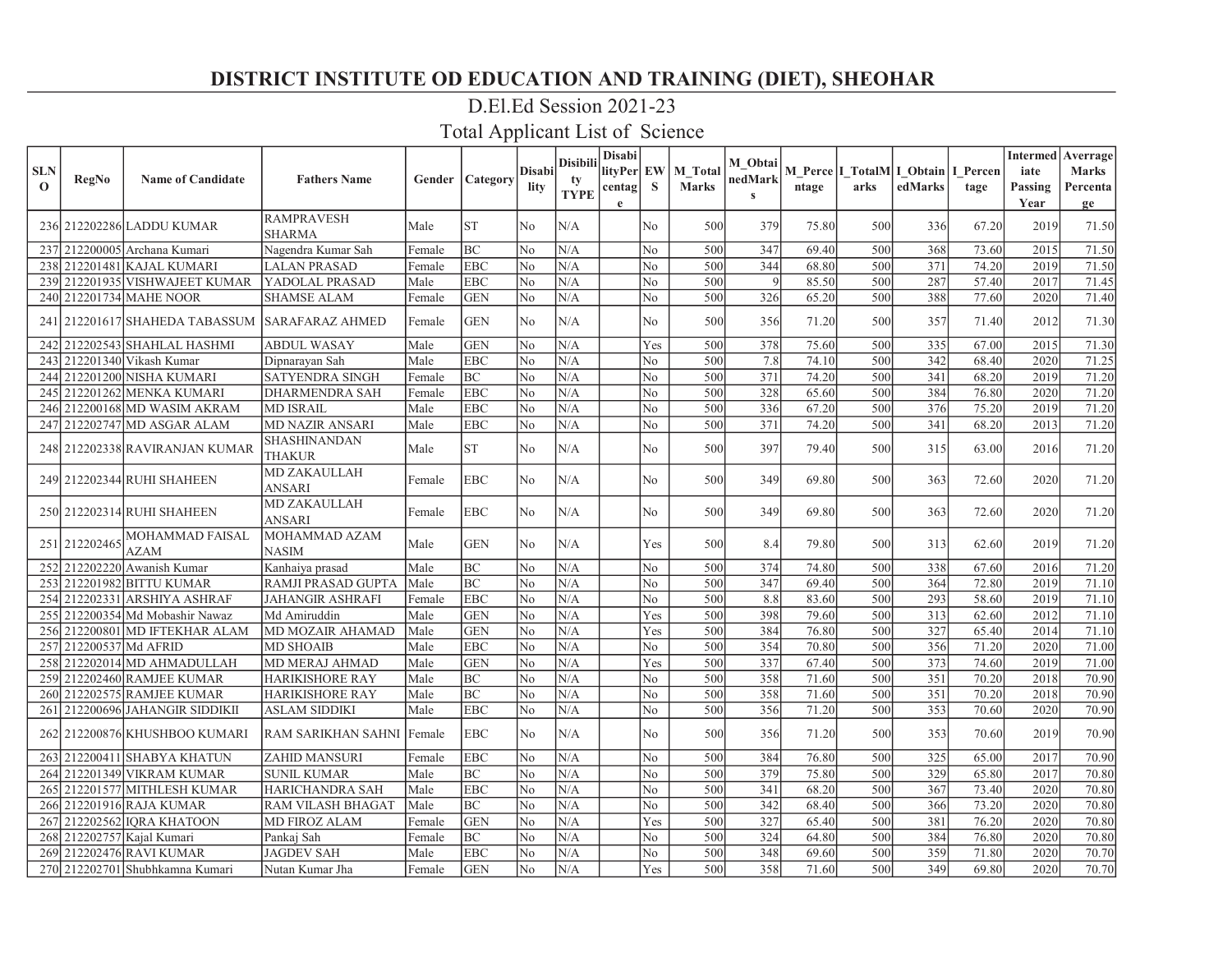### D.El.Ed Session 2021-23

| <b>SLN</b><br>$\mathbf{O}$ | RegNo                    | <b>Name of Candidate</b>         | <b>Fathers Name</b>                                    |        | <b>Gender   Category</b> | <b>Disabi</b><br>lity | <b>Disibili</b><br>ty<br><b>TYPE</b> | <b>Disabi</b><br>lityPer EW<br>centag <br>e | S              | M Total<br><b>Marks</b> | M Obtai<br>nedMark<br>$\mathbf{s}$ | ntage | arks | M Perce   I_TotalM  I_Obtain   I_Percen<br>edMarks | tage  | iate<br>Passing<br>Year | <b>Intermed</b> Averrage<br><b>Marks</b><br>Percenta<br>ge |
|----------------------------|--------------------------|----------------------------------|--------------------------------------------------------|--------|--------------------------|-----------------------|--------------------------------------|---------------------------------------------|----------------|-------------------------|------------------------------------|-------|------|----------------------------------------------------|-------|-------------------------|------------------------------------------------------------|
|                            | 271 212201856            | <b>JITENDRA KUMAR</b><br>RAM     | <b>SHIVNATH RAM</b>                                    | Male   | <b>SC</b>                | No                    | N/A                                  |                                             | No             | 500                     | 388                                | 77.60 | 500  | 319                                                | 63.80 | 2013                    | 70.70                                                      |
|                            |                          | 272 212200333 RAHUL KUMAR        | <b>KODAI RAUT</b>                                      | Male   | BC                       | No                    | N/A                                  |                                             | No             | 500                     | 367                                | 73.40 | 500  | 340                                                | 68.00 | 2020                    | 70.70                                                      |
|                            |                          | 273 212200850 SHILPA KUMARI      | SITARAM MAHTO                                          | Female | BC                       | No                    | N/A                                  |                                             | No             | 500                     | 339                                | 67.80 | 500  | 368                                                | 73.60 | 2020                    | 70.70                                                      |
|                            |                          | 274 212202942 Adarsh kumar Singh | Chandra bhusan singh                                   | Male   | <b>GEN</b>               | No                    | N/A                                  |                                             | N <sub>o</sub> | 500                     | 8.2                                | 77.90 | 500  | 316                                                | 63.20 | 2013                    | 70.55                                                      |
|                            |                          | 275 212201720 ANKIT KUMAR        | <b>BAIJU PRASAD GUPTA</b>                              | Male   | BC                       | No                    | N/A                                  |                                             | No             | 500                     | 350                                | 70.00 | 500  | 355                                                | 71.00 | 2019                    | 70.50                                                      |
|                            |                          | 276 212201436 GUDDU KUMAR        | SATYNARAYAN DAS                                        | Male   | <b>SC</b>                | No                    | N/A                                  |                                             | No             | 500                     | 400                                | 80.00 | 500  | 305                                                | 61.00 | 2019                    | 70.50                                                      |
|                            |                          | 277 212202456 DEEPAK RAJ         | AMRENDRA KUMAR<br><b>GUPTA</b>                         | Male   | <b>EBC</b>               | Yes                   | Visuall<br>Impaire                   |                                             | $40$ No        | 500                     | 7.8                                | 74.10 | 500  | 334                                                | 66.80 | 2013                    | 70.45                                                      |
|                            |                          | 278 212202143 ANJALI KUMARI      | RAKESH KUMAR SINGH Female                              |        | <b>GEN</b>               | No                    | N/A                                  |                                             | N <sub>o</sub> | 500                     | 340                                | 68.00 | 500  | 364                                                | 72.80 | 2019                    | 70.40                                                      |
|                            | 279 212200508 Adarsh Rai |                                  | <b>ANAND JHA</b>                                       | Male   | <b>GEN</b>               | No                    | N/A                                  |                                             | Yes            | 500                     | 380                                | 76.00 | 500  | 324                                                | 64.80 | 2017                    | 70.40                                                      |
|                            |                          | 280 212201493 ARUN KUMAR         | <b>JAY KISHOR KAPAR</b>                                | Male   | <b>EBC</b>               | No                    | N/A                                  |                                             | No             | 500                     | 8.4                                | 79.80 | 500  | 304                                                | 60.80 | 2016                    | 70.30                                                      |
|                            |                          | 281 212202216 ANJALI KUMARI      | <b>RAMNATH SAH</b>                                     | Female | <b>BC</b>                | No                    | N/A                                  |                                             | No             | 500                     | 354                                | 70.80 | 500  | 349                                                | 69.80 | 2020                    | 70.30                                                      |
|                            |                          | 282 212202296 ABHILASHA KUMARI   | <b>SAHEB SINGH</b>                                     | Female | <b>GEN</b>               | N <sub>0</sub>        | N/A                                  |                                             | Yes            | 500                     | 8.4                                | 79.80 | 500  | 304                                                | 60.80 | 2014                    | 70.30                                                      |
|                            |                          | 283 212202939 DEEPU KUMAR        | <b>GIRIJA SHANKAR</b><br><b>PRASAD</b>                 | Male   | <b>BC</b>                | No                    | N/A                                  |                                             | No             | 500                     | 377                                | 75.40 | 500  | 326                                                | 65.20 | 2017                    | 70.30                                                      |
|                            |                          | 284 212202669 ANKIT KUMAR        | <b>RAJKUMAR PRASAD</b>                                 | Male   | <b>BC</b>                | No                    | N/A                                  |                                             | No             | 500                     | 343                                | 68.60 | 500  | 360                                                | 72.00 | 2020                    | 70.30                                                      |
|                            |                          | 285 212201037 SAURABH BAITHA     | <b>VINOD BAITHA</b>                                    | Male   | <b>SC</b>                | No                    | N/A                                  |                                             | No             | 500                     | 361                                | 72.20 | 3238 | 2212                                               | 68.31 | 2018                    | 70.25                                                      |
|                            |                          | 286 212201498 KUNDAN KUMAR       | <b>ARUN KUMAR</b>                                      | Male   | <b>GEN</b>               | No                    | N/A                                  |                                             | Yes            | 500                     | 339                                | 67.80 | 500  | 363                                                | 72.60 | 2009                    | 70.20                                                      |
|                            |                          | 287 212201467 RAZI AHMAD         | <b>MD SAFIULLAH</b>                                    | Male   | <b>GEN</b>               | No                    | N/A                                  |                                             | N <sub>o</sub> | 500                     | 348                                | 69.60 | 500  | 354                                                | 70.80 | 2019                    | 70.20                                                      |
|                            |                          | 288 212202627 Aman Kumar         | Sikindra Sah                                           | Male   | <b>EBC</b>               | No                    | N/A                                  |                                             | No             | 500                     | 318                                | 63.60 | 500  | 384                                                | 76.80 | 2020                    | 70.20                                                      |
|                            |                          |                                  | 289 212202771 AMAR KUMAR PATEL RAJESH KUMAR PATEL Male |        | BC                       | No                    | N/A                                  |                                             | N <sub>o</sub> | 500                     | 356                                | 71.20 | 500  | 346                                                | 69.20 | 2012                    | 70.20                                                      |
|                            |                          | 290 212200193 SUNIL KUMAR        | <b>RAM VILAS SAHANI</b>                                | Male   | <b>EBC</b>               | No                    | N/A                                  |                                             | No             | 500                     | 373                                | 74.60 | 500  | 328                                                | 65.60 | 2015                    | 70.10                                                      |
| 291                        |                          | 212201886 MD SHAHBAZ ALAM        | <b>MD JAINUL HAQUE</b>                                 | Male   | <b>GEN</b>               | No                    | N/A                                  |                                             | No             | 500                     | 355                                | 71.00 | 500  | 345                                                | 69.00 | 2019                    | 70.00                                                      |
|                            |                          | 292 212201960 MD AMERUL HODA     | <b>MD MUZAFFAR ALAM</b>                                | Male   | <b>GEN</b>               | No                    | N/A                                  |                                             | Yes            | 500                     | 353                                | 70.60 | 500  | 347                                                | 69.40 | 2019                    | 70.00                                                      |
|                            |                          | 293 212202470 ABHIJEET KUMAR     | <b>MANGAL RAY</b>                                      | Male   | BC                       | No                    | N/A                                  |                                             | No             | 500                     | 380                                | 76.00 | 500  | 320                                                | 64.00 | 2017                    | 70.00                                                      |
|                            |                          | 294 212202079 Shivani Kumari     | <b>RAJU KUMAR MAHTO</b>                                | Female | <b>BC</b>                | No                    | N/A                                  |                                             | No             | 500                     | 355                                | 71.00 | 500  | 345                                                | 69.00 | 2019                    | 70.00                                                      |
|                            |                          | 295 212201989 Sachin Kumar       | Harikant Chaudharv                                     | Male   | <b>GEN</b>               | No                    | N/A                                  |                                             | No             | 500                     | 435                                | 87.00 | 500  | 265                                                | 53.00 | 2018                    | 70.00                                                      |
|                            |                          | 296 212202458 AMARESH KUMAR      | <b>RAMASHRAY SAH</b>                                   | Male   | <b>EBC</b>               | No                    | N/A                                  |                                             | No             | 500                     | 368                                | 73.60 | 500  | 331                                                | 66.20 | 2013                    | 69.90                                                      |
|                            |                          | 297 212202532 KUMAR UJJWAL       | RAJEEV KUMAR SINGH   Male                              |        | <b>GEN</b>               | No                    | N/A                                  |                                             | Yes            | 500                     | 7.6                                | 72.20 | 500  | 338                                                | 67.60 | 2017                    | 69.90                                                      |
|                            |                          | 298 212202943 SHIVAM KUMAR       | <b>UDAY KUMAR</b>                                      | Male   | BC                       | No                    | N/A                                  |                                             | No             | 500                     | 355                                | 71.00 | 500  | 344                                                | 68.80 | 2019                    | 69.90                                                      |
|                            |                          | 299 212201854 ROOMANA KHATOON    | <b>MD MANZOOR ALAM</b>                                 | Female | <b>GEN</b>               | No                    | N/A                                  |                                             | Yes            | 500                     | 355                                | 71.00 | 500  | 344                                                | 68.80 | 2015                    | 69.90                                                      |
|                            |                          | 300 212201715 PRADEEP KUMAR      | <b>KISHORI PRASAD</b>                                  | Male   | BC                       | No                    | N/A                                  |                                             | No             | 500                     | 314                                | 62.80 | 500  | 384                                                | 76.80 | 2019                    | 69.80                                                      |
|                            |                          | 301 212200971 PRITI KUMARI       | ASHOK KUMAR GUPTA  Female                              |        | BC                       | No                    | N/A                                  |                                             | N <sub>o</sub> | 500                     | 365                                | 73.00 | 500  | 333                                                | 66.60 | 2012                    | 69.80                                                      |
|                            |                          | 302 212200915 KANCHAN KUMARI     | <b>RAMJEE PRASAD</b>                                   | Female | <b>EBC</b>               | No                    | N/A                                  |                                             | No             | 500                     | 398                                | 79.60 | 500  | 300                                                | 60.00 | 2012                    | 69.80                                                      |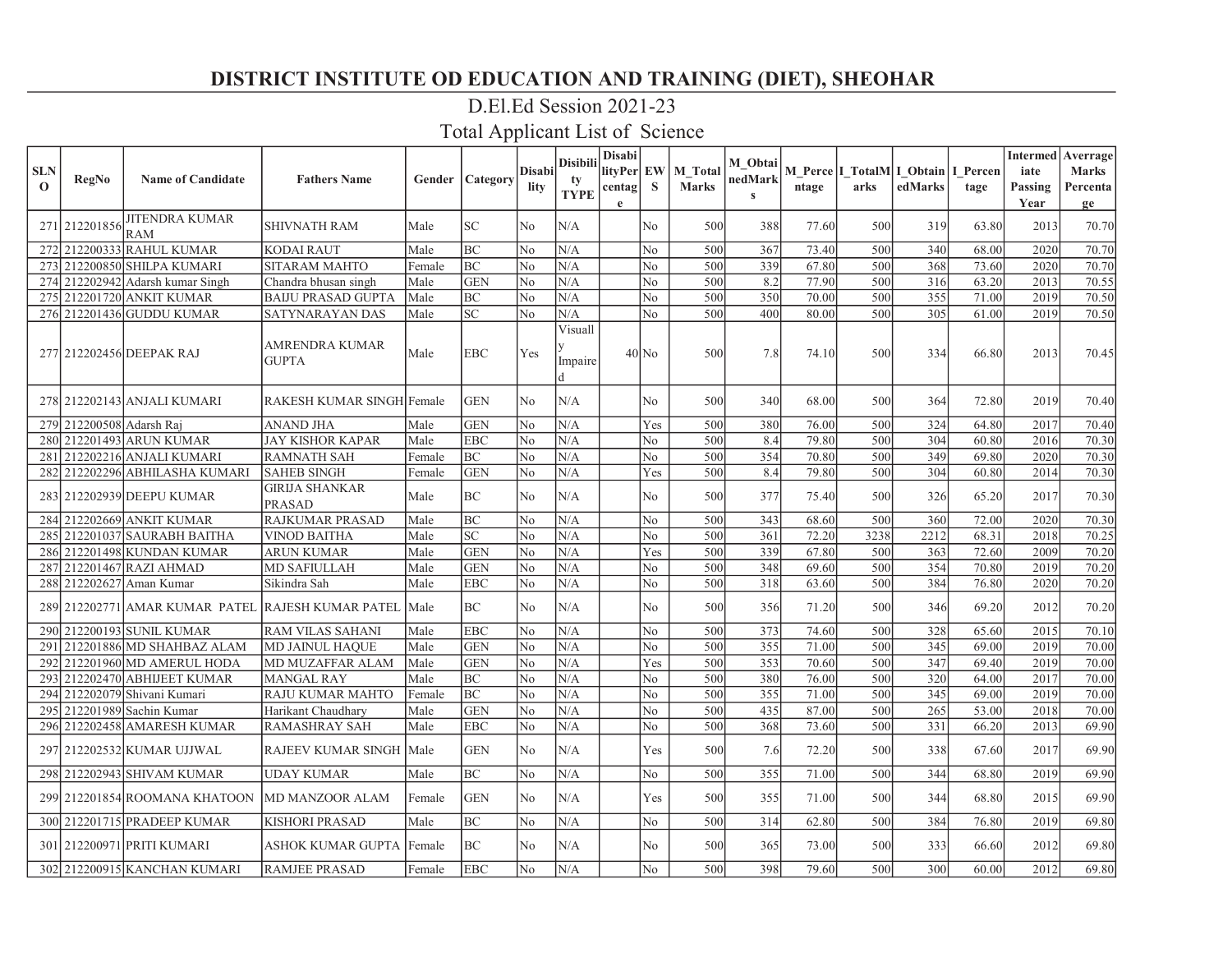### D.El.Ed Session 2021-23

| <b>SLN</b> |                          |                                       |                                         |        |                          | <b>Disabi</b>  | <b>Disibili</b>   | <b>Disabi</b><br>lityPer EW |                | <b>M</b> Total | M Obtai                 |       |      | M Perce I TotalM I Obtain I Percen |       | iate    | <b>Intermed</b> Averrage<br><b>Marks</b> |
|------------|--------------------------|---------------------------------------|-----------------------------------------|--------|--------------------------|----------------|-------------------|-----------------------------|----------------|----------------|-------------------------|-------|------|------------------------------------|-------|---------|------------------------------------------|
| $\Omega$   | RegNo                    | <b>Name of Candidate</b>              | <b>Fathers Name</b>                     |        | <b>Gender   Category</b> | lity           | tv<br><b>TYPE</b> | centag                      | <sub>S</sub>   | <b>Marks</b>   | nedMark<br>$\mathbf{s}$ | ntage | arks | edMarks                            | tage  | Passing | Percenta                                 |
|            |                          |                                       |                                         |        |                          |                |                   | e                           |                |                |                         |       |      |                                    |       | Year    | ge                                       |
|            |                          | 303 212200917 MD SANURRAHMAN          | <b>MD ATAURRAHMAN</b>                   | Male   | <b>EBC</b>               | N0             | N/A               |                             | No.            | 500            | 341                     | 68.20 | 500  | 357                                | 71.40 | 2020    | 69.80                                    |
|            | 304 212200084 Arun kumar |                                       | Rajaram Mahto                           | Male   | BC                       | No             | N/A               |                             | N <sub>o</sub> | 500            | 9                       | 85.50 | 500  | 270                                | 54.00 | 2017    | 69.75                                    |
|            |                          | 305 212200442 ROHIT KUMAR             | <b>AJAY KUMAR</b>                       | Male   | BC                       | No             | N/A               |                             | N <sub>o</sub> | 500            | 321                     | 64.20 | 500  | 376                                | 75.20 | 2020    | 69.70                                    |
|            |                          | 306 212200817 SHAGUFTA PARWEEN        | MD TAJAMMUL HODA                        | Female | <b>GEN</b>               | No             | N/A               |                             | N <sub>o</sub> | 500            | 330                     | 66.00 | 500  | 367                                | 73.40 | 2020    | 69.70                                    |
|            |                          | 307 212201658 KUNAL KUMAR             | <b>RAMA SHANKAR</b><br><b>CHAUDHARY</b> | Male   | <b>GEN</b>               | No             | N/A               |                             | No.            | 500            | 359                     | 71.80 | 500  | 338                                | 67.60 | 2015    | 69.70                                    |
|            |                          | 308 212201598 Menika Kumari           | Rajesh Prasad Saundik                   | Female | BC                       | No             | N/A               |                             | No.            | 500            | 373                     | 74.60 | 500  | 324                                | 64.80 | 2017    | 69.70                                    |
|            |                          | 309 212201759 RAVI KANT KUMAR         | <b>CHANDESHWAR</b><br><b>KUMAR</b>      | Male   | <b>EBC</b>               | No             | N/A               |                             | No             | 500            | 350                     | 70.00 | 500  | 347                                | 69.40 | 2020    | 69.70                                    |
|            |                          | 310 212202159 SWATI KUMARI            | <b>RAJ KUMAR</b>                        | Female | <b>EBC</b>               | No             | N/A               |                             | N <sub>o</sub> | 500            | 355                     | 71.00 | 500  | 342                                | 68.40 | 2019    | 69.70                                    |
| 311        |                          | 212201956 HEMA KUMARI                 | <b>VIJAY SAH</b>                        | Female | <b>BC</b>                | No             | N/A               |                             | N <sub>o</sub> | 500            | 8.2                     | 77.90 | 500  | 307                                | 61.40 | 2020    | 69.65                                    |
|            |                          | 312 212201700 SONU KUMAR              | <b>BINOD SHARMA</b>                     | Male   | ST                       | No             | N/A               |                             | N <sub>o</sub> | 500            | 352                     | 70.40 | 500  | 344                                | 68.80 | 2019    | 69.60                                    |
|            |                          | 313 212202162 PRADEEP DAS             | <b>RAMSWARUP DAS</b>                    | Male   | $\overline{SC}$          | No             | N/A               |                             | N <sub>o</sub> | 500            | 357                     | 71.40 | 500  | 339                                | 67.80 | 2016    | 69.60                                    |
|            |                          | 314 212202032 Manish Kumar            | Bhrigunath Singh                        | Male   | <b>BC</b>                | N0             | N/A               |                             | N <sub>o</sub> | 500            | 375                     | 75.00 | 500  | 320                                | 64.00 | 2016    | 69.50                                    |
|            |                          | 315 212201215 ANAMIKA KUMARI          | DEEN BANDHU TIWARI   Female             |        | <b>GEN</b>               | No             | N/A               |                             | N <sub>o</sub> | 500            | 384                     | 76.80 | 500  | 311                                | 62.20 | 2016    | 69.50                                    |
|            |                          | 316 212200425 SUNIL KUMAR             | <b>BHAGWAN SHAH</b>                     | Male   | <b>EBC</b>               | No             | N/A               |                             | No             | 500            | 358                     | 71.60 | 500  | 337                                | 67.40 | 2014    | 69.50                                    |
|            |                          | 317 212200249 PINTU KUMAR             | <b>RAMESH SAH</b>                       | Male   | <b>EBC</b>               | No             | N/A               |                             | N <sub>o</sub> | 500            | 352                     | 70.40 | 500  | 343                                | 68.60 | 2019    | 69.50                                    |
|            |                          | 318 212202145 ANKIT KUMAR             | DAYA SHANKAR SINGH Male                 |        | <b>GEN</b>               | No             | N/A               |                             | Yes            | 500            | 8.6                     | 81.70 | 500  | 286                                | 57.20 | 2016    | 69.45                                    |
|            |                          | 319 212202656 RINKU KUMARI            | <b>KISHOR PASWAN</b>                    | Female | <b>SC</b>                | No             | N/A               |                             | No             | 500            | 467                     | 66.71 | 500  | 361                                | 72.20 | 2016    | 69.45                                    |
|            |                          | 320 212201834 NIRAJ KUMAR             | <b>BHAGWAN THAKUR</b>                   | Male   | <b>EBC</b>               | No             | N/A               |                             | N <sub>o</sub> | 500            | 352                     | 70.40 | 500  | 342                                | 68.40 | 2015    | 69.40                                    |
|            |                          | 321 212200046 AJAY KUMAR              | <b>JAGAT NARYAN SAH</b>                 | Male   | BC                       | No             | N/A               |                             | N <sub>o</sub> | 500            | 375                     | 75.00 | 500  | 318                                | 63.60 | 2011    | 69.30                                    |
|            | 322 212200265            | <b>RUPESH KUMAR</b><br><b>SINGH</b>   | <b>DHARMENDRA SINGH</b>                 | Male   | <b>GEN</b>               | N <sub>o</sub> | N/A               |                             | Yes            | 500            | 403                     | 80.60 | 500  | 289                                | 57.80 | 2018    | 69.20                                    |
|            | 323 212200840            | <b>ATULENDRA KUMAR</b><br><b>ATUL</b> | <b>BUDDHI CHANDRA JHA Male</b>          |        | <b>GEN</b>               | No             | N/A               |                             | Yes            | 500            | 370                     | 74.00 | 500  | 322                                | 64.40 | 2017    | 69.20                                    |
|            |                          | 324 212202782 MD SAHIL ALAM           | <b>MD MANSUR ALAM</b>                   | Male   | <b>EBC</b>               | No             | N/A               |                             | No             | 500            | 334                     | 66.80 | 500  | 358                                | 71.60 | 2019    | 69.20                                    |
|            |                          | 325 212202169 RAJESH KUMAR            | <b>HARI NARAYAN</b><br><b>PRASAD</b>    | Male   | BC                       | N <sub>o</sub> | N/A               |                             | N <sub>o</sub> | 500            | 361                     | 72.20 | 500  | 330                                | 66.00 | 2012    | 69.10                                    |
|            |                          | 326 212200720 RAJEEV KUMAR            | <b>RAM NANDAN RAI</b>                   | Male   | BC                       | lNo.           | N/A               |                             | N <sub>o</sub> | 500            | 376                     | 75.20 | 500  | 315                                | 63.00 | 2012    | 69.10                                    |
|            |                          | 327 212201172 VIKASH RAM              | SHIVSHANKAR RAM                         | Male   | $\overline{SC}$          | No             | N/A               |                             | No             | 500            | 331                     | 66.20 | 500  | 360                                | 72.00 | 2020    | 69.10                                    |
|            |                          | 328 212201064 RAUSHAN KUAMR           | <b>RAJESH RAY</b>                       | Male   | BC                       | No             | N/A               |                             | N <sub>o</sub> | 500            | 361                     | 72.20 | 500  | 330                                | 66.00 | 2016    | 69.10                                    |
|            |                          | 329 212201867 PALLAVI KUMARI          | <b>KAMESHWAR SINGH</b>                  | Female | <b>BC</b>                | No             | N/A               |                             | No             | 500            | 8.2                     | 77.90 | 500  | 301                                | 60.20 | 2014    | 69.05                                    |
|            |                          | 330 212201870 PALLAVI KUMARI          | <b>KAMESHWAR SINGH</b>                  | Female | BC                       | No             | N/A               |                             | N <sub>o</sub> | 500            | 8.2                     | 77.90 | 500  | 301                                | 60.20 | 2014    | 69.05                                    |
|            |                          | 331 212202077 SUMAN KUMARI            | <b>SHARUDHAN KUMAR</b>                  | Female | <b>BC</b>                | No             | N/A               |                             | N <sub>o</sub> | 500            | 345                     | 69.00 | 500  | 345                                | 69.00 | 2019    | 69.00                                    |
|            |                          | 332 212202929 Himalay kumar           | Kapal sah                               | Male   | <b>EBC</b>               | No             | N/A               |                             | N <sub>o</sub> | 500            | 311                     | 62.20 | 500  | 379                                | 75.80 | 2020    | 69.00                                    |
|            |                          | 333 212202246 Arushi Singh            | Anil kumar singh                        | Female | <b>GEN</b>               | N0             | N/A               |                             | N <sub>o</sub> | 500            | 340                     | 68.00 | 500  | 349                                | 69.80 | 2015    | 68.90                                    |
|            |                          | 334 212201230 MUNNA SAH               | <b>GANGA PRASAD SAH</b>                 | Male   | BC                       | No             | N/A               |                             | No.            | 500            | 305                     | 61.00 | 500  | 384                                | 76.80 | 2020    | 68.90                                    |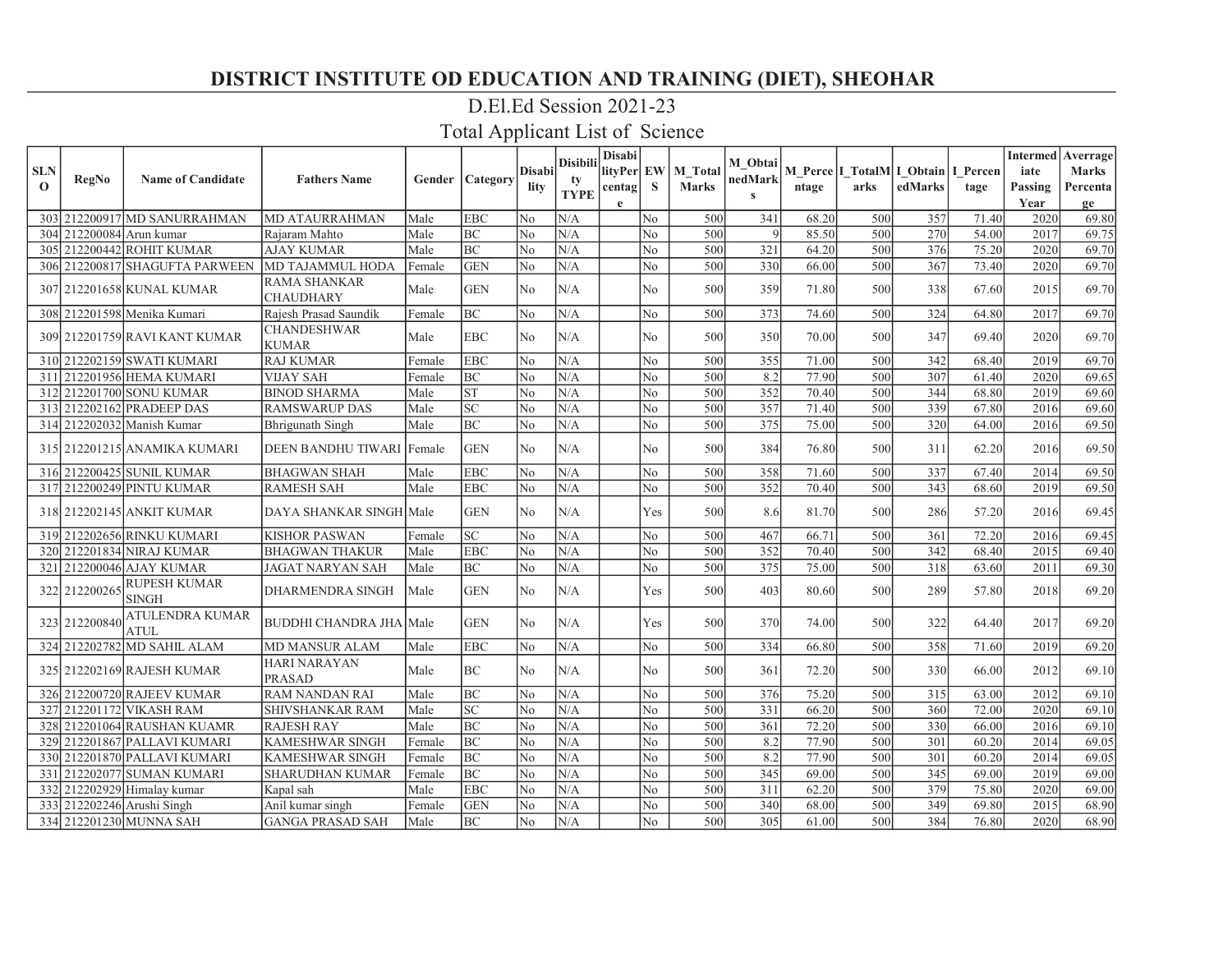### D.El.Ed Session 2021-23

| <b>SLN</b><br>$\Omega$ | <b>RegNo</b>            | <b>Name of Candidate</b>                  | <b>Fathers Name</b>                      |        | Gender   Category           | Disabil<br>lity | Disibili<br>tv<br><b>TYPE</b> | <b>Disabi</b><br>lityPer EW<br>centag<br>e | S                      | M Total<br>Marks | M_Obtai<br>nedMark<br>$\mathbf{s}$ | ntage | M Perce   I_TotalM   I_Obtain   I_Percen<br>arks | edMarks | tage  | iate<br>Passing<br>Year | <b>Intermed</b> Averrage<br><b>Marks</b><br>Percenta<br>ge |
|------------------------|-------------------------|-------------------------------------------|------------------------------------------|--------|-----------------------------|-----------------|-------------------------------|--------------------------------------------|------------------------|------------------|------------------------------------|-------|--------------------------------------------------|---------|-------|-------------------------|------------------------------------------------------------|
|                        |                         | 335  212200658  AMIT KUMAR                | UPENDRA THAKUR                           | Male   | <b>ST</b>                   | Yes             | Loco<br>motor<br>Disable<br>d | $40\%$ No                                  |                        | 500              | 344                                | 68.80 | 500                                              | 345     | 69.00 | 2015                    | 68.90                                                      |
|                        | 336 212200547           | <b>SHASHI BHUSHAN</b><br><b>KUMAR SAH</b> | UPENDRA SAH                              | Male   | <b>EBC</b>                  | N <sub>0</sub>  | N/A                           |                                            | N <sub>o</sub>         | 500              | 343                                | 68.60 | 500                                              | 346     | 69.20 | 2015                    | 68.90                                                      |
|                        | 337 212200701           | <b>SUMAN KUMARI</b>                       | <b>RAM BABU RAY</b>                      | Female | <b>BC</b>                   | No              | N/A                           |                                            | $\rm No$               | 500              | 321                                | 64.20 | 500                                              | 368     | 73.60 | 2019                    | 68.90                                                      |
|                        |                         | 338 212200468 Rajnish Kumar Singh         | Dilip Kumar Singh                        | Male   | <b>GEN</b>                  | No              | N/A                           |                                            | Yes                    | 500              | 354                                | 70.80 | 500                                              | 335     | 67.00 | 2018                    | 68.90                                                      |
|                        |                         | 339 212200342 NANDANI KUMARI              | <b>DINESH PRASAD</b>                     | Female | <b>EBC</b>                  | No              | N/A                           |                                            | No                     | 500              | 328                                | 65.60 | 500                                              | 361     | 72.20 | 2020                    | 68.90                                                      |
|                        |                         | 340 212201192 GAJADHAR PASWAN             | <b>KALEWAR PASWAN</b>                    | Male   | $\protect\operatorname{SC}$ | No              | N/A                           |                                            | No                     | 500              | 344                                | 68.80 | 500                                              | 344     | 68.80 | 2019                    | 68.80                                                      |
| 341                    |                         | 212201623 VIVEK KUMAR                     | RAM SURAJ MAHTO                          | Male   | $\overline{BC}$             | No              | N/A                           |                                            | No                     | 500              | 366                                | 73.20 | 500                                              | 321     | 64.20 | 2019                    | 68.70                                                      |
|                        |                         | 342 212202728 KARINA KUMARI               | <b>RAMANANDAN SAH</b>                    | Female | <b>EBC</b>                  | No              | N/A                           |                                            | No                     | 500              | 300                                | 60.00 | 500                                              | 387     | 77.40 | 2020                    | 68.70                                                      |
|                        |                         | 343 212201583 Sangita kumari              | <b>ASHOK SAH</b>                         | Female | <b>EBC</b>                  | No              | N/A                           |                                            | No                     | 500              | 377                                | 75.40 | 500                                              | 309     | 61.80 | 2016                    | 68.60                                                      |
|                        |                         | 344 212201330 GAURAV KUMAR JHA            | ARUN KUMAR JHA                           | Male   | <b>GEN</b>                  | N <sub>o</sub>  | N/A                           |                                            | No                     | 500              | 349                                | 69.80 | 500                                              | 337     | 67.40 | 2020                    | 68.60                                                      |
|                        |                         | 345 212200431 MD MAHTAB ALAM              | MD MANZAR ALAM                           | Male   | <b>GEN</b>                  | No              | N/A                           |                                            | Yes                    | 500              | 352                                | 70.40 | 500                                              | 334     | 66.80 | 2014                    | 68.60                                                      |
|                        |                         | 346 212200390 PUJA KUMARI                 | ABHIMANYU KUMAR<br><b>SINGH</b>          | Female | <b>BC</b>                   | No              | N/A                           |                                            | No                     | 500              |                                    | 66.50 | 500                                              | 353     | 70.60 | 2015                    | 68.55                                                      |
|                        |                         | 347 212201276 RAKESH KUMAR                | <b>GANESH PRASAD</b><br><b>GUPTA</b>     | Male   | <b>BC</b>                   | N <sub>0</sub>  | N/A                           |                                            | No.                    | 500              | 346                                | 69.20 | 500                                              | 339     | 67.80 | 2014                    | 68.50                                                      |
|                        | 348 212201486 RISHI RAJ |                                           | NATHUNI BHAGAT                           | Male   | <b>EBC</b>                  | No              | N/A                           |                                            | $\overline{\text{No}}$ | 500              | 8                                  | 76.00 | 500                                              | 305     | 61.00 | 2016                    | 68.50                                                      |
|                        |                         | 349 212201042 MD SAMIR JAWED              | MD SHAKIR SHAH                           | Male   | <b>EBC</b>                  | No              | N/A                           |                                            | No                     | 500              | 358                                | 71.60 | 500                                              | 327     | 65.40 | 2015                    | 68.50                                                      |
|                        |                         | 350 212201943 ANUSHKA PRIYA               | <b>VIJAY PRASAD</b><br><b>SRIVASTAVA</b> | Female | <b>GEN</b>                  | N <sub>o</sub>  | N/A                           |                                            | No                     | 500              | 331                                | 66.20 | 500                                              | 354     | 70.80 | 2020                    | 68.50                                                      |
| 351                    |                         | 212202556 ANANYA YADAV                    | <b>MANOHAR PRASAD</b>                    | Female | <b>BC</b>                   | No              | N/A                           |                                            | $\rm No$               | 500              | 308                                | 61.60 | 500                                              | 377     | 75.40 | 2020                    | 68.50                                                      |
|                        |                         | 352 212202511 MD KHALID                   | MD IFTEKHAR AHMAD                        | Male   | <b>GEN</b>                  | No              | N/A                           |                                            | No                     | 500              | 306                                | 61.20 | 500                                              | 379     | 75.80 | 2020                    | 68.50                                                      |
|                        |                         | 353 212202917 RAHUL KUMAR                 | <b>RAMSURAT RAUT</b>                     | Male   | BC                          | No              | N/A                           |                                            | No                     | 500              | $\overline{342}$                   | 68.40 | 500                                              | 343     | 68.60 | 2019                    | 68.50                                                      |
|                        |                         | 354 212202505 SHIVNATH KUMAR              | <b>RAMDEV SAH</b>                        | Male   | <b>BC</b>                   | N <sub>o</sub>  | N/A                           |                                            | No                     | 500              | 339                                | 67.80 | 500                                              | 345     | 69.00 | 2019                    | 68.40                                                      |
|                        |                         | 355 212202317 Rupam Kumari                | <b>ANIL KUMAR</b><br><b>CHAUDHARY</b>    | Female | <b>GEN</b>                  | N <sub>o</sub>  | N/A                           |                                            | No                     | 500              | 365                                | 73.00 | 500                                              | 319     | 63.80 | 2015                    | 68.40                                                      |
|                        |                         | 356 212200015 ANAND KUMAR                 | <b>CHANDRA KISHORE</b><br>MISHRA         | Male   | <b>GEN</b>                  | No              | N/A                           |                                            | Yes                    | 500              | 343                                | 68.60 | 500                                              | 341     | 68.20 | 2014                    | 68.40                                                      |
|                        |                         | 357 212202020 BEAUTY KUMARI               | <b>JAYNARAYAN SAH</b>                    | Female | <b>BC</b>                   | No              | N/A                           |                                            | No                     | 500              | 381                                | 76.20 | 500                                              | 302     | 60.40 | 2016                    | 68.30                                                      |
|                        |                         | 358 212202612 SHRUTI KUMARI               | CHULHAI MAHTO                            | Female | BC                          | N <sub>o</sub>  | N/A                           |                                            | N <sub>o</sub>         | 500              | 346                                | 69.20 | 500                                              | 337     | 67.40 | 2020                    | 68.30                                                      |
|                        |                         | 359 212202963 Akarsh kumar                | <b>Bhusan Singh</b>                      | Male   | <b>GEN</b>                  | Yes             | Loco<br>motor<br>Disable<br>d |                                            | $40$ No                | 500              |                                    | 76.00 | 500                                              | 303     | 60.60 | 2015                    | 68.30                                                      |
|                        |                         | 360 212202240 SHIBU KUMAR GOUR            | <b>SURESH GOUR</b>                       | Male   | <b>ST</b>                   | No              | N/A                           |                                            | No                     | 500              | 364                                | 72.80 | 500                                              | 318     | 63.60 | 2016                    | 68.20                                                      |
|                        |                         | 361 212202360 ANU KUMARI                  | <b>SURENDRA PRASAD</b>                   | Female | $\rm BC$                    | N <sub>o</sub>  | N/A                           |                                            | No                     | 500              | 318                                | 63.60 | 500                                              | 364     | 72.80 | 2014                    | 68.20                                                      |
|                        | 362 212201893 AARUSHI   |                                           | KISHORE KUMAR                            | Female | <b>BC</b>                   | N <sub>o</sub>  | N/A                           |                                            | No                     | 500              | 369                                | 73.80 | 500                                              | 313     | 62.60 | 2017                    | 68.20                                                      |
|                        |                         | 363 212201806 Abhishek Kumar              | Nandu Ram                                | Male   | $\overline{SC}$             | N <sub>o</sub>  | N/A                           |                                            | No                     | 500              | 336                                | 67.20 | 500                                              | 345     | 69.00 | 2019                    | 68.10                                                      |
|                        |                         | 364 212201189 GAUTAM KUMAR                | <b>ARUN SINGH</b>                        | Male   | <b>GEN</b>                  | No              | N/A                           |                                            | Yes                    | 500              | 324                                | 64.80 | 500                                              | 357     | 71.40 | 2018                    | 68.10                                                      |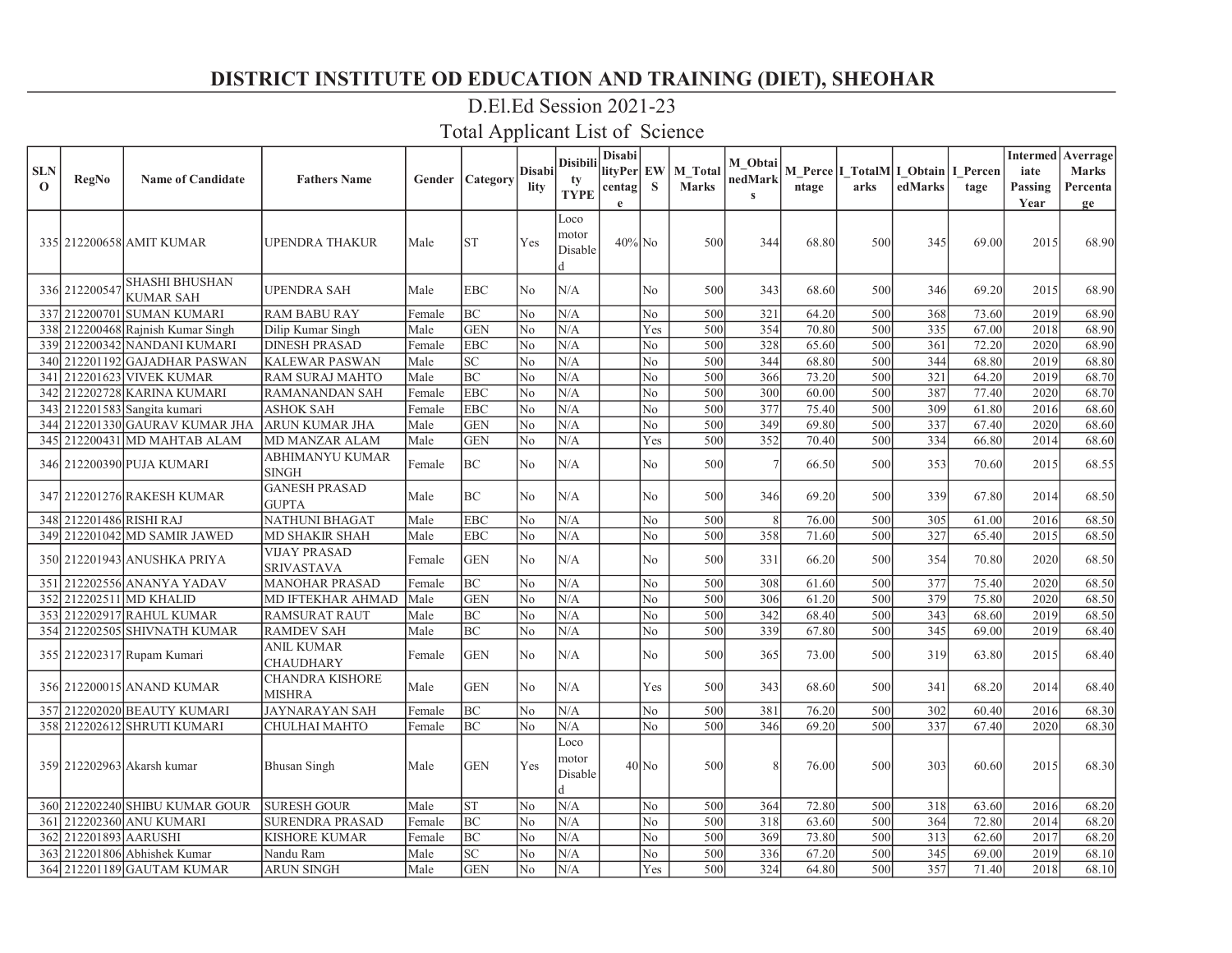### D.El.Ed Session 2021-23

| <b>SLN</b>   |                        |                                       |                                          |        |                            | Disabi         | <b>Disibili</b>   | Disabi<br>lityPer EW |                | M Total      | M Obtai                 |       | M Perce   I_TotalM  I_Obtain   I_Percen |         |       | iate         | <b>Intermed</b> Averrage<br><b>Marks</b> |
|--------------|------------------------|---------------------------------------|------------------------------------------|--------|----------------------------|----------------|-------------------|----------------------|----------------|--------------|-------------------------|-------|-----------------------------------------|---------|-------|--------------|------------------------------------------|
| $\mathbf{o}$ | <b>RegNo</b>           | <b>Name of Candidate</b>              | <b>Fathers Name</b>                      | Gender | <b>Category</b>            | lity           | ty<br><b>TYPE</b> | centag               | S              | <b>Marks</b> | nedMark<br>$\mathbf{s}$ | ntage | arks                                    | edMarks | tage  | Passing      | Percenta                                 |
|              |                        | 365 212201478 MANISH KUMAR SAH        | <b>GAURISHANKAR SAH</b>                  | Male   | <b>EBC</b>                 | No             | N/A               | e                    | No             | 500          |                         | 67.80 | 500                                     | 342     | 68.40 | Year<br>2015 | ge<br>68.10                              |
|              |                        | 366 212201402 GAUTAM KUMAR            | <b>ARUN SINGH</b>                        | Male   | <b>GEN</b>                 | N <sub>o</sub> | N/A               |                      | Yes            | 500          | 339<br>324              | 64.80 | 500                                     | 357     | 71.40 | 2017         | 68.10                                    |
|              | 367 212200125          | <b>NOOR SABA</b><br><b>PRAVEEN</b>    | <b>MD MOJALIM</b>                        | Female | <b>GEN</b>                 | No             | N/A               |                      | Yes            | 500          | 310                     | 62.00 | 500                                     | 371     | 74.20 | 2020         | 68.10                                    |
|              | 368 212200225 RAVI RAJ |                                       | MISHRILAL SAH                            | Male   | <b>EBC</b>                 | N <sub>o</sub> | N/A               |                      | No             | 500          | 399                     | 79.80 | 500                                     | 282     | 56.40 | 2017         | 68.10                                    |
|              |                        | 369 212202930 ANJESH KUMAR            | <b>SHANKAR SINGH</b>                     | Male   | <b>GEN</b>                 | N <sub>o</sub> | N/A               |                      | N <sub>o</sub> | 500          | 353                     | 70.60 | 500                                     | 328     | 65.60 | 2018         | 68.10                                    |
|              | 370 212202815          | <b>MADHUSUDAN</b><br>KUMAR            | <b>NAGENDRA KUMAR</b><br><b>SAH</b>      | Male   | <b>EBC</b>                 | No.            | N/A               |                      | No             | 500          | 377                     | 75.40 | 500                                     | 304     | 60.80 | 2016         | 68.10                                    |
|              |                        | 371 212201888 AADARSH KUMAR           | <b>LALIT NARAYAN</b><br><b>SINGH</b>     | Male   | <b>GEN</b>                 | No             | N/A               |                      | Yes            | 500          | $\mathbf Q$             | 85.50 | 500                                     | 253     | 50.60 | 2018         | 68.05                                    |
|              |                        | 372 212201869 Rani kumari             | <b>BIRENDRA PANDEY</b>                   | Female | <b>GEN</b>                 | No             | N/A               |                      | Yes            | 500          | 360                     | 72.00 | 500                                     | 320     | 64.00 | 2012         | 68.00                                    |
|              | 373 212200471          | <b>RAVISHANKAR</b><br><b>KUMAR</b>    | ASHOK KUMAR                              | Male   | <b>EBC</b>                 | No             | N/A               |                      | No             | 500          | 320                     | 64.00 | 500                                     | 360     | 72.00 | 2016         | 68.00                                    |
|              |                        | 374 212200361 CHANDAN KUMAR           | <b>BHAGWAN SAH</b>                       | Male   | <b>EBC</b>                 | No             | N/A               |                      | No             | 500          | 342                     | 68.40 | 500                                     | 338     | 67.60 | 2016         | 68.00                                    |
|              |                        | 375 212202587 SAMOD KUMAR             | <b>SONELAL RAY</b>                       | Male   | BC                         | N <sub>o</sub> | N/A               |                      | No             | 500          | 337                     | 67.40 | 500                                     | 343     | 68.60 | 2019         | 68.00                                    |
|              |                        | 376 212202252 Pooja kumari            | Dinesh Kumar Paswan                      | Female | <b>SC</b>                  | N <sub>o</sub> | N/A               |                      | No             | 500          | 300                     | 60.00 | 500                                     | 379     | 75.80 | 2020         | 67.90                                    |
|              |                        | 377 212200934 MANOJ KUMAR             | <b>RAMBARN SAH</b>                       | Male   | <b>BC</b>                  | No             | N/A               |                      | No             | 500          | 354                     | 70.80 | 500                                     | 325     | 65.00 | 2015         | 67.90                                    |
|              |                        | 378 212201921 MAMTA KUMARI            | <b>HARIHAR PRASAD</b><br>YADAV           | Female | BC                         | N <sub>o</sub> | N/A               |                      | No             | 500          | 341                     | 68.20 | 500                                     | 338     | 67.60 | 2015         | 67.90                                    |
|              |                        | 379 212201031 POOJA KUMARI            | MANOJ KUMAR SINGH                        | Female | <b>GEN</b>                 | N <sub>o</sub> | N/A               |                      | No.            | 500          | 339                     | 67.80 | 500                                     | 339     | 67.80 | 2013         | 67.80                                    |
|              |                        | 380 212200912 AMAN KUMAR              | <b>NAGENDRA SAHNI</b>                    | Male   | <b>EBC</b>                 | N <sub>o</sub> | N/A               |                      | No             | 500          | 372                     | 74.40 | 500                                     | 306     | 61.20 | 2020         | 67.80                                    |
|              |                        | 381   212200978   ARTI KUMARI         | <b>MADHAV KUMAR</b><br><b>SINGH</b>      | Female | BC                         | No             | N/A               |                      | No             | 500          | 374                     | 74.80 | 500                                     | 304     | 60.80 | 2017         | 67.80                                    |
|              |                        | 382 212200712 RAUSHAN RAJ             | <b>UPENDRA PASWAN</b>                    | Male   | <b>SC</b>                  | No             | N/A               |                      | No             | 500          | 341                     | 68.20 | 500                                     | 337     | 67.40 | 2015         | 67.80                                    |
|              |                        | 383 212202006 PALLVI PRIYA            | <b>SHIV SHANKAR RAM</b>                  | Female | $\ensuremath{\mathbf{SC}}$ | N <sub>o</sub> | N/A               |                      | No             | 500          | 300                     | 60.00 | 500                                     | 378     | 75.60 | 2020         | 67.80                                    |
|              |                        | 384 212202025 MANTU KUMAR             | RAM NARESH THAKUR                        | Male   | <b>EBC</b>                 | No             | N/A               |                      | No             | 500          | 311                     | 62.20 | 500                                     | 367     | 73.40 | 2012         | 67.80                                    |
|              |                        | 385 212202775 ANSHU KUMARI            | NAGESHWAR SINGH                          | Female | <b>GEN</b>                 | No             | N/A               |                      | Yes            | 500          | 336                     | 67.20 | 500                                     | 342     | 68.40 | 2016         | 67.80                                    |
|              |                        | 386 212202391 BINAY RAY               | <b>BAIJU RAY</b>                         | Male   | <b>BC</b>                  | N <sub>o</sub> | N/A               |                      | No             | 500          | 334                     | 66.80 | 500                                     | 343     | 68.60 | 2013         | 67.70                                    |
|              |                        | 387 212200146 JITENDRA KUMAR          | <b>DURGA SAH</b>                         | Male   | <b>EBC</b>                 | N <sub>o</sub> | N/A               |                      | No             | 500          | 341                     | 68.20 | 500                                     | 336     | 67.20 | 2015         | 67.70                                    |
|              |                        | 388 212201201 MANISH KUMAR            | SANJAY PRASAD SAH                        | Male   | <b>EBC</b>                 | No             | N/A               |                      | No             | 500          | 323                     | 64.60 | 500                                     | 354     | 70.80 | 2020         | 67.70                                    |
|              |                        | 389 212201375 Rahul Kumar             | <b>SUDISH SAH</b>                        | Male   | BC                         | No             | N/A               |                      | No             | 500          | 325                     | 65.00 | 500                                     | 352     | 70.40 | 2018         | 67.70                                    |
|              |                        | 390 212201810 UJJAWAL KUMAR           | <b>SHIV DAYAL SINGH</b>                  | Male   | BC                         | N <sub>o</sub> | N/A               |                      | No             | 500          | 392                     | 78.40 | 500                                     | 285     | 57.00 | 2017         | 67.70                                    |
|              |                        | 391 212201541 RUBI KUMARI             | YODDHA SAH                               | Female | <b>BC</b>                  | No             | N/A               |                      | N <sub>0</sub> | 500          | 277                     | 55.40 | 500                                     | 399     | 79.80 | 2019         | 67.60                                    |
|              | 392 212201634          | <b>SUSHANT KUMAR</b><br><b>MISHRA</b> | BHAGYANARAYAN<br><b>MISHRA</b>           | Male   | <b>GEN</b>                 | N <sub>o</sub> | N/A               |                      | Yes            | 500          | 364                     | 72.80 | 500                                     | 312     | 62.40 | 2014         | 67.60                                    |
|              |                        | 393 212200169 PIYUSH KUMAR            | <b>SITARAM PRASAD</b><br>YADAV           | Male   | BC                         | No             | N/A               |                      | No             | 500          | 304                     | 60.80 | 500                                     | 372     | 74.40 | 2020         | 67.60                                    |
|              |                        | 394 212200570 VIKAS KUMAR             | <b>RAJENDRA SAH</b>                      | Male   | BC                         | N <sub>o</sub> | N/A               |                      | No             | 500          | 324                     | 64.80 | 500                                     | 352     | 70.40 | 2015         | 67.60                                    |
|              |                        | 395 212202343 DEEP SINGH              | <b>INDRA DEO NARAYAN</b><br><b>SINGH</b> | Male   | BC                         | No.            | N/A               |                      | No             | 500          | 314                     | 62.80 | 500                                     | 362     | 72.40 | 2020         | 67.60                                    |
|              |                        | 396 212202203 NAVEEN KUMAR            | YOGENDRA SINGH                           | Male   | BC                         | N <sub>o</sub> | N/A               |                      | No.            | 500          | 348                     | 69.60 | 500                                     | 328     | 65.60 | 2015         | 67.60                                    |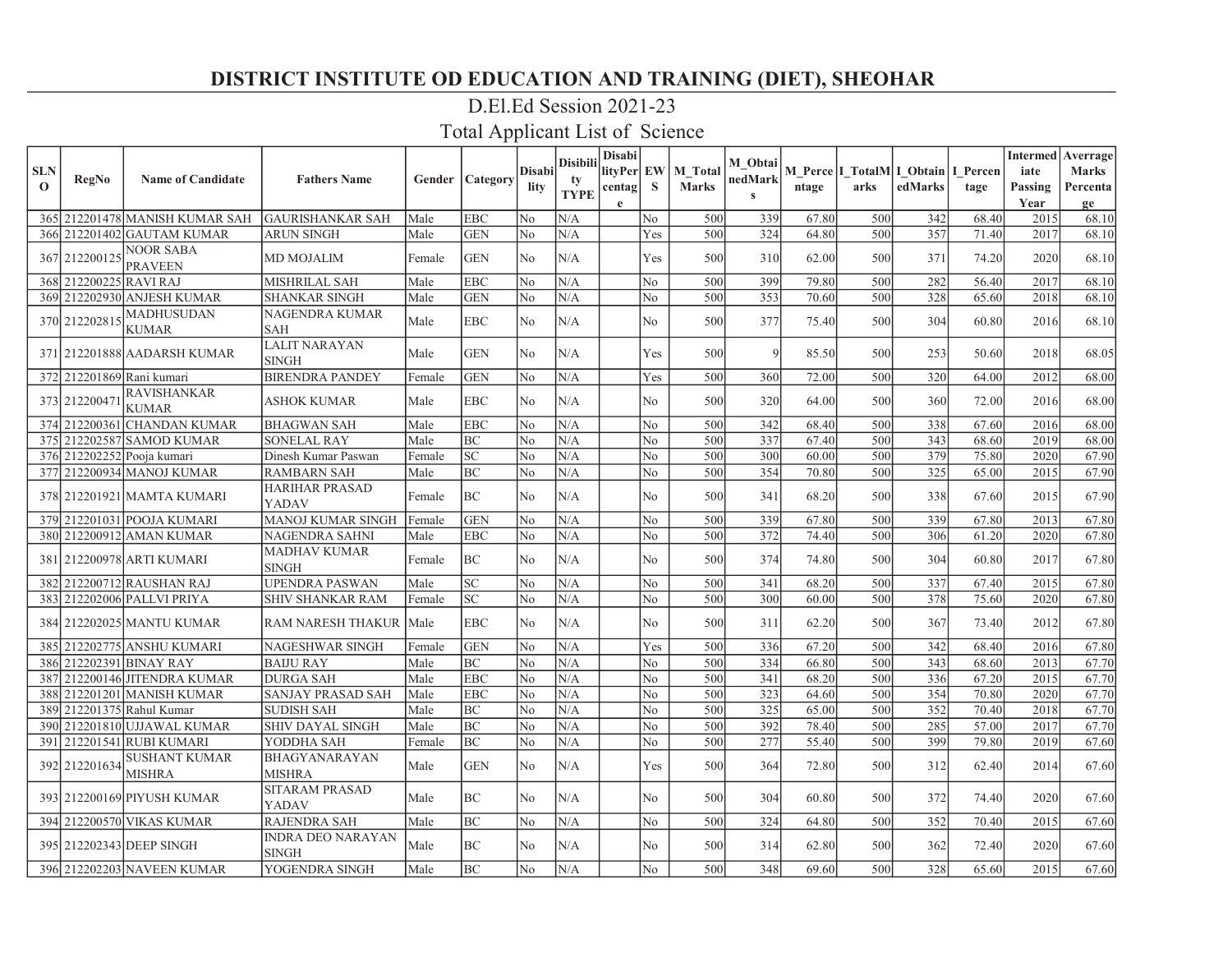### D.El.Ed Session 2021-23

| <b>SLN</b><br>$\Omega$ | <b>RegNo</b>  | <b>Name of Candidate</b>              | <b>Fathers Name</b>                       |          | Gender   Category | <b>Disabi</b><br>lity | Disibili<br>tv<br><b>TYPE</b>              | <b>Disabi</b><br>litvPer<br>centag<br>$\mathbf{e}$ | <b>EW</b><br>S | M Total<br><b>Marks</b> | M_Obtai<br>nedMark<br>$\mathbf{c}$ | ntage | arks | M Perce I TotalM I Obtain I Percen<br>edMarks | tage  | iate<br>Passing<br>Year | <b>Intermed</b> Averrage<br><b>Marks</b><br>Percenta<br>ge |
|------------------------|---------------|---------------------------------------|-------------------------------------------|----------|-------------------|-----------------------|--------------------------------------------|----------------------------------------------------|----------------|-------------------------|------------------------------------|-------|------|-----------------------------------------------|-------|-------------------------|------------------------------------------------------------|
|                        |               | 397 212202828 KHALID JAMAL            | <b>ASIF IQBAL</b>                         | Male     | <b>GEN</b>        | No                    | N/A                                        |                                                    | No             | 500                     | 327                                | 65.40 | 500  | 349                                           | 69.80 | 2015                    | 67.60                                                      |
|                        |               | 398 212202740 KAMLESH THAKUR          | <b>HARINARAYAN</b><br><b>THAKUR</b>       | Male     | <b>EBC</b>        | No                    | N/A                                        |                                                    | No             | 500                     | 319                                | 63.80 | 500  | 356                                           | 71.20 | 2019                    | 67.50                                                      |
|                        |               | 399 212202155 DAULI SUMAN             | <b>VIRENDRA PRASAD</b>                    | Female   | <b>EBC</b>        | No                    | N/A                                        |                                                    | N <sub>o</sub> | 500                     | 369                                | 73.80 | 500  | 306                                           | 61.20 | 2015                    | 67.50                                                      |
|                        |               | 400 212200486 SAPNA KUMARI            | <b>UMAKANT PRASAD</b>                     | Female   | <b>BC</b>         | No                    | N/A                                        |                                                    | No             | 500                     | 344                                | 68.80 | 500  | 331                                           | 66.20 | 2015                    | 67.50                                                      |
|                        |               | 401 212201604 MD REYAJ ALAM           | MD ISHRAT ALAM                            | Male     | <b>GEN</b>        | No                    | N/A                                        |                                                    | No             | 500                     | 351                                | 70.20 | 500  | 324                                           | 64.80 | 2015                    | 67.50                                                      |
| 402 <sub>l</sub>       |               | 212200430 BHOLA KUMAR                 | YOGENDRA SAHANI                           | Male     | <b>EBC</b>        | No                    | N/A                                        |                                                    | $65$ No        | 500                     | 372                                | 74.40 | 500  | 302                                           | 60.40 | 2012                    | 67.40                                                      |
|                        |               | 403 212202242 SONI KUMARI             | <b>RAM NARESH BARIK</b>                   | Female   | <b>BC</b>         | No                    | N/A                                        |                                                    | No             | 500                     | 300                                | 60.00 | 500  | 374                                           | 74.80 | 2020                    | 67.40                                                      |
|                        |               | 404 212202405 RAJESH KUMAR            | <b>HALESHWER SINGH</b>                    | Male     | BC                | No                    | N/A                                        |                                                    | No             | 500                     | 343                                | 68.60 | 500  | $\overline{331}$                              | 66.20 | 2016                    | 67.40                                                      |
|                        |               | 405 212202533 KAMINI KUMARI           | <b>AJAY KUMAR THAKUR</b>                  | l Female | EBC               | No                    | N/A                                        |                                                    | No             | 500                     | 368                                | 73.60 | 500  | 306                                           | 61.20 | 2015                    | 67.40                                                      |
|                        |               | 406 212202582 RANJAN KUMAR            | <b>RAMESH PRASAD</b>                      | Male     | <b>BC</b>         | No                    | N/A                                        |                                                    | N <sub>0</sub> | 500                     | 323                                | 64.60 | 500  | 350                                           | 70.00 | 2020                    | 67.30                                                      |
|                        | 407 212202280 | <b>GUDDOO KUMARI</b><br><b>SHARMA</b> | VIKRAM THAKUR                             | Male     | <b>ST</b>         | No                    | N/A                                        |                                                    | No             | 500                     | 359                                | 71.80 | 500  | 314                                           | 62.80 | 2015                    | 67.30                                                      |
|                        |               | 408 212202076 Ashutosh Kumar          | Manoj Kumar Gupta                         | Male     | <b>BC</b>         | No                    | N/A                                        |                                                    | No             | 500                     |                                    | 76.00 | 500  | 293                                           | 58.60 | 2014                    | 67.30                                                      |
|                        |               | 409 212201907 RANJAN KUMAR            | <b>JAGADISH SAH</b>                       | Male     | <b>EBC</b>        | No                    | N/A                                        |                                                    | No             | 500                     | 342                                | 68.40 | 500  | 331                                           | 66.20 | 2017                    | 67.30                                                      |
|                        |               | 410 212201636 VIWEK KUMAR             | <b>RAMESH PRASAD</b>                      | Male     | <b>BC</b>         | No                    | N/A                                        |                                                    | No             | 500                     | $\overline{351}$                   | 70.20 | 500  | 321                                           | 64.20 | 2014                    | 67.20                                                      |
|                        |               | 411 212201165 Khushi Gupta            | Munna Kumar                               | Female   | <b>EBC</b>        | No                    | N/A                                        |                                                    | No             | 500                     | 359                                | 71.80 | 500  | 313                                           | 62.60 | 2000                    | 67.20                                                      |
|                        |               | 412 212200800 AYUSH RAJ               | RAGHUNATH KUMAR<br><b>RAY</b>             | Male     | <b>BC</b>         | No                    | N/A                                        |                                                    | No             | 500                     | 319                                | 63.80 | 500  | 353                                           | 70.60 | 2019                    | 67.20                                                      |
|                        |               | 413 212200864 ASHOK KUMAR             | <b>VINOD PRASAD</b>                       | Male     | BC                | N <sub>o</sub>        | N/A                                        |                                                    | N <sub>o</sub> | 500                     | 319                                | 63.80 | 500  | 353                                           | 70.60 | 2015                    | 67.20                                                      |
|                        |               | 414 212202759 SHASHI KUMAR            | <b>DIGVIJAY SINGH</b>                     | Male     | <b>GEN</b>        | No                    | N/A                                        |                                                    | Yes            | 500                     | 345                                | 69.00 | 500  | 327                                           | 65.40 | 2011                    | 67.20                                                      |
|                        |               | 415 212202345 MD AFTAB ALAM           | <b>MD RAMJAN</b>                          | Male     | <b>GEN</b>        | No                    | N/A                                        |                                                    | Yes            | 500                     | 374                                | 74.80 | 500  | 297                                           | 59.40 | 2014                    | 67.10                                                      |
|                        |               | 416 212200222 MD DANISH ALAM          | <b>MD TABREZ ALAM</b>                     | Male     | <b>GEN</b>        | Yes                   | Speech<br>Hearin<br>Desabl<br>led          |                                                    | $40$ No        | 500                     | 317                                | 63.40 | 500  | 354                                           | 70.80 | 2020                    | 67.10                                                      |
|                        |               | 417 212201237 PPONAM KUMARI           | <b>RAGHUBIR PRASAD</b>                    | Female   | BC                | No                    | N/A                                        |                                                    | N <sub>o</sub> | 500                     | 383                                | 76.60 | 500  | 288                                           | 57.60 | 2014                    | 67.10                                                      |
|                        |               | 418 212201239 SANJANA KUMARI          | <b>BALA LAKHINDRA</b><br><b>CHAUDHARY</b> | Female   | BC                | No                    | N/A                                        |                                                    | N <sub>o</sub> | 500                     | 316                                | 63.20 | 500  | 355                                           | 71.00 | 2020                    | 67.10                                                      |
|                        |               | 419 212201671 RAMBHA KUMARI           | <b>GAGAN MAHTO</b>                        | Female   | BC                | No                    | N/A                                        |                                                    | N <sub>o</sub> | 500                     | 329                                | 65.80 | 500  | 342                                           | 68.40 | 2020                    | 67.10                                                      |
|                        |               | 420 212201711 SAHEB KHAN              | MD SIBGHATULLAH<br><b>KHAN</b>            | Male     | <b>GEN</b>        | No                    | N/A                                        |                                                    | N <sub>0</sub> | 500                     | 306                                | 61.20 | 500  | 365                                           | 73.00 | 2020                    | 67.10                                                      |
|                        |               | 421 212202691 Uday Shankar Kumar      | Sonfi Paswan                              | Male     | <b>SC</b>         | Yes                   | Loco<br>motor<br>Disable<br>$\overline{d}$ |                                                    | $75$ No        | 500                     | 370.5                              | 74.10 | 500  | 300                                           | 60.00 | 2014                    | 67.05                                                      |
|                        | 422 212200122 | <b>SANDEEP KUMAR</b><br><b>SHARMA</b> | SHYAM BABU SHARMA Male                    |          | <b>ST</b>         | No                    | N/A                                        |                                                    | No             | 500                     | 323                                | 64.60 | 500  | 347                                           | 69.40 | 2020                    | 67.00                                                      |
|                        |               | 423 212200904 PRERNA BHARTI           | PANKAJ KUMAR                              | Female   | <b>GEN</b>        | No                    | N/A                                        |                                                    | N <sub>o</sub> | 500                     | 317                                | 63.40 | 500  | 353                                           | 70.60 | 2020                    | 67.00                                                      |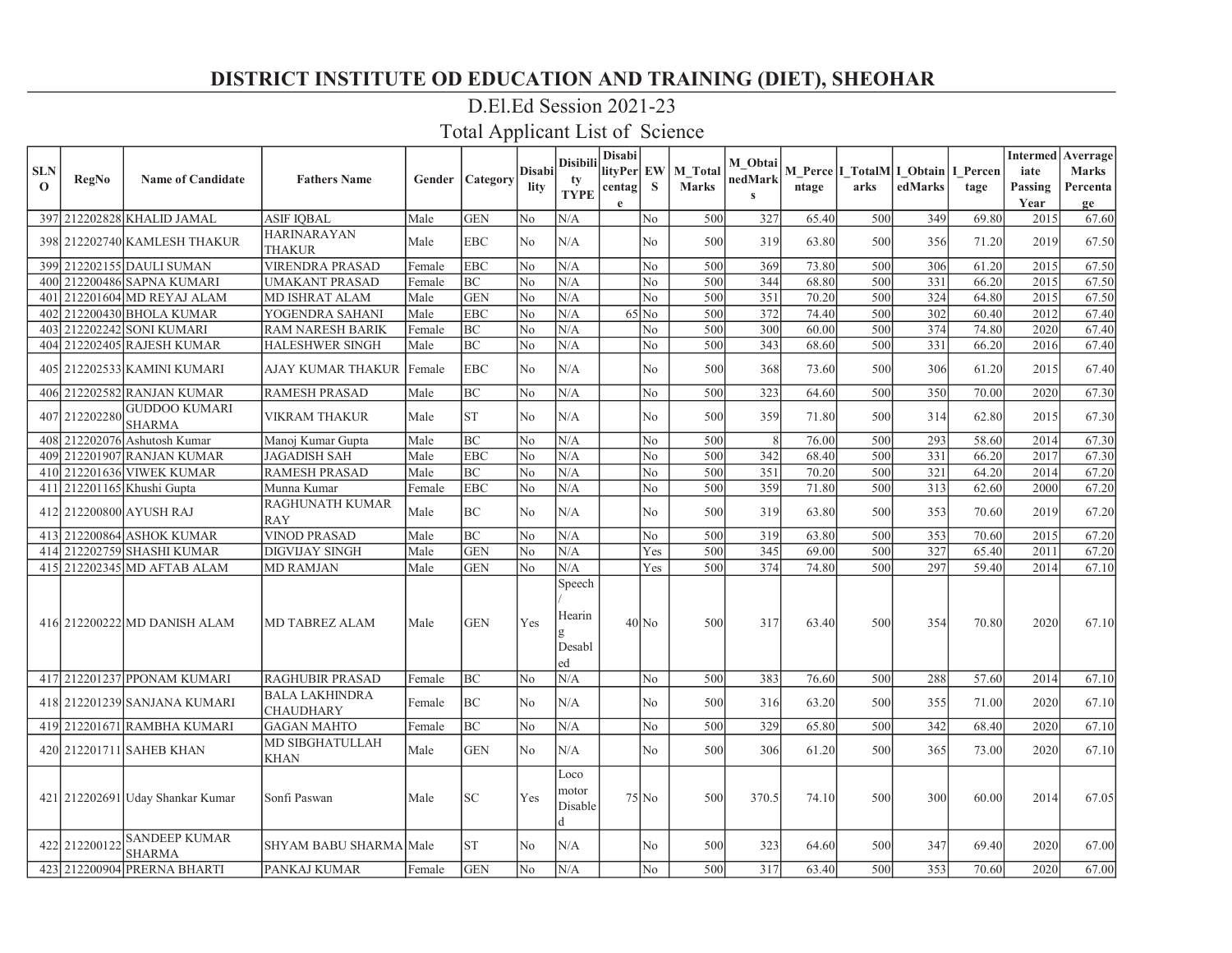# D.El.Ed Session 2021-23

| <b>SLN</b><br>$\mathbf 0$ | RegNo                 | <b>Name of Candidate</b>            | <b>Fathers Name</b>            |        | <b>Gender   Category</b> | <b>Disabi</b><br>lity | <b>Disibili</b><br>tv<br><b>TYPE</b> | <b>Disabi</b><br>lityPer EW<br>centag<br>e | S.             | <b>M</b> Total<br><b>Marks</b> | M Obtai<br>nedMark<br>$\mathbf{s}$ | ntage | M Perce I TotalM I Obtain I Percen<br>arks | edMarks | tage  | iate<br>Passing<br>Year | Intermed   Averrage  <br><b>Marks</b><br>Percenta<br>ge |
|---------------------------|-----------------------|-------------------------------------|--------------------------------|--------|--------------------------|-----------------------|--------------------------------------|--------------------------------------------|----------------|--------------------------------|------------------------------------|-------|--------------------------------------------|---------|-------|-------------------------|---------------------------------------------------------|
|                           |                       | 424  212200631   ADITYA RAJ         | <b>SATISH KUMAR</b><br>MISHRA  | Male   | <b>GEN</b>               | No                    | N/A                                  |                                            | Yes            | 500                            | 314                                | 62.80 | 500                                        | 355     | 71.00 | 2020                    | 66.90                                                   |
|                           |                       | 425   212200089   SANJIV KUMAR      | <b>SHITAL SINGH</b>            | Male   | <b>GEN</b>               | N <sub>o</sub>        | N/A                                  |                                            | No             | 500                            | 331                                | 66.20 | 500                                        | 338     | 67.60 | 2015                    | 66.90                                                   |
|                           |                       | 426 212200318 CHANDAN KUMAR         | RAMASHRYA SAH                  | Male   | BC                       | No                    | N/A                                  |                                            | No             | 500                            | 319                                | 63.80 | 500                                        | 350     | 70.00 | 2015                    | 66.90                                                   |
|                           |                       | 427 212202647 RUPESH KUMAR          | LALAN SINGH                    | Male   | <b>GEN</b>               | No                    | N/A                                  |                                            | No             | 500                            | 7.8                                | 74.10 | 500                                        | 298     | 59.60 | 2017                    | 66.85                                                   |
|                           |                       | 428 212201984 KAJAL KUMARI          | <b>GANU RAUT</b>               | Female | BC                       | No                    | N/A                                  |                                            | No             | 500                            | 332                                | 66.40 | 500                                        | 336     | 67.20 | 2020                    | 66.80                                                   |
|                           |                       | 429  212202170 MANISH BAITHA        | <b>SANJAY BAITHA</b>           | Male   | SC <sub>1</sub>          | N <sub>o</sub>        | N/A                                  |                                            | N <sub>o</sub> | 500                            | 327                                | 65.40 | 500                                        | 341     | 68.20 | 2019                    | 66.80                                                   |
|                           | 430 212200317         | <b>MANORANJAN</b><br><b>KUMAR</b>   | VIJAY KUMAR                    | Male   | <b>EBC</b>               | No                    | N/A                                  |                                            | No.            | 500                            | 329                                | 65.80 | 500                                        | 339     | 67.80 | 2020                    | 66.80                                                   |
|                           | 431 212200489 MD WAIS |                                     | <b>SHAUQUE AHMAD</b>           | Male   | <b>GEN</b>               | No                    | N/A                                  |                                            | Yes            | 500                            | 349                                | 69.80 | 500                                        | 319     | 63.80 | 2020                    | 66.80                                                   |
|                           |                       | 432 212200092 SHABNAM ARA           | MD MANZOOR ALAM                | Female | <b>GEN</b>               | N <sub>o</sub>        | N/A                                  |                                            | Yes            | 500                            | 348                                | 69.60 | 500                                        | 320     | 64.00 | 2008                    | 66.80                                                   |
|                           |                       | 433 212200757 ABDUL MOTIN           | MD DAUD                        | Male   | <b>GEN</b>               | No                    | N/A                                  |                                            | Yes            | 500                            | 319                                | 63.80 | 500                                        | 349     | 69.80 | 2019                    | 66.80                                                   |
|                           |                       | 434 212201167 PRIYANKA KUMARI       | NAGENDRA PRASAD                | Female | <b>EBC</b>               | No                    | N/A                                  |                                            | No             | 500                            | 337                                | 67.40 | 500                                        | 331     | 66.20 | 2015                    | 66.80                                                   |
|                           |                       | 435 212201091 RAJA BABOO            | <b>KISHOR RAM</b>              | Male   | SC                       | N <sub>o</sub>        | N/A                                  |                                            | No             | 500                            | 346                                | 69.20 | 500                                        | 321     | 64.20 | 2019                    | 66.70                                                   |
|                           |                       | 436 212201776 UJJWAL KUMAR          | <b>BINDESHWARI PRASAD Male</b> |        | <b>EBC</b>               | N <sub>o</sub>        | N/A                                  |                                            | No             | 500                            | 325                                | 65.00 | 500                                        | 342     | 68.40 | 2015                    | 66.70                                                   |
|                           |                       | 437 212201957 KHUSHBOO KUMARI       | <b>SHYAM KUMAR</b>             | Female | <b>BC</b>                | No                    | N/A                                  |                                            | No.            | 500                            | 328                                | 65.60 | 500                                        | 339     | 67.80 | 2020                    | 66.70                                                   |
|                           |                       | 438 212201680 PRASHANT KUMAR        | <b>MOHAN RAY</b>               | Male   | BC                       | N <sub>o</sub>        | N/A                                  |                                            | No             | 500                            | 367                                | 73.40 | 500                                        | 300     | 60.00 | 2017                    | 66.70                                                   |
|                           |                       | 439 212201648 Jainedra Kushwaha     | Haribansh Kushwaha             | Male   | BC                       | No                    | N/A                                  |                                            | No             | 500                            | 372                                | 74.40 | 500                                        | 294     | 58.80 | 2010                    | 66.60                                                   |
|                           |                       | 440  212200896  KAJAL KUMARI        | <b>BIRENDRA KUMAR</b><br>SINGH | Female | <b>GEN</b>               | No                    | N/A                                  |                                            | No             | 500                            | 334                                | 66.80 | 500                                        | 332     | 66.40 | 2019                    | 66.60                                                   |
|                           | 441 212201025         | <b>PAWAN KUMAR</b><br><b>PASWAN</b> | <b>SANJAY PASWAN</b>           | Male   | SC <sub>1</sub>          | No                    | N/A                                  |                                            | N <sub>o</sub> | 500                            | 342                                | 68.40 | 500                                        | 324     | 64.80 | 2020                    | 66.60                                                   |
|                           |                       | 442 212202519 Diwakar Narayan       | Virendra kumar                 | Male   | BC                       | No                    | N/A                                  |                                            | No             | 500                            | 342                                | 68.40 | 500                                        | 324     | 64.80 | 2015                    | 66.60                                                   |
|                           |                       | 443   212201642   PRASHANT KUMAR    | MANOJ KUMAR<br>CHAUDHARY       | Male   | <b>GEN</b>               | No                    | N/A                                  |                                            | No             | 500                            | 320                                | 64.00 | 500                                        | 345     | 69.00 | 2015                    | 66.50                                                   |
|                           |                       | 444 212201220 NITESH KUMAR          | VINAY KUMAR                    | Male   | <b>EBC</b>               | No                    | N/A                                  |                                            | No             | 500                            | 373                                | 74.60 | 500                                        | 292     | 58.40 | 2016                    | 66.50                                                   |
|                           |                       | 445 212201860 ANAND KISHOR          | <b>BIKAU SAH</b>               | Male   | <b>EBC</b>               | N <sub>o</sub>        | N/A                                  |                                            | No             | 500                            | 356                                | 71.20 | 500                                        | 308     | 61.60 | 2016                    | 66.40                                                   |
|                           |                       | 446 212200350 RAJEEV KUMAR SAH      | <b>BHOLA SAH</b>               | Male   | <b>EBC</b>               | No                    | N/A                                  |                                            | No             | 500                            | 343                                | 68.60 | 500                                        | 321     | 64.20 | 2015                    | 66.40                                                   |
|                           |                       | 447 212201502 MD MERAJ              | WAKIL AHMAD                    | Male   | <b>EBC</b>               | No                    | N/A                                  |                                            | No             | 500                            | 8.2                                | 77.90 | 500                                        | 274     | 54.80 | 2018                    | 66.35                                                   |
|                           |                       | 448 212202795 RUPAM KUMARI          | AMRENDRA KUMAR                 | Female | <b>GEN</b>               | No                    | N/A                                  |                                            | No             | 500                            | 7.8                                | 74.10 | 500                                        | 293     | 58.60 | 2019                    | 66.35                                                   |
|                           |                       | 449  212202880 ANAND KUMAR          | <b>DINESH SHARMA</b>           | Male   | <b>ST</b>                | N <sub>o</sub>        | N/A                                  |                                            | No             | 500                            | 337                                | 67.40 | 500                                        | 326     | 65.20 | 2015                    | 66.30                                                   |
|                           |                       | 450 212201218 Raushan Kumar Thakur  | Gauri Shanker Thakur           | Male   | <b>GEN</b>               | No                    | N/A                                  |                                            | Yes            | 500                            | 347                                | 69.40 | 500                                        | 316     | 63.20 | 2011                    | 66.30                                                   |
|                           |                       | 451   212201841   MANISHA KUMARI    | RAMJINISH PRASAD               | Female | BC                       | No                    | N/A                                  |                                            | No             | 500                            | 319                                | 63.80 | 500                                        | 344     | 68.80 | 2019                    | 66.30                                                   |
|                           |                       | 452 212200387 NAVNIT KUMAR          | <b>RAJKUMAR MAHTO</b>          | Male   | <b>BC</b>                | No                    | N/A                                  |                                            | No             | 500                            | 300                                | 60.00 | 500                                        | 363     | 72.60 | 2020                    | 66.30                                                   |
|                           |                       | 453 212200066 Twinkle Kumari        | SHASHIRANJAN SINGH             | Female | BC                       | N <sub>o</sub>        | N/A                                  |                                            | No             | 500                            | 339                                | 67.80 | 500                                        | 324     | 64.80 | 2019                    | 66.30                                                   |
|                           |                       | 454  212200785 MANISH KUMAR         | DEVENDRA PRASAD<br>SAH         | Male   | BC                       | N <sub>o</sub>        | N/A                                  |                                            | No.            | 500                            | 307                                | 61.40 | 500                                        | 355     | 71.00 | 2020                    | 66.20                                                   |
|                           |                       | 455  212200671  ABHINIT KUMAR       | <b>UMESH PRASAD</b><br>YADAV   | Male   | BC                       | No                    | N/A                                  |                                            | No             | 500                            | 7.6                                | 72.20 | 500                                        | 300     | 60.00 | 2019                    | 66.10                                                   |
|                           |                       | 456 212201166 KUMAR ROHAN           | AWADHESH KUMAR                 | Male   | <b>GEN</b>               | No                    | N/A                                  |                                            | Yes            | 500                            | 293                                | 58.60 | 500                                        | 368     | 73.60 | 2020                    | 66.10                                                   |
|                           |                       | 457 212201046 RABBANA PERWEEN       | MD SULTAN AHMAD                | Female | <b>EBC</b>               | No                    | N/A                                  |                                            | No             | 500                            | 334                                | 66.80 | 500                                        | 327     | 65.40 | 2019                    | 66.10                                                   |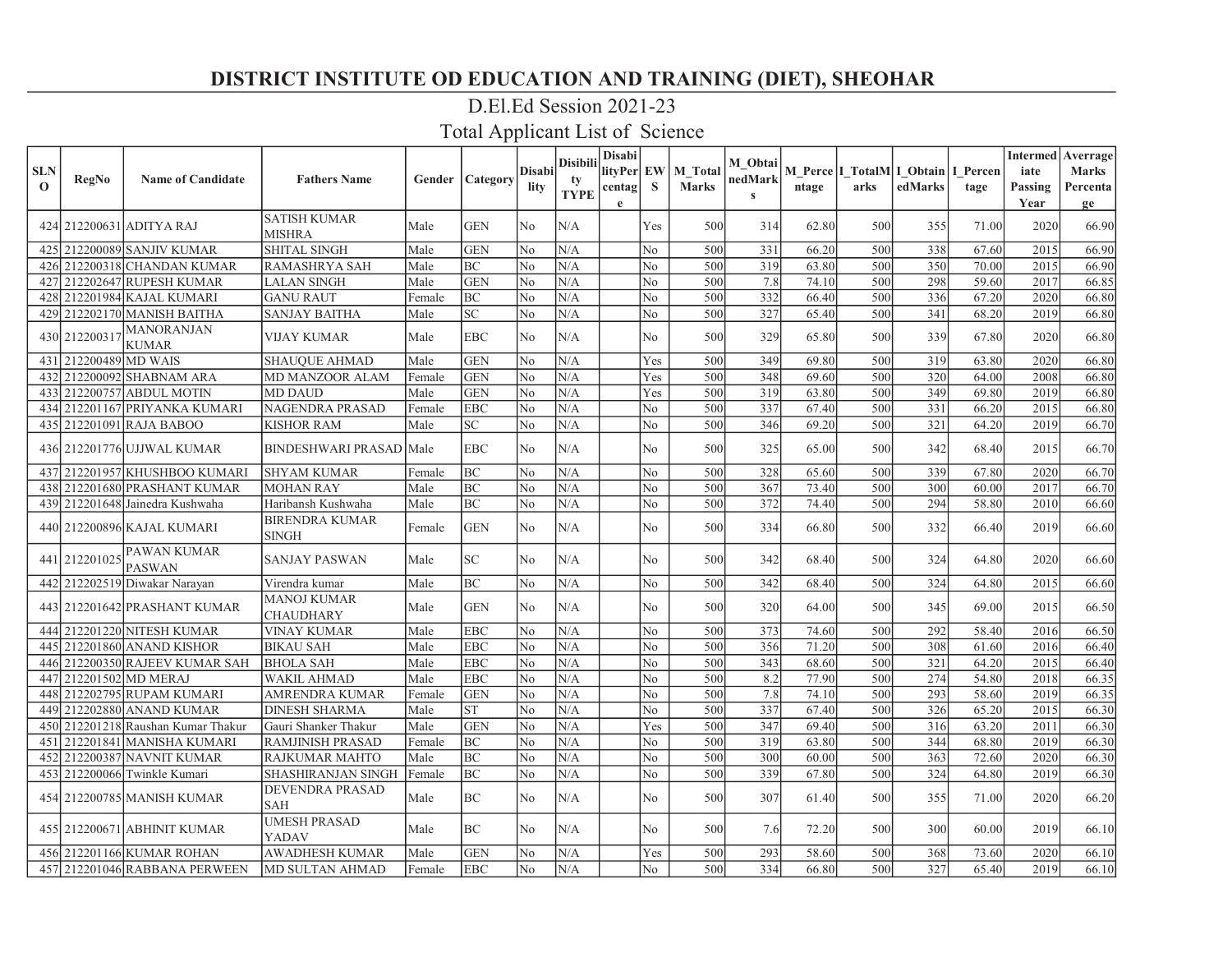### D.El.Ed Session 2021-23

| <b>SLN</b><br>$\mathbf{o}$ | RegNo         | <b>Name of Candidate</b>                    | <b>Fathers Name</b>           |        | <b>Gender Category</b>     | <b>Disabi</b><br>lity | <b>Disibili</b><br>tv<br><b>TYPE</b> | <b>Disabi</b><br>lityPer EW<br>centag | S              | M Total<br><b>Marks</b> | M Obtai<br>nedMark<br>$\mathbf{s}$ | ntage | arks | M Perce I TotalM I Obtain I Percen<br>edMarks | tage  | iate<br>Passing | <b>Intermed</b> Averrage<br><b>Marks</b><br>Percenta |
|----------------------------|---------------|---------------------------------------------|-------------------------------|--------|----------------------------|-----------------------|--------------------------------------|---------------------------------------|----------------|-------------------------|------------------------------------|-------|------|-----------------------------------------------|-------|-----------------|------------------------------------------------------|
|                            |               |                                             |                               |        |                            |                       |                                      | $\mathbf e$                           |                |                         |                                    |       |      |                                               |       | Year            | ge                                                   |
| 458                        |               | 212202030 Ranjan kumar chaudhary            | Vinod chaudhary               | Male   | <b>SC</b>                  | No                    | N/A                                  |                                       | No             | 500                     | 308                                | 61.60 | 500  | 353                                           | 70.60 | 2019            | 66.10                                                |
|                            |               | 459 212202200 DEEPAK KUMAR                  | SHRI BHAGWAN<br><b>PANDIT</b> | Male   | <b>EBC</b>                 | No                    | N/A                                  |                                       | No             | 500                     | 323                                | 64.60 | 500  | 337                                           | 67.40 | 2020            | 66.00                                                |
| 460                        |               | 212202283 RASHMI BHARTI                     | <b>RAVI SHANKAR</b>           | Female | <b>EBC</b>                 | No                    | N/A                                  |                                       | No             | 500                     | 337                                | 67.40 | 500  | 323                                           | 64.60 | 2014            | 66.00                                                |
| 461                        |               | 212202268 ruhul kumar                       | ramdev sah                    | Male   | BC                         | No                    | N/A                                  |                                       | No.            | 500                     | 323                                | 64.60 | 500  | 337                                           | 67.40 | 2013            | 66.00                                                |
| 462                        |               | 212200662 KAMLESH KUMAR                     | <b>MAHESH GUPTA</b>           | Male   | <b>EBC</b>                 | No                    | N/A                                  |                                       | No             | 500                     | 371                                | 74.20 | 500  | 289                                           | 57.80 | 2010            | 66.00                                                |
|                            | 463 21220004  | <b>MADHURENDRA</b><br><b>KUMAR</b>          | RAMANAND PASWAN               | Male   | $\ensuremath{\mathbf{SC}}$ | No                    | N/A                                  |                                       | No             | 500                     | 307                                | 61.40 | 500  | 353                                           | 70.60 | 2015            | 66.00                                                |
|                            |               | 464 212200781 SONU KUMAR SINGH              | <b>AWADHESH SINGH</b>         | Male   | <b>GEN</b>                 | No                    | N/A                                  |                                       | No             | 500                     | $\overline{7}$                     | 66.50 | 500  | 327                                           | 65.40 | 2012            | 65.95                                                |
| 465                        |               | 212200721 ABHISHEK KUMAR                    | <b>PUNIT PASWAN</b>           | Male   | <b>SC</b>                  | No                    | N/A                                  |                                       | N <sub>o</sub> | 500                     | 339                                | 67.80 | 500  | 320                                           | 64.00 | 2019            | 65.90                                                |
| 466                        |               | 212200523 Akriti Kumari                     | Dilip Kumar Singh             | Female | <b>GEN</b>                 | No                    | N/A                                  |                                       | Yes            | 500                     | 387                                | 77.40 | 500  | 272                                           | 54.40 | 2017            | 65.90                                                |
| 467                        |               | 212201216 NIRSHEE KUMARI                    | DEVENDRA PRASAD               | Female | BC                         | No                    | N/A                                  |                                       | No             | 500                     | 323                                | 64.60 | 500  | 336                                           | 67.20 | 2014            | 65.90                                                |
| 468                        |               | 212201666 ANJANI KUMARI                     | MANOJ KUMAR SAH               | Female | <b>EBC</b>                 | No                    | N/A                                  |                                       | No             | 500                     | 314                                | 62.80 | 500  | 345                                           | 69.00 | 2019            | 65.90                                                |
| 469                        |               | 212202139 MD TAUSIF RAZA                    | MD SHAKIL AHMAD               | Male   | <b>GEN</b>                 | No                    | N/A                                  |                                       | Yes            | 500                     | 340                                | 68.00 | 500  | 319                                           | 63.80 | 2020            | 65.90                                                |
| 470                        |               | 212202466 Brajesh kumar                     | Suresh prasad yadav           | Male   | BC                         | No                    | N/A                                  |                                       | No             | 500                     | 319                                | 63.80 | 500  | 339                                           | 67.80 | 2009            | 65.80                                                |
| 471                        |               | 212200281 TARIK ANWAR                       | <b>ABDUL MUMTAJ</b>           | Male   | <b>EBC</b>                 | No                    | N/A                                  |                                       | N <sub>o</sub> | 500                     | 303                                | 60.60 | 500  | 355                                           | 71.00 | 2020            | 65.80                                                |
|                            |               | 472 212200336 RAJESH THAKUR                 | VRIJNANDAN THAKUR             | Male   | <b>ST</b>                  | No                    | N/A                                  |                                       | No             | 500                     | 344                                | 68.80 | 500  | 314                                           | 62.80 | 2013            | 65.80                                                |
|                            |               | 473 212200698 Dhiraj Kumar                  | Sanjeet Ray                   | Male   | BC                         | No                    | N/A                                  | $40\%$ No                             |                | 500                     | 8.2                                | 77.90 | 500  | 268                                           | 53.60 | 2018            | 65.75                                                |
|                            |               | 474 212200726 Ruby Kumari                   | Dhirendra Prasad<br>Chaudhary | Female | BC                         | No                    | N/A                                  |                                       | No             | 500                     | 399                                | 79.80 | 500  | 258                                           | 51.60 | 2011            | 65.70                                                |
|                            |               | 475 212201048 SAJAN KUMAR                   | <b>UPENDRA SAH</b>            | Male   | BC                         | No                    | N/A                                  |                                       | No             | 500                     | 363                                | 72.60 | 500  | 294                                           | 58.80 | 2012            | 65.70                                                |
|                            |               | 476 212202092 AJAY KUMAR                    | <b>RASIK LAL SAH</b>          | Male   | <b>EBC</b>                 | No                    | N/A                                  |                                       | No             | 500                     | 339                                | 67.80 | 500  | 318                                           | 63.60 | 2016            | 65.70                                                |
| 477                        |               | 212202080 ABHIMANYU KUMAR                   | <b>CHANDESHWAR RAM</b>        | Male   | <b>SC</b>                  | No                    | N/A                                  |                                       | No             | 500                     | $\overline{351}$                   | 70.20 | 500  | 305                                           | 61.00 | 2018            | 65.60                                                |
| 478                        |               | 212202624 RIZWANA KHATOON                   | <b>AQUIEL KHATOON</b>         | Female | <b>GEN</b>                 | No                    | N/A                                  |                                       | No             | 500                     | 385                                | 77.00 | 500  | 271                                           | 54.20 | 2018            | 65.60                                                |
|                            | 479 212201638 | <b>SUMANT KUMAR</b><br><b>PASWAN</b>        | RAMSANEHI PASWAN              | Male   | $\ensuremath{\mathbf{SC}}$ | No                    | N/A                                  |                                       | No             | 500                     | 335                                | 67.00 | 500  | 321                                           | 64.20 | 2015            | 65.60                                                |
|                            |               | 480 212201514 SONU KUMAR                    | <b>LALBABU NAYAK</b>          | Male   | <b>BC</b>                  | No                    | N/A                                  |                                       | No             | 500                     | 355                                | 71.00 | 500  | 300                                           | 60.00 | 2012            | 65.50                                                |
| 481                        |               | 212200284 BALMUKUND KUMAR JAYNATH SAH       |                               | Male   | <b>EBC</b>                 | No                    | N/A                                  |                                       | No             | 500                     | 311                                | 62.20 | 500  | 344                                           | 68.80 | 2014            | 65.50                                                |
| 482                        |               | 212202427 Abhay kumar                       | Bijeshwar sahni               | Male   | <b>EBC</b>                 | No                    | N/A                                  |                                       | No             | 500                     | 308                                | 61.60 | 500  | 347                                           | 69.40 | 2020            | 65.50                                                |
| 483                        |               | 212200625 RUPA KUMARI                       | PRABHU RAUT                   | Female | <b>EBC</b>                 | No                    | N/A                                  |                                       | No             | 500                     | 315                                | 63.00 | 500  | 339                                           | 67.80 | 2020            | 65.40                                                |
| 484                        |               | 212201295 Soni Khatun                       | Abdullah Ansari               | Female | <b>EBC</b>                 | No                    | N/A                                  |                                       | N <sub>o</sub> | 500                     | 334                                | 55.67 | 500  | 375                                           | 75.00 | 2020            | 65.34                                                |
| 485                        |               | 212201669 SACHIT KUMAR JHA                  | ARUN JHA                      | Male   | <b>GEN</b>                 | No                    | N/A                                  |                                       | No             | 500                     | 316                                | 63.20 | 500  | 337                                           | 67.40 | 2015            | 65.30                                                |
| 486                        |               | 212202379 RANVIR KUMAR                      | RAMAYODHYA SINGH              | Male   | <b>GEN</b>                 | No                    | N/A                                  |                                       | No             | 500                     | 326                                | 65.20 | 500  | 327                                           | 65.40 | 2019            | 65.30                                                |
| 487                        |               | 212202664 MD AABID HUSSAIN                  | <b>MD SHAMIM ANSARI</b>       | Male   | <b>EBC</b>                 | No                    | N/A                                  |                                       | No             | 500                     | 311                                | 62.20 | 500  | 342                                           | 68.40 | 2013            | 65.30                                                |
| 488                        |               | 2122027221AMAN KUMAR                        | RAGHO KUMAR SINGH             | Male   | <b>GEN</b>                 | No                    | N/A                                  |                                       | No.            | 500                     | 332                                | 66.40 | 500  | 320                                           | 64.00 | 2020            | 65.20                                                |
| 489                        |               | 212202401 RAJKARAN PASWAN                   | <b>MUKESH PASWAN</b>          | Male   | $\ensuremath{\mathbf{SC}}$ | No                    | N/A                                  |                                       | No             | 500                     | 333                                | 66.60 | 500  | 319                                           | 63.80 | 2013            | 65.20                                                |
| 490                        |               | 212202070 ANIL KUMAR                        | RAMNANDAN SAH                 | Male   | <b>EBC</b>                 | No                    | N/A                                  |                                       | No             | 500                     | 378                                | 75.60 | 500  | 274                                           | 54.80 | 2016            | 65.20                                                |
| 491                        |               | 212201581 MOTI KUMAR PANDEY RAVINDRA PANDEY |                               | Male   | <b>GEN</b>                 | No                    | N/A                                  |                                       | Yes            | 500                     | 282                                | 56.40 | 500  | 370                                           | 74.00 | 2019            | 65.20                                                |
| 492                        |               | 212200619 ROHIT KUMAR                       | <b>MAHESH MANDAL</b>          | Male   | <b>EBC</b>                 | No                    | N/A                                  |                                       | No             | 500                     | 337                                | 67.40 | 500  | 315                                           | 63.00 | 2019            | 65.20                                                |
| 493                        |               | 212200820 SANJEEV KUMAR                     | <b>BHOLA SAH</b>              | Male   | <b>EBC</b>                 | No                    | N/A                                  |                                       | N <sub>o</sub> | 500                     | 339                                | 67.80 | 500  | 313                                           | 62.60 | 2013            | 65.20                                                |
|                            |               | 494 212200358 GAYATRI KUMARI                | <b>KAMLESH PRASAD</b>         | Female | BC                         | No                    | N/A                                  |                                       | No             | 500                     | 341                                | 68.20 | 500  | 311                                           | 62.20 | 2015            | 65.20                                                |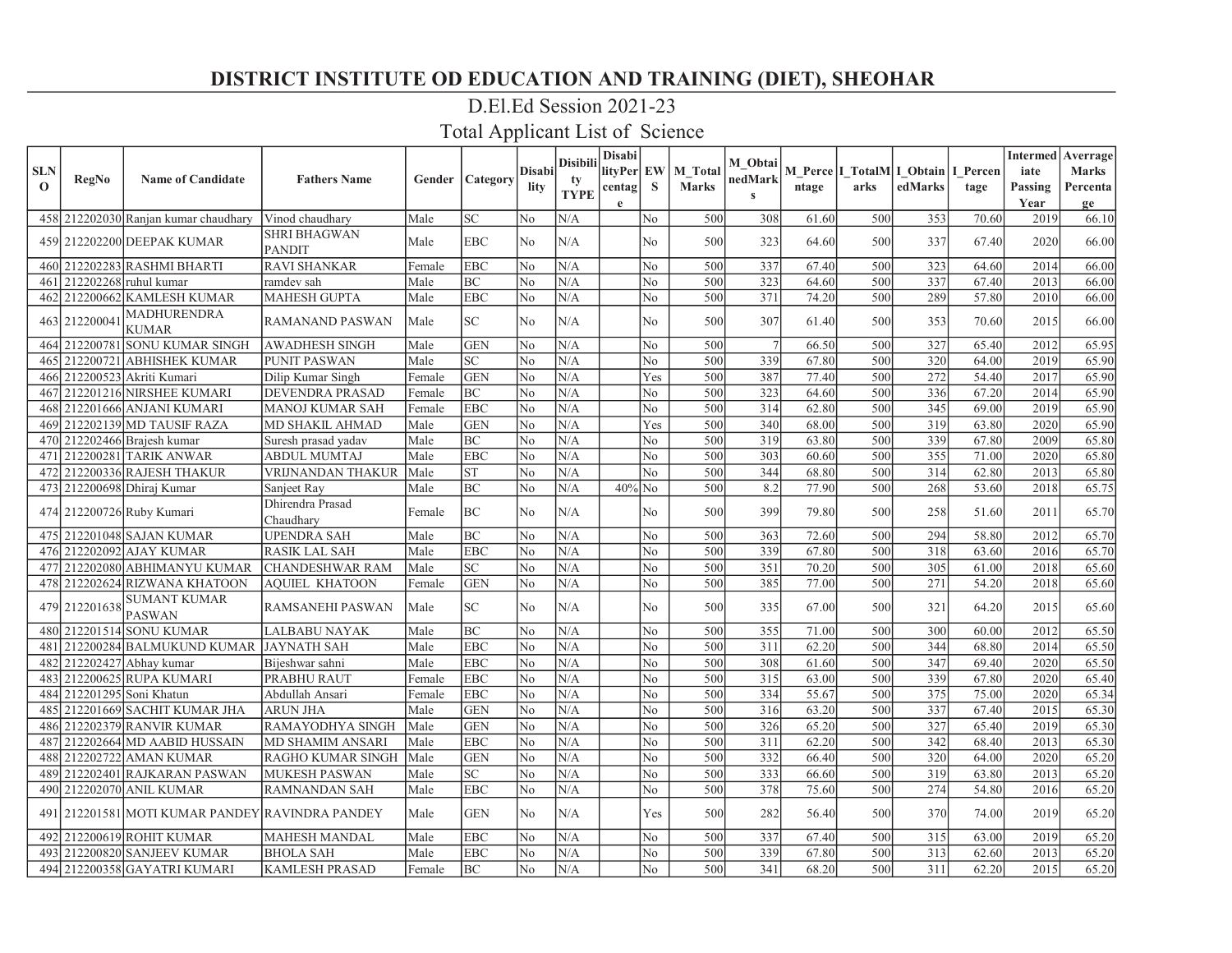### D.El.Ed Session 2021-23

|                           |                     |                                 |                                        |        |                 |                | <b>Disibili</b> | <b>Disabi</b> |                |                                | M Obtai      |       |      |                                                     |       |                 | <b>Intermed</b> Averrage |
|---------------------------|---------------------|---------------------------------|----------------------------------------|--------|-----------------|----------------|-----------------|---------------|----------------|--------------------------------|--------------|-------|------|-----------------------------------------------------|-------|-----------------|--------------------------|
| <b>SLN</b><br>$\mathbf 0$ | <b>RegNo</b>        | <b>Name of Candidate</b>        | <b>Fathers Name</b>                    | Gender | Category        | Disabi         | ty              | lityPer   EW  | S              | <b>M</b> Total<br><b>Marks</b> | nedMark      |       | arks | M Perce   I_TotalM   I_Obtain   I_Percen<br>edMarks |       | iate<br>Passing | <b>Marks</b>             |
|                           |                     |                                 |                                        |        |                 | lity           | <b>TYPE</b>     | centag<br>e   |                |                                | $\mathbf{c}$ | ntage |      |                                                     | tage  | Year            | Percenta<br>ge           |
|                           |                     | 495 212202183 Md Shahid Ashraf  | Md Kafil Ahmad                         | Male   | <b>GEN</b>      | No             | N/A             |               | Yes            | 500                            | 430          | 61.43 | 500  | 344                                                 | 68.80 | 2009            | 65.11                    |
| 496                       |                     | 212202376 PRAMOD RAM            | <b>RAM AJODHI RAM</b>                  | Male   | <b>SC</b>       | N <sub>o</sub> | N/A             |               | No             | 500                            | 329          | 65.80 | 500  | 322                                                 | 64.40 | 2013            | 65.10                    |
| 497                       |                     | 212202475 POONAM KUMARI         | <b>HARIKISHOR SAH</b>                  | Female | BC              | No             | N/A             |               | No             | 500                            | 301          | 60.20 | 500  | 350                                                 | 70.00 | 2014            | 65.10                    |
|                           |                     | 498 212200722 MD DANISH         | MD SABBIR ALAM                         | Male   | <b>GEN</b>      | No             | N/A             |               | Yes            | 500                            | 323          | 64.60 | 500  | 328                                                 | 65.60 | 2020            | 65.10                    |
| 499                       |                     | 212200593 RAMAKANT KUMAR        | <b>RAJINAND SAH</b>                    | Male   | <b>EBC</b>      | N <sub>o</sub> | N/A             |               | No             | 500                            | 339          | 67.80 | 500  | 312                                                 | 62.40 | 2018            | 65.10                    |
|                           |                     | 500 212201119 MANISH KUMAR      | <b>SANJAY KUMAR</b>                    | Male   | <b>EBC</b>      | N <sub>o</sub> | N/A             |               | No             | 500                            | 321          | 64.20 | 500  | 330                                                 | 66.00 | 2019            | 65.10                    |
| 501                       |                     | 212201095 Suman kumari          | <b>BHAGIRATH PASWAN</b>                | Female | $\overline{SC}$ | No             | $\rm N/A$       |               | No             | 500                            | 335          | 67.00 | 500  | 315                                                 | 63.00 | 2016            | 65.00                    |
| 502                       |                     | 212200197 MD IMRAN ALAM         | MD BETAB ANSARI                        | Male   | <b>EBC</b>      | No             | N/A             |               | No             | 500                            | 319          | 63.80 | 500  | 331                                                 | 66.20 | 2019            | 65.00                    |
|                           |                     | 503 212202498 AMARNATH GUPTA    | <b>HARIKISHOR SAH</b>                  | Male   | <b>BC</b>       | N <sub>o</sub> | N/A             |               | No             | 500                            | 358          | 71.60 | 500  | 292                                                 | 58.40 | 2015            | 65.00                    |
|                           |                     | 504 212202571 MD KALAMUDDIN     | <b>MD SHABIR SHAH</b>                  | Male   | <b>EBC</b>      | N <sub>o</sub> | N/A             |               | No             | 500                            | 339          | 67.80 | 500  | 311                                                 | 62.20 | 2015            | 65.00                    |
| 505                       |                     | 212202725 VIDYA RANI            | RAM YASH BAITHA                        | Female | SC              | N <sub>o</sub> | N/A             |               | No             | 500                            | 314          | 62.80 | 500  | 336                                                 | 67.20 | 2014            | 65.00                    |
|                           |                     | 506 212202640 KALPNA KUMARI     | <b>ARUN SHARMA</b>                     | Female | <b>GEN</b>      | No             | N/A             |               | Yes            | 500                            | 337          | 67.40 | 500  | 313                                                 | 62.60 | 2020            | 65.00                    |
|                           |                     | 507 212200604 RAMESH KUMAR      | <b>VISHWANATH SAH</b>                  | Male   | <b>BC</b>       | N <sub>o</sub> | N/A             |               | N <sub>0</sub> | 500                            | 327          | 65.40 | 500  | 322                                                 | 64.40 | 2018            | 64.90                    |
|                           |                     | 508 212201052 Rajkumar Ranjan   | NAND KISHOR PASWAN Male                |        | <b>SC</b>       | N <sub>o</sub> | N/A             |               | No             | 500                            | 296          | 59.20 | 500  | 353                                                 | 70.60 | 2020            | 64.90                    |
|                           |                     | 509 212200617 JUHI KUMARI       | <b>LALENDRA PRASAD</b><br><b>GUPTA</b> | Female | BC              | N <sub>o</sub> | N/A             |               | No             | 500                            | 319          | 63.80 | 500  | 329                                                 | 65.80 | 2013            | 64.80                    |
|                           |                     | 510 212202809 KUMARI MANJARI    | AJAY KUMAR PATHAK                      | Female | <b>GEN</b>      | N <sub>o</sub> | N/A             |               | No             | 500                            | 316          | 63.20 | 500  | 332                                                 | 66.40 | 2012            | 64.80                    |
|                           |                     | 511 212202499 ARVIND KUMAR      | <b>BIKAU RAY</b>                       | Male   | BC              | N <sub>o</sub> | N/A             |               | No             | 500                            | 330          | 66.00 | 500  | 317                                                 | 63.40 | 2015            | 64.70                    |
|                           |                     | 512 212202263 Sanjeev kumar     | Harivansh prasad singh                 | Male   | <b>BC</b>       | N <sub>o</sub> | N/A             |               | No             | 500                            | 342          | 68.40 | 500  | 305                                                 | 61.00 | 2008            | 64.70                    |
|                           |                     | 513 212200643 POSHAN KUMAR      | <b>RAMAN SAH</b>                       | Male   | <b>EBC</b>      | N <sub>o</sub> | N/A             |               | No             | 500                            | 280          | 56.00 | 500  | 367                                                 | 73.40 | 2019            | 64.70                    |
|                           |                     | 514 212200335 Geetanjali Kumari | Krishna Kumar Sah                      | Female | <b>EBC</b>      | N <sub>o</sub> | N/A             |               | No             | 500                            | 277          | 55.40 | 500  | 370                                                 | 74.00 | 2019            | 64.70                    |
|                           |                     | 515 212201465 KUNAL KUMAR       | <b>DEVKISHOR RAY</b>                   | Male   | ВC              | No             | N/A             |               | No             | 500                            | 310          | 62.00 | 500  | 337                                                 | 67.40 | 2020            | 64.70                    |
|                           |                     | 516 212201822 PRIYANKA KUMARI   | <b>MADAN SAH</b>                       | Female | <b>EBC</b>      | No             | N/A             |               | No             | 500                            | 357          | 71.40 | 500  | 290                                                 | 58.00 | 2018            | 64.70                    |
|                           |                     | 517 212201845 VINA KUMARI       | <b>DINESH SAH</b>                      | Female | <b>EBC</b>      | N <sub>o</sub> | N/A             |               | No             | 500                            | 345          | 69.00 | 500  | 302                                                 | 60.40 | 2014            | 64.70                    |
|                           |                     | 518 212201770 NITESH KUMAR      | <b>RAMESH PRASAD</b>                   | Male   | BC              | N <sub>o</sub> | N/A             |               | No             | 500                            | 346          | 69.20 | 500  | 300                                                 | 60.00 | 2015            | 64.60                    |
|                           |                     | 519 212202644 LALAN KUMAR       | <b>JAYRAM RAY</b>                      | Male   | <b>BC</b>       | No             | N/A             |               | No             | 500                            | 367          | 73.40 | 500  | 279                                                 | 55.80 | 2017            | 64.60                    |
|                           |                     | 520 212202833 MALA KUMARI       | <b>SHIV BACHAN RAM</b>                 | Female | $\overline{SC}$ | N <sub>o</sub> | N/A             |               | No             | 500                            | 313          | 62.60 | 500  | 333                                                 | 66.60 | 2020            | 64.60                    |
|                           |                     | 521 212202901 SADQA TABASSUM    | MD HASSAN AHMAD                        | Female | <b>GEN</b>      | N <sub>o</sub> | N/A             |               | Yes            | 500                            | 346          | 69.20 | 500  | 300                                                 | 60.00 | 2015            | 64.60                    |
|                           |                     | 522 212202909 DILEEP KUMAR      | NAND LAL PRASAD                        | Male   | BC              | No             | N/A             |               | No             | 500                            | 341          | 68.20 | 500  | 305                                                 | 61.00 | 2011            | 64.60                    |
|                           |                     | 523 212202210 AKASH KUMAR SAH   | <b>SHATRUGHAN SAH</b>                  | Male   | <b>ST</b>       | N <sub>o</sub> | N/A             |               | No             | 500                            | 337          | 67.40 | 500  | 308                                                 | 61.60 | 2020            | 64.50                    |
|                           |                     | 524 212201976 JAWED ALAM        | <b>MD ZAFIR ALAM</b>                   | Male   | <b>GEN</b>      | No             | N/A             |               | No             | 500                            | 271          | 54.20 | 500  | 374                                                 | 74.80 | 2020            | 64.50                    |
|                           |                     | 525 212201080 NIVEDITA SHARIN   | <b>ASHOK KUMAR</b>                     | Female | <b>EBC</b>      | No             | N/A             |               | No             | 500                            | 317          | 63.40 | 500  | 328                                                 | 65.60 | 2019            | 64.50                    |
|                           | 526 212200439 ARYAN |                                 | <b>CHANDRA KISHORE</b><br><b>SINGH</b> | Male   | <b>GEN</b>      | N <sub>o</sub> | N/A             |               | Yes            | 500                            | 345          | 69.00 | 500  | 300                                                 | 60.00 | 2015            | 64.50                    |
|                           |                     | 527 212200999 SUNIL KUMAR       | <b>JAGADISH DAS</b>                    | Male   | $\overline{SC}$ | N <sub>o</sub> | N/A             |               | No             | 500                            | 327          | 65.40 | 500  | 318                                                 | 63.60 | 2015            | 64.50                    |
|                           |                     | 528 212201351 Mannu Kumar       | Brajesh Kumar                          | Male   | <b>GEN</b>      | No             | N/A             |               | Yes            | 500                            | 351          | 70.20 | 500  | 293                                                 | 58.60 | 2018            | 64.40                    |
|                           |                     | 529 212201991 KAJAL KUMARI      | RAMPRAVESH THAKUR Female               |        | <b>EBC</b>      | No             | N/A             |               | No             | 500                            | 320          | 64.00 | 500  | 324                                                 | 64.80 | 2019            | 64.40                    |
|                           |                     | 530 212202881 ROHIT KUMAR       | <b>UDAY NARAYAN</b><br>PRATAP GUPTA    | Male   | BC              | N <sub>o</sub> | N/A             |               | No.            | 500                            | 338          | 67.60 | 500  | 305                                                 | 61.00 | 2016            | 64.30                    |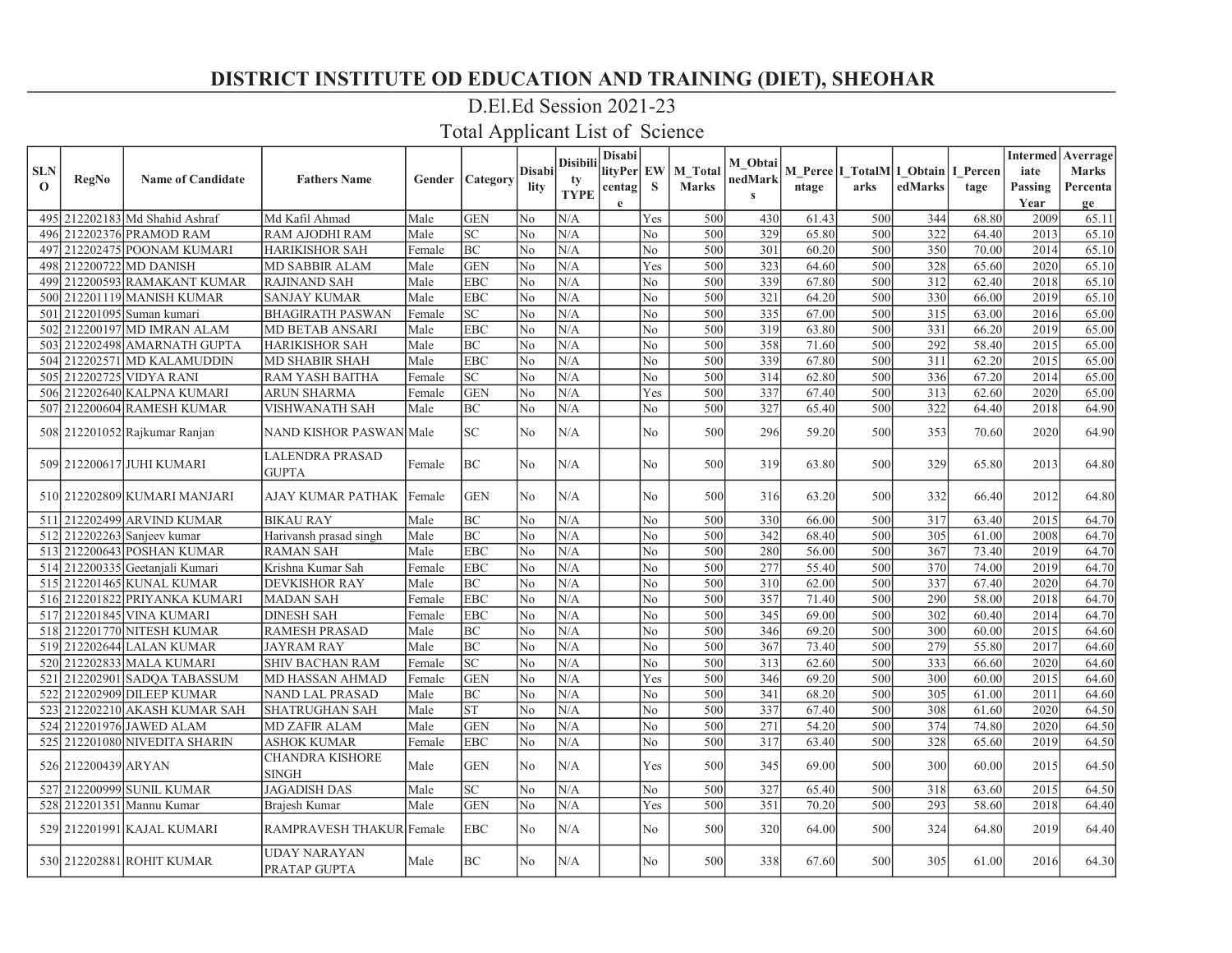### D.El.Ed Session 2021-23

|              |               |                                                    |                                        |             |                 |               | <b>Disibili</b> | <b>Disabi</b> |                |              | M Obtai      |       |                                          |         |       |                 | <b>Intermed</b> Averrage |
|--------------|---------------|----------------------------------------------------|----------------------------------------|-------------|-----------------|---------------|-----------------|---------------|----------------|--------------|--------------|-------|------------------------------------------|---------|-------|-----------------|--------------------------|
| <b>SLN</b>   | <b>RegNo</b>  | <b>Name of Candidate</b>                           | <b>Fathers Name</b>                    | Gender      | <b>Category</b> | <b>Disabi</b> | tv              | lityPer EW    |                | M Total      | nedMark      |       | M Perce   I_TotalM   I_Obtain   I_Percen |         |       | iate            | <b>Marks</b>             |
| $\mathbf{o}$ |               |                                                    |                                        |             |                 | lity          | <b>TYPE</b>     | centag        | S              | <b>Marks</b> | $\mathbf{s}$ | ntage | arks                                     | edMarks | tage  | Passing<br>Year | Percenta                 |
|              |               | 531 212201416 Sonu Kumar                           | Ravindra Kumar                         | Male        | BC              | No            | N/A             | e             | N <sub>0</sub> | 500          | 310          | 62.00 | 500                                      | 333     | 66.60 | 2015            | ge<br>64.30              |
|              |               | 532 212201248 ARTI KUMARI                          | KRISHNA MURARI SAH  Female             |             | <b>EBC</b>      | No            | N/A             |               | No             | 500          | 318          | 63.60 | 500                                      | 325     | 65.00 | 2020            | 64.30                    |
|              |               | 533 212201925 POOJA KUMARI                         | HARENDRA SHARMA                        | Female      | <b>ST</b>       | No            | N/A             |               | No             | 500          | 342          | 68.40 | 500                                      | 301     | 60.20 | 2017            | 64.30                    |
|              |               | 534 212200198 SHABANA KHATOON                      | MD IZHARUL HAQUE                       | Female      | <b>GEN</b>      | No            | N/A             |               | No             | 500          | 351          | 70.20 | 500                                      | 292     | 58.40 | 2014            | 64.30                    |
|              |               | 535 212200219 Amod Kumar                           | Dharamnath Ray                         | Male        | BC              | No            | N/A             |               | No             | 500          | 367          | 73.40 | 500                                      | 275     | 55.00 | 2014            | 64.20                    |
|              | 536 212200869 | <b>MD SHAHBAZ</b><br><b>HUSSAIN</b>                | MD SABIR HUSSAIN                       | Male        | <b>GEN</b>      | No            | N/A             |               | Yes            | 500          | 300          | 60.00 | 500                                      | 342     | 68.40 | 2019            | 64.20                    |
|              |               | 537 212202606 ABHAY KUMAR ALOK BINDESHWAR ROY      |                                        | Male        | <b>BC</b>       | No            | N/A             |               | No             | 500          | 287          | 57.40 | 500                                      | 355     | 71.00 | 2011            | 64.20                    |
|              |               | 538 212202555 RAHUL RANJAN                         | <b>BAL KUMAR PASWAN</b>                | Male        | <b>SC</b>       | No            | N/A             |               | No             | 500          | 342          | 68.40 | 500                                      | 300     | 60.00 | 2010            | 64.20                    |
|              |               | 539 212202191 MD ATIQUR RAHMAN                     | <b>MD MANJOOR ANSARI</b>               | Male        | <b>EBC</b>      | No            | N/A             |               | N <sub>o</sub> | 500          | 349          | 69.80 | 500                                      | 293     | 58.60 | 2019            | 64.20                    |
|              |               | 540 212202013 RAHUL KUMAR                          | <b>RAJ KUMAR RAY</b>                   | Male        | BC              | No            | N/A             |               | N <sub>o</sub> | 500          | 325          | 65.00 | 500                                      | 316     | 63.20 | 2013            | 64.10                    |
|              |               | 541 212202767 Nitish Kumar                         | Manju ray                              | Male        | <b>BC</b>       | No            | N/A             |               | No             | 500          | 330          | 66.00 | 500                                      | 311     | 62.20 | 2015            | 64.10                    |
|              |               | 542 212201579 SHIVAM KUMAR                         |                                        | Male        | <b>ST</b>       | No            | N/A             |               | No             | 500          | 292          | 58.40 | 500                                      | 349     | 69.80 | 2020            | 64.10                    |
|              |               | 543 212201684 SHIVAM KUMAR                         | <b>JANARDAN THAKUR</b>                 | Male        | <b>ST</b>       | No            | N/A             |               | No             | 500          | 292          | 58.40 | 500                                      | 349     | 69.80 | 2020            | 64.10                    |
|              |               | 544 212201527 BRIJ BIHARI KUMAR                    | <b>TULSI SAH</b>                       | Male        | <b>EBC</b>      | No            | N/A             |               | N <sub>o</sub> | 500          | 278          | 55.60 | 500                                      | 363     | 72.60 | 2019            | 64.10                    |
|              |               | 545 212201446 PUSHPA KUMARI                        | <b>KRISHNA KUMAR</b>                   | Female      | <b>EBC</b>      | No            | N/A             |               | N <sub>o</sub> | 500          | 313          | 62.60 | 500                                      | 327     | 65.40 | 2019            | 64.00                    |
|              |               | 546 212201087 PRIYANKA KUMARI                      | <b>HARIKISHOR SAH</b>                  | Female      | <b>BC</b>       | No            | N/A             |               | $\rm No$       | 500          | 315          | 63.00 | 500                                      | 324     | 64.80 | 2020            | 63.90                    |
|              |               | 547 212201942 NEHA KUMARI                          | <b>RAMESH SAH</b>                      | Female      | <b>BC</b>       | No            | N/A             |               | No             | 500          | 290          | 58.00 | 500                                      | 349     | 69.80 | 2019            | 63.90                    |
|              |               | 548 212202019 RADHIKA KUMARI                       | <b>SURESH PRASAD</b>                   | Female      | <b>EBC</b>      | No            | N/A             |               | No             | 500          | 373          | 74.60 | 500                                      | 266     | 53.20 | 2017            | 63.90                    |
|              |               | 549 212201533 ASHOK KUMAR                          | LALBIHARI SAH                          | Male        | <b>EBC</b>      | No            | N/A             |               | N <sub>o</sub> | 500          | 283          | 56.60 | 500                                      | 355     | 71.00 | 2012            | 63.80                    |
|              | 550 212201374 | <b>MD RIZWANULLAH</b><br><b>KHAN</b>               | <b>MD SIBGHATULLAH</b><br>KHAN         | Male        | <b>GEN</b>      | No            | N/A             |               | Yes            | 500          | 308          | 61.60 | 500                                      | 330     | 66.00 | 2013            | 63.80                    |
|              |               | 551 212200657 JHUNNU KUMAR                         | <b>GANESH SINGH</b>                    | Male        | <b>GEN</b>      | No            | N/A             |               | Yes            | 500          | 326          | 65.20 | 500                                      | 312     | 62.40 | 2018            | 63.80                    |
|              |               | 552 212201354 NISHA KUMARI                         | <b>LALBABOO PASWAN</b>                 | Female      | <b>SC</b>       | No            | N/A             |               | No             | 500          | 278          | 55.60 | 500                                      | 359     | 71.80 | 2019            | 63.70                    |
|              |               | 553] 212201240]GAUTAM KUMAR JHA   RATISH KUMAR JHA |                                        | Male        | <b>GEN</b>      | No            | N/A             |               | No             | 500          | 293          | 58.60 | 500                                      | 344     | 68.80 | 2020            | 63.70                    |
|              | 554 212202461 | KRISHNA KUMAR<br><b>SHARMA</b>                     | <b>RAMSOGARATH</b><br><b>SHARMA</b>    | Male        | <b>ST</b>       | No            | N/A             |               | N <sub>o</sub> | 500          | 355          | 71.00 | 500                                      | 282     | 56.40 | 2018            | 63.70                    |
|              |               | 555 212202254 Amit Kumar                           | Chandrabhushan kumar                   | Male        | <b>GEN</b>      | No            | N/A             |               | No             | 500          | 292          | 58.40 | 500                                      | 344     | 68.80 | 2020            | 63.60                    |
|              |               | 556 212202172 PRATIKSHA KUMARI                     | <b>SUNIL KUMAR</b><br><b>CHOUDHARY</b> | Female      | <b>SC</b>       | No            | N/A             |               | N <sub>o</sub> | 500          | 306          | 61.20 | 500                                      | 330     | 66.00 | 2020            | 63.60                    |
|              |               | 557 212201412 INDRAJIT KUMAR                       | <b>MAHENDRA MAHTO</b>                  | Male        | BC              | No            | N/A             |               | No             | 500          | 321          | 64.20 | 500                                      | 315     | 63.00 | 2014            | 63.60                    |
|              |               | 558 212200644 BAJRANGI KUMAR                       | CHANDRAMOHAN JHA                       | <i>Male</i> | <b>GEN</b>      | No            | N/A             |               | No             | 500          | 354          | 70.80 | 500                                      | 282     | 56.40 | 2017            | 63.60                    |
|              |               | 559 212200123 AVANISH KUMAR                        | <b>BIRENDRA SAH</b>                    | Male        | <b>EBC</b>      | No            | N/A             |               | No             | 500          | 353          | 70.60 | 500                                      | 283     | 56.60 | 2017            | 63.60                    |
|              |               | 560 212200860 RABAB NUSRAT                         | <b>MD NAEEM AKHTAR</b>                 | Female      | <b>GEN</b>      | No            | N/A             |               | No             | 500          | 325          | 65.00 | 500                                      | 310     | 62.00 | 2018            | 63.50                    |
|              |               | 561   212200764   NEHA KUMARI                      | <b>RAM SAKAL SINGH</b>                 | Female      | <b>GEN</b>      | No            | N/A             |               | No             | 500          | 304          | 60.80 | 500                                      | 331     | 66.20 | 2019            | 63.50                    |
|              |               | 562 212202304 SANJAY PASWAN                        | VINOD PASWAN                           | Male        | <b>SC</b>       | No            | N/A             |               | No             | 500          | 289          | 57.80 | 500                                      | 346     | 69.20 | 2020            | 63.50                    |
|              |               | 563 212202776 Vikash Kumar                         | <b>BECHAN MAHATO</b>                   | Male        | <b>BC</b>       | No            | N/A             |               | No             | 500          | 335          | 67.00 | 500                                      | 300     | 60.00 | 2014            | 63.50                    |
|              | 564 212201580 | <b>SANJAYAN KUMAR</b><br><b>SONI</b>               | Rambabu Prasad soni                    | Male        | <b>BC</b>       | No            | N/A             |               | N <sub>0</sub> | 500          | 504          | 72.00 | 900                                      | 494     | 54.89 | 2008            | 63.45                    |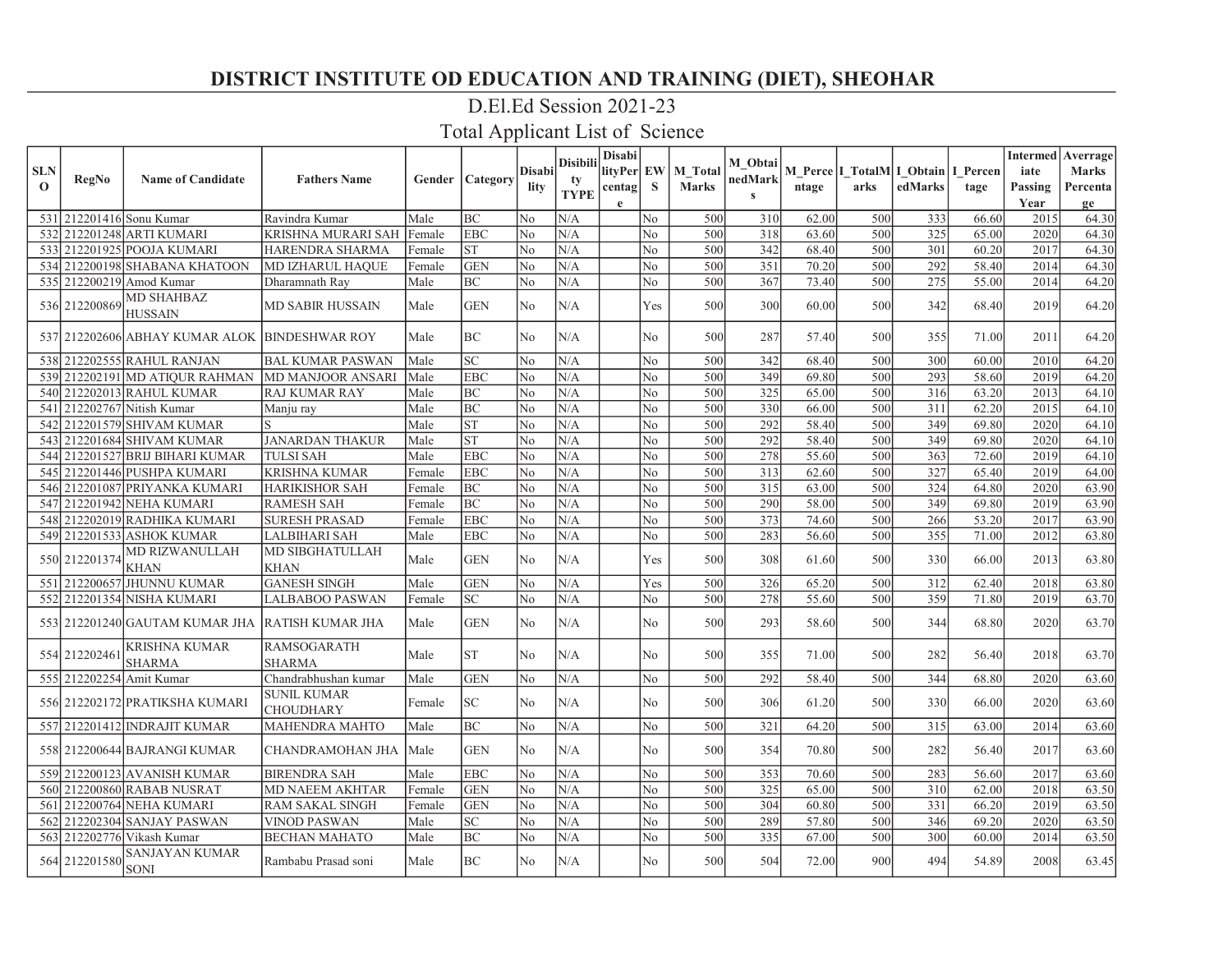# D.El.Ed Session 2021-23

| <b>SLN</b><br>$\mathbf 0$ | RegNo                   | <b>Name of Candidate</b>                      | <b>Fathers Name</b>                  |        | <b>Gender   Category</b>   | Disabi<br>lity | <b>Disibili</b><br>tv<br><b>TYPE</b> | Disabi<br>lityPer EW<br>centag<br>e | <b>S</b>       | <b>M</b> Total<br><b>Marks</b> | M Obtai<br>nedMark<br>$\mathbf{s}$ | ntage | arks | M Perce I TotalM I Obtain I Percen<br>edMarks | tage  | iate<br>Passing<br>Year | Intermed   Averrage  <br><b>Marks</b><br>Percenta<br>ge |
|---------------------------|-------------------------|-----------------------------------------------|--------------------------------------|--------|----------------------------|----------------|--------------------------------------|-------------------------------------|----------------|--------------------------------|------------------------------------|-------|------|-----------------------------------------------|-------|-------------------------|---------------------------------------------------------|
|                           |                         | 565 212201430 RANJEET KUMAR                   | <b>BINDESHWAR</b><br><b>BHANDARI</b> | Male   | <b>EBC</b>                 | No             | N/A                                  |                                     | N <sub>o</sub> | 500                            | 311                                | 62.20 | 500  | 323                                           | 64.60 | 2020                    | 63.40                                                   |
|                           |                         | 566 212202821 RUPESH KUMAR                    | <b>RAM KISHORE</b><br><b>PASWAN</b>  | Male   | $\ensuremath{\mathbf{SC}}$ | No             | N/A                                  |                                     | No             | 500                            | 285                                | 57.00 | 500  | 349                                           | 69.80 | 2013                    | 63.40                                                   |
|                           |                         | 567 212202953 SHYAM KUMAR                     | MISHREE LAL SAH                      | Male   | <b>EBC</b>                 | No             | N/A                                  |                                     | N <sub>o</sub> | 500                            | 318                                | 63.60 | 500  | 316                                           | 63.20 | 2010                    | 63.40                                                   |
|                           |                         | 568 212201133 JUHI KUMARI                     | <b>KRISHNNANDAN SAH</b>              | Female | <b>BC</b>                  | No             | N/A                                  |                                     | N <sub>o</sub> | 500                            | 391                                | 78.20 | 500  | 242                                           | 48.40 | 2016                    | 63.30                                                   |
|                           |                         | 569 212201872 AMIT KUMAR                      | <b>CHHAVELA RAY</b>                  | Male   | <b>BC</b>                  | No             | N/A                                  |                                     | No             | 500                            | 312                                | 62.40 | 500  | 321                                           | 64.20 | 2015                    | 63.30                                                   |
|                           |                         | 570 212201802 SANJU RANI                      | <b>GAURI SHANKAR</b>                 | Female | <b>BC</b>                  | No             | N/A                                  |                                     | No             | 500                            | 313                                | 62.60 | 500  | 320                                           | 64.00 | 2019                    | 63.30                                                   |
|                           |                         | 571 212200426 PRINCE KUMAR                    | <b>BIRENDRA RAM</b>                  | Male   | SC                         | No             | N/A                                  |                                     | No             | 500                            | 300                                | 60.00 | 500  | 333                                           | 66.60 | 2020                    | 63.30                                                   |
|                           |                         | 572 212200315 RAJMANISH                       | <b>RAJIV KUMAR</b>                   | Male   | <b>BC</b>                  | No             | N/A                                  |                                     | No             | 500                            | 306                                | 61.20 | 500  | 327                                           | 65.40 | 2020                    | 63.30                                                   |
|                           |                         | 573 212201853 INDAL RAM                       | <b>SIKINDRA RAM</b>                  | Male   | <b>SC</b>                  | No             | N/A                                  |                                     | No             | 500                            | 310                                | 62.00 | 500  | 322                                           | 64.40 | 2015                    | 63.20                                                   |
|                           | 574 212201816           | <b>SHANTANU KUMAR</b><br><b>RAM</b>           | RAM AYODHYA RAM                      | Male   | $\ensuremath{\mathbf{SC}}$ | No             | N/A                                  |                                     | No             | 500                            | 342                                | 68.40 | 500  | 290                                           | 58.00 | 2018                    | 63.20                                                   |
|                           |                         | 575 212202016 VIDYANAND MANDAL BANVALI MANDAL |                                      | Male   | <b>EBC</b>                 | No             | N/A                                  |                                     | N <sub>o</sub> | 500                            | 330                                | 66.00 | 500  | 302                                           | 60.40 | 2013                    | 63.20                                                   |
|                           |                         | 576 212202651 Pramod Kumar                    | <b>SRI SAH</b>                       | Male   | <b>EBC</b>                 | No             | N/A                                  |                                     | No             | 500                            | 329                                | 65.80 | 500  | 302                                           | 60.40 | 2019                    | 63.10                                                   |
|                           |                         | 577 212201254 MANISH KUMAR                    | <b>BHAGYANARAYAN</b><br><b>SAH</b>   | Male   | <b>EBC</b>                 | No             | N/A                                  |                                     | No             | 500                            | 318                                | 63.60 | 500  | 313                                           | 62.60 | 2015                    | 63.10                                                   |
|                           |                         | 578 212200248 SHATROHAN KUMAR                 | <b>MOHAN SAH</b>                     | Male   | BC                         | No             | N/A                                  |                                     | No             | 500                            | 319                                | 63.80 | 500  | 312                                           | 62.40 | 2020                    | 63.10                                                   |
|                           |                         | 579 212200715 MD ISRAFEEL                     | <b>MD ISRAIL</b>                     | Male   | <b>EBC</b>                 | No             | N/A                                  |                                     | No             | 500                            | 297                                | 59.40 | 500  | 333                                           | 66.60 | 2016                    | 63.00                                                   |
|                           |                         | 580 212202490 SADAF SABA                      | MD SABIL AHMAD                       | Female | <b>GEN</b>                 | No             | N/A                                  |                                     | No             | 500                            | 306                                | 61.20 | 500  | 324                                           | 64.80 | 2019                    | 63.00                                                   |
|                           |                         | 581 212202388 JAY KISHOR KUMAR                | <b>RAJENDRA RAY</b>                  | Male   | BC                         | No             | N/A                                  |                                     | N <sub>o</sub> | 500                            | 300                                | 60.00 | 500  | 330l                                          | 66.00 | 2015                    | 63.00                                                   |
|                           |                         | 582 212202832 PAPPU KUMAR                     | <b>JHINGUR SINGH</b>                 | Male   | <b>BC</b>                  | Yes            | Loco<br>motor<br>Disable             |                                     | $50$ No        | 500                            | 317                                | 63.40 | 500  | 312                                           | 62.40 | 2013                    | 62.90                                                   |
|                           | 583 212201391 JULI DEVI |                                               | <b>RAJESHWAR SINGH</b>               | Female | BC                         | No             | N/A                                  |                                     | N <sub>0</sub> | 500                            | 310                                | 62.00 | 500  | 319                                           | 63.80 | 2012                    | 62.90                                                   |
|                           | 584 212201372 JULI DEVI |                                               | <b>RAJESHWAR SINGH</b>               | Female | <b>BC</b>                  | No             | N/A                                  |                                     | No             | 500                            | 310                                | 62.00 | 500  | 319                                           | 63.80 | 2012                    | 62.90                                                   |
|                           |                         | 585 212201842 RAHUL KUMAR                     | <b>RAMJEE RAUT</b>                   | Male   | <b>BC</b>                  | No             | N/A                                  |                                     | No             | 500                            | 343                                | 68.60 | 500  | 286                                           | 57.20 | 2013                    | 62.90                                                   |
|                           |                         | 586 212201741 RAVIRAJ KUMAR                   | <b>BECHAN RAY</b>                    | Male   | <b>BC</b>                  | No             | N/A                                  |                                     | N <sub>o</sub> | 500                            | 290                                | 58.00 | 500  | 339                                           | 67.80 | 2019                    | 62.90                                                   |
|                           |                         | 587 212201838 Chandan Kumar                   | Vigan Sah                            | Male   | <b>BC</b>                  | No             | N/A                                  |                                     | No             | 500                            | 348                                | 69.60 | 500  | 280                                           | 56.00 | 2015                    | 62.80                                                   |
|                           | 588 212201377           | <b>MD ZULFEQUAR</b><br><b>ANSARI</b>          | MD USMAN ANSARI                      | Male   | <b>EBC</b>                 | No             | N/A                                  |                                     | N <sub>0</sub> | 500                            | 316                                | 63.20 | 500  | 312                                           | 62.40 | 2015                    | 62.80                                                   |
|                           |                         | 589 212201203 Radha Mohan singh               | Praveen Kumar Singh                  | Male   | <b>GEN</b>                 | Yes            | Speech<br>Hearin<br>Disable          |                                     | $90$ $Yes$     | 500                            | 328                                | 65.60 | 500  | 300                                           | 60.00 | 2014                    | 62.80                                                   |
|                           |                         | 590 212200268 NIRAJAN KUMAR                   | <b>RAJESHWAR PRASAD</b>              | Male   | <b>EBC</b>                 | No             | N/A                                  |                                     | No             | 500                            | 317                                | 63.40 | 500  | 311                                           | 62.20 | 2012                    | 62.80                                                   |
| 591                       |                         | 212200403 RAVI KISHAN KUMAR HARENDRA SAH      |                                      | Male   | <b>EBC</b>                 | No             | N/A                                  |                                     | No             | 500                            | 309                                | 61.80 | 500  | 319                                           | 63.80 | 2020                    | 62.80                                                   |
|                           |                         | 592 212202274 SANDEEP KUMAR                   | <b>RAMNATH SAH</b>                   | Male   | <b>BC</b>                  | No             | N/A                                  |                                     | N <sub>o</sub> | 500                            | 301                                | 60.20 | 500  | 327                                           | 65.40 | 2013                    | 62.80                                                   |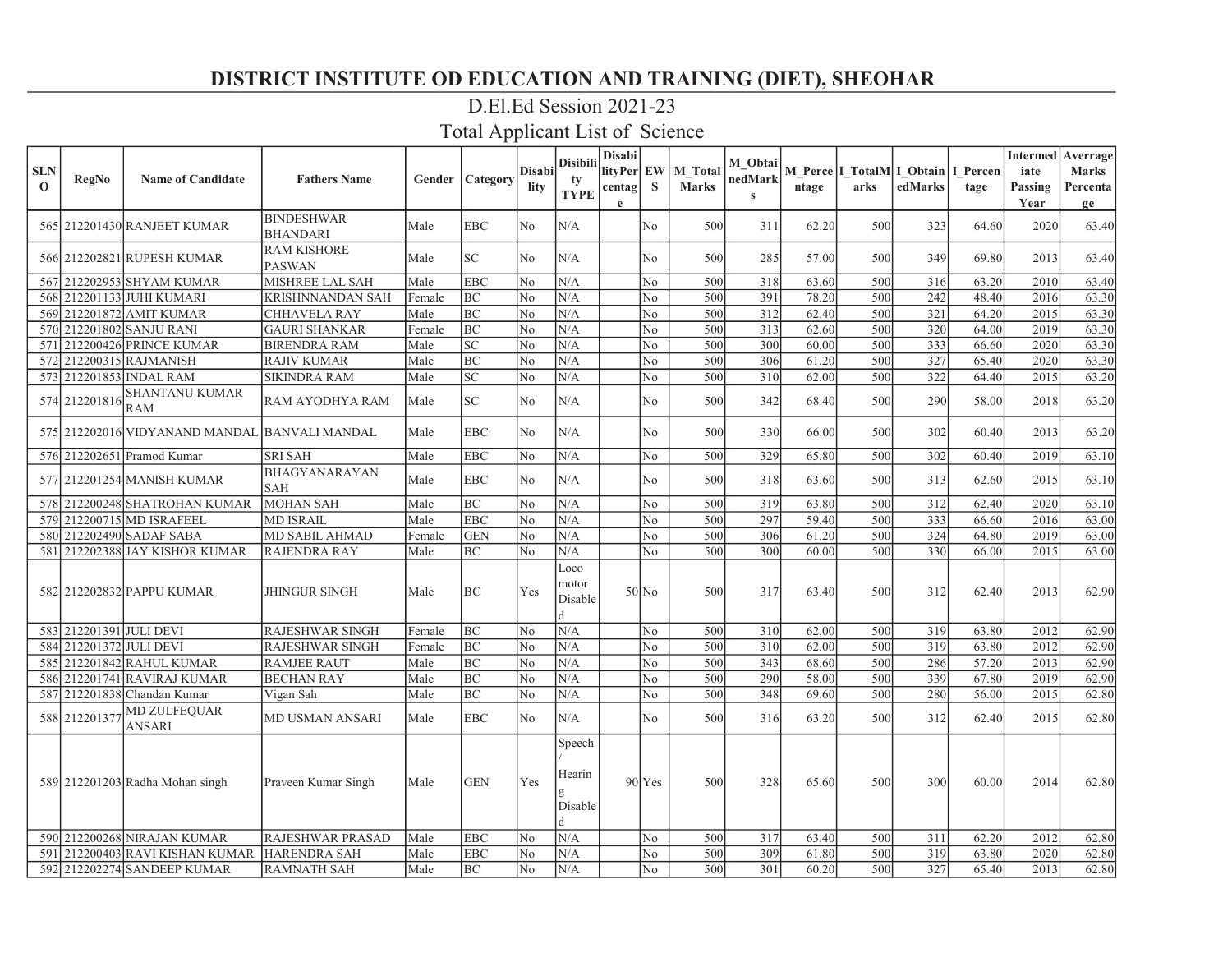### D.El.Ed Session 2021-23

| <b>SLN</b><br>$\Omega$ | <b>RegNo</b>  | <b>Name of Candidate</b>             | <b>Fathers Name</b>                    |          | Gender   Category          | <b>Disabi</b><br>lity | <b>Disibili</b><br>tv<br><b>TYPE</b> | <b>Disabi</b><br>lityPer EW<br>centag<br>e | S              | M Total<br><b>Marks</b> | M_Obtai<br>nedMark<br>$\mathbf{s}$ | ntage | arks | M Perce I TotalM I Obtain I Percen<br>edMarks | tage  | iate<br>Passing<br>Year | <b>Intermed</b> Averrage<br><b>Marks</b><br>Percenta |
|------------------------|---------------|--------------------------------------|----------------------------------------|----------|----------------------------|-----------------------|--------------------------------------|--------------------------------------------|----------------|-------------------------|------------------------------------|-------|------|-----------------------------------------------|-------|-------------------------|------------------------------------------------------|
|                        |               | 593 212202494 VIKAS KUMAR            | <b>SHYAMBABU SAH</b>                   | Male     | <b>BC</b>                  | No                    | N/A                                  |                                            | N <sub>o</sub> | 500                     | 311                                | 62.20 | 500  | 316                                           | 63.20 | 2020                    | ge<br>62.70                                          |
|                        | 594 212202603 | <b>NAVNIT KUMAR</b><br><b>MISHRA</b> | <b>GOPAL MISHRA</b>                    | Male     | <b>GEN</b>                 | No                    | N/A                                  |                                            | No             | 500                     | 351                                | 70.20 | 500  | 276                                           | 55.20 | 2017                    | 62.70                                                |
|                        |               | 595 212200541 SAWAN KUMAR            | <b>RAMNATH SHARMA</b>                  | Male     | <b>ST</b>                  | No                    | N/A                                  |                                            | No             | 500                     | 320                                | 64.00 | 500  | 307                                           | 61.40 | 2015                    | 62.70                                                |
|                        |               | 596 212200993 payan kumar            | Achhelal sah                           | Male     | <b>EBC</b>                 | No                    | N/A                                  |                                            | No             | 500                     | 294                                | 58.80 | 500  | 333                                           | 66.60 | 2020                    | 62.70                                                |
| 597                    |               | $212201858$ GOVIND KUMAR             | <b>SUNIL SINGH</b>                     | Male     | <b>GEN</b>                 | No                    | N/A                                  |                                            | N <sub>o</sub> | 500                     | 288                                | 57.60 | 500  | 339                                           | 67.80 | 2013                    | 62.70                                                |
| 598                    |               | 212201723 ALTAMASH IRFAN             | <b>MD IRFAN</b>                        | Female   | <b>GEN</b>                 | No                    | N/A                                  |                                            | No             | 500                     | 318                                | 63.60 | 500  | 308                                           | 61.60 | 2019                    | 62.60                                                |
|                        |               | 599 212200867 MD MAHBOOB ALI         | <b>MD NURUL HAQUE</b>                  | Male     | <b>GEN</b>                 | No                    | N/A                                  |                                            | Yes            | 500                     | 293                                | 58.60 | 500  | 333                                           | 66.60 | 2019                    | 62.60                                                |
|                        |               | 600 212200987 SUGANDH KUMAR          | <b>JASU SHARMA</b>                     | Male     | <b>ST</b>                  | No                    | N/A                                  |                                            | N <sub>o</sub> | 500                     | 368                                | 73.60 | 500  | 257                                           | 51.40 | 2017                    | 62.50                                                |
| 601                    |               | 212200694 SUSHANT KUMAR              | VISHESHWAR PASWAN  Male                |          | SC                         | No                    | N/A                                  |                                            | No.            | 500                     | 258                                | 51.60 | 500  | 367                                           | 73.40 | 2020                    | 62.50                                                |
|                        |               | 602 212200396 ANKITA KUMARI          | AJAY KUMAR SINGH                       | Female   | BC                         | No                    | N/A                                  |                                            | N <sub>o</sub> | 500                     | 291                                | 58.20 | 500  | 334                                           | 66.80 | 2019                    | 62.50                                                |
|                        |               | 603 212200386 RAMESH KUMAR           | shri suresh sah                        | Male     | <b>BC</b>                  | No                    | N/A                                  | $60\%$ No                                  |                | 500                     | 300                                | 60.00 | 500  | 325                                           | 65.00 | 2020                    | 62.50                                                |
|                        |               | 604 212200464 NITESH DAS             | <b>MAHESH DAS</b>                      | Male     | SC                         | No                    | N/A                                  |                                            | N <sub>o</sub> | 500                     | 295                                | 59.00 | 500  | 330                                           | 66.00 | 2019                    | 62.50                                                |
|                        |               | 605 212200467 AMRIT KUMAR            | RAJ KUMAR GUPTA                        | Male     | <b>BC</b>                  | No                    | N/A                                  |                                            | No             | 500                     | 306                                | 61.20 | 500  | 319                                           | 63.80 | 2013                    | 62.50                                                |
|                        |               | 606 212200250 SUSHMA KUMARI          | KAMESHWAR PRASAD<br><b>GUPTA</b>       | Female   | <b>BC</b>                  | No                    | N/A                                  |                                            | No.            | 500                     | 355                                | 71.00 | 500  | 270                                           | 54.00 | 2012                    | 62.50                                                |
|                        |               | 607 212201261 SUDHIR KUMAR           | HARINARAYAN SAH                        | Male     | <b>EBC</b>                 | No                    | N/A                                  |                                            | No             | 500                     | 295                                | 59.00 | 500  | 330                                           | 66.00 | 2015                    | 62.50                                                |
|                        |               | 608 212200365 Raman Kumar            | Shubh Narayan Pandey                   | Male     | <b>GEN</b>                 | No                    | N/A                                  |                                            | Yes            | 500                     | 494                                | 70.57 | 900  | 489                                           | 54.33 | 2005                    | 62.45                                                |
| 6091                   |               | 212200503 VIKASH KUMAR               | SHIVJEE PRASAD                         | Male     | <b>BC</b>                  | No                    | N/A                                  |                                            | N <sub>o</sub> | 500                     | 333                                | 66.60 | 500  | 291                                           | 58.20 | 2017                    | 62.40                                                |
| 610 <sup>I</sup>       |               | 212200416 ABHIJEET KUMAR             | <b>GHANSHYAM KUMAR</b>                 | Male     | <b>GEN</b>                 | No                    | N/A                                  |                                            | Yes            | 500                     | 347                                | 69.40 | 500  | 277                                           | 55.40 | 2017                    | 62.40                                                |
| 611                    |               | 212201615 Ravi Bhushan               | Jawahar prasad                         | Male     | <b>BC</b>                  | No                    | N/A                                  |                                            | N <sub>o</sub> | 500                     | 311                                | 62.20 | 500  | 313                                           | 62.60 | 2015                    | 62.40                                                |
|                        |               | 612 212202356 LONIKA SINGH           | VISHNU KANT SINGH                      | Female   | <b>GEN</b>                 | No                    | N/A                                  |                                            | N <sub>o</sub> | 500                     | 339                                | 67.80 | 500  | 285                                           | 57.00 | 2016                    | 62.40                                                |
|                        |               | 613 212202412 MALA KUMARI            | <b>CHANDRA DEV</b><br><b>THAKUR</b>    | Female   | <b>ST</b>                  | No                    | N/A                                  |                                            | No             | 500                     | 310                                | 62.00 | 500  | 314                                           | 62.80 | 2019                    | 62.40                                                |
|                        |               | 614 212201998 MITHLESH KUMAR         | MAUJELAL KUMAR                         | Male     | <b>BC</b>                  | No                    | N/A                                  |                                            | No             | 500                     | 317                                | 63.40 | 500  | 307                                           | 61.40 | 2019                    | 62.40                                                |
|                        |               | 615 212200470 RAUSHAN KUMAR          | <b>LALAN SINGH</b>                     | Male     | <b>GEN</b>                 | No                    | N/A                                  |                                            | Yes            | 500                     |                                    | 66.50 | 500  | 291                                           | 58.20 | 2016                    | 62.35                                                |
|                        |               | 616 212200293 NIDHI KUMARI           | <b>JITENDRA KUMAR</b><br><b>KARN</b>   | Female   | <b>GEN</b>                 | No                    | N/A                                  |                                            | No             | 500                     | 305                                | 61.00 | 500  | 318                                           | 63.60 | 2018                    | 62.30                                                |
|                        | 617 212200782 | <b>KUMAR DEVESH</b><br><b>DEEPAK</b> | SANJIV PRASAD SAH                      | Male     | $\rm BC$                   | No                    | N/A                                  |                                            | No             | 500                     | 323                                | 64.60 | 500  | 300                                           | 60.00 | 2019                    | 62.30                                                |
|                        |               | 618 212201345 MANISHA KUMARI         | <b>BAJRANGI SAH</b>                    | Female   | <b>BC</b>                  | No                    | N/A                                  |                                            | N <sub>o</sub> | 500                     | 265                                | 53.00 | 500  | 358                                           | 71.60 | 2020                    | 62.30                                                |
|                        |               | 619 212201293 RUBY KUMARI            | VINOD SAH                              | l Female | <b>EBC</b>                 | Yes                   | Visuall<br>Impaire<br> d             |                                            | $40$ No        | 500                     | 285                                | 57.00 | 500  | 337                                           | 67.40 | 2015                    | 62.20                                                |
|                        |               | 620 212200316 ANMOL KUMARI           | RAJESHWAR PASWAN                       | Female   | $\ensuremath{\mathbf{SC}}$ | No                    | N/A                                  |                                            | No             | 500                     | 277                                | 55.40 | 500  | 345                                           | 69.00 | 2020                    | 62.20                                                |
| 621                    |               | 212202487 NAVEEN KUMAR               | <b>RAGHUBIR PRASAD</b>                 | Male     | <b>EBC</b>                 | No                    | N/A                                  |                                            | N <sub>o</sub> | 500                     | 314                                | 62.80 | 500  | 308                                           | 61.60 | 2012                    | 62.20                                                |
|                        |               | $622$   212202409  vivek kumar singh | Satyendra narayan singh                | Male     | <b>GEN</b>                 | No                    | N/A                                  |                                            | No             | 500                     | 283                                | 56.60 | 500  | 338                                           | 67.60 | 2013                    | 62.10                                                |
| 623                    |               | 212200672 ALKA KUMARI                | <b>HARIOM KUMAR</b>                    | Female   | $\ensuremath{\mathbf{SC}}$ | No                    | N/A                                  |                                            | No             | 500                     | 355                                | 71.00 | 500  | 266                                           | 53.20 | 2017                    | 62.10                                                |
|                        |               | 624 212200561 NISHA KUMARI           | <b>MANOJ KUMAR</b><br><b>CHOUDHARY</b> | Female   | <b>SC</b>                  | No                    | N/A                                  |                                            | No             | 500                     | 274                                | 54.80 | 500  | 347                                           | 69.40 | 2015                    | 62.10                                                |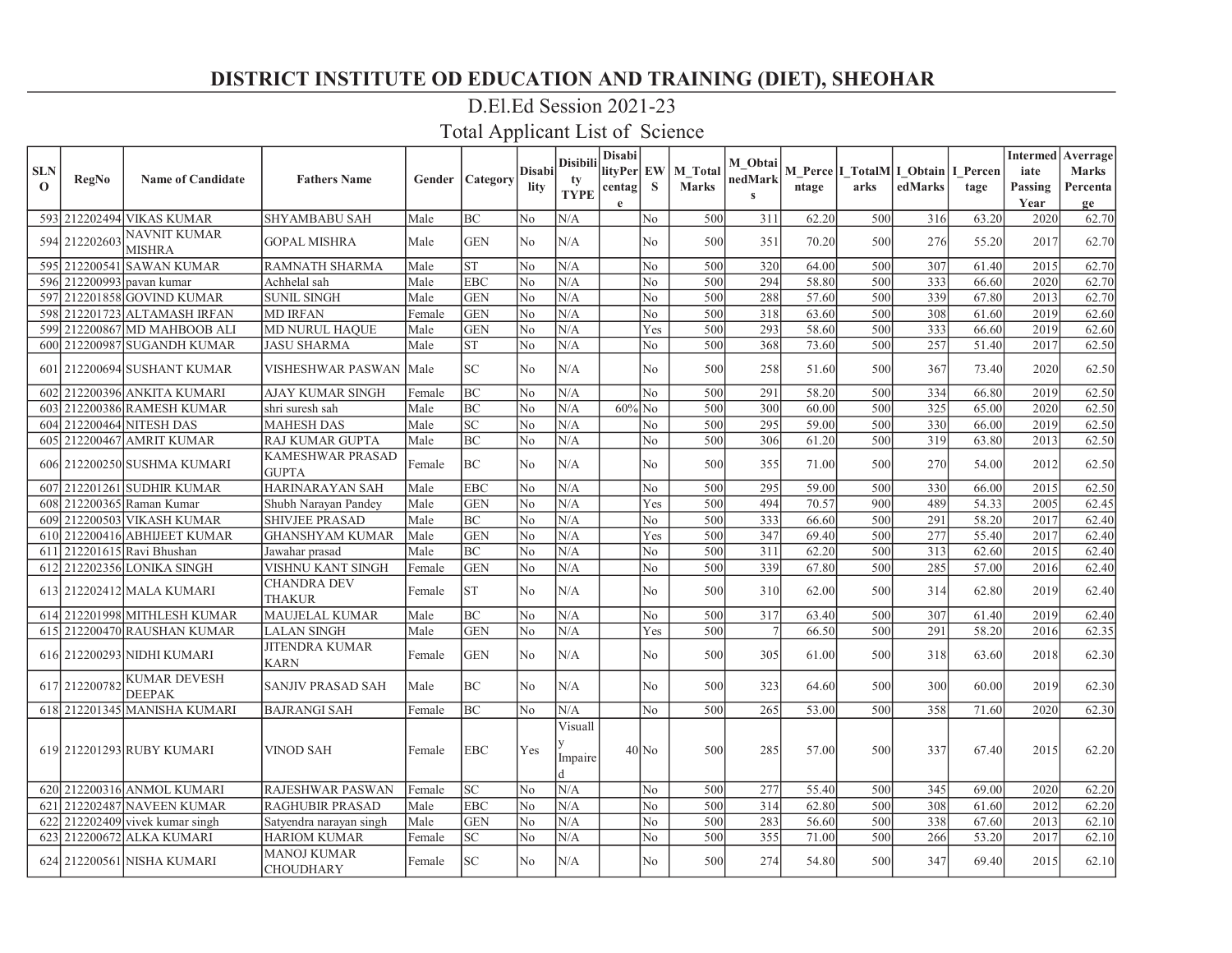### D.El.Ed Session 2021-23

| <b>SLN</b><br>$\mathbf 0$ | <b>RegNo</b>  | <b>Name of Candidate</b>                     | <b>Fathers Name</b>                      |        | <b>Gender   Category</b> | <b>Disabi</b><br>lity | <b>Disibili</b><br>ty<br><b>TYPE</b> | <b>Disabi</b><br>lityPer EW<br>centag <br>$\mathbf{e}$ | <sub>S</sub>   | <b>M</b> Total<br><b>Marks</b> | M Obtai<br>nedMark<br>$\mathbf{s}$ | ntage | arks | M Perce   I TotalM   I Obtain   I Percen<br>edMarks | tage  | iate<br>Passing<br>Year | <b>Intermed</b> Averrage<br><b>Marks</b><br>Percenta<br>ge |
|---------------------------|---------------|----------------------------------------------|------------------------------------------|--------|--------------------------|-----------------------|--------------------------------------|--------------------------------------------------------|----------------|--------------------------------|------------------------------------|-------|------|-----------------------------------------------------|-------|-------------------------|------------------------------------------------------------|
|                           |               | 625 212201323 NITYA KUMARI                   | ASHOK KUMAR GUPTA  Female                |        | <b>EBC</b>               | No                    | N/A                                  |                                                        | N <sub>o</sub> | 500                            | 293                                | 58.60 | 500  | 328                                                 | 65.60 | 2019                    | 62.10                                                      |
|                           |               | 626 212201174 SABREEN PRAWEEN                | <b>SHAID ALAM</b>                        | Female | <b>GEN</b>               | No                    | N/A                                  |                                                        | Yes            | 500                            | 274                                | 54.80 | 500  | 347                                                 | 69.40 | 2020                    | 62.10                                                      |
|                           |               | 627 212201447 SURESH KUMAR                   | RAMASHISH PANDIT                         | Male   | <b>EBC</b>               | No                    | N/A                                  |                                                        | N <sub>o</sub> | 500                            | 320                                | 64.00 | 500  | 300                                                 | 60.00 | 2010                    | 62.00                                                      |
|                           |               | 628 212200655 SANDHYA KUMARI                 | <b>GOVIND PRASAD</b><br><b>CHOUDHARY</b> | Female | BC                       | No                    | N/A                                  |                                                        | No             | 500                            | 268                                | 53.60 | 500  | 352                                                 | 70.40 | 2020                    | 62.00                                                      |
|                           |               | 629 212200343 SUNITA RAY                     | RAMESHWAR PRASAD<br><b>RAY</b>           | Female | BC                       | No                    | N/A                                  |                                                        | No             | 500                            | 292                                | 58.40 | 500  | 328                                                 | 65.60 | 2009                    | 62.00                                                      |
|                           |               | 630 212200209 MD AASHIQUE EQBAL MD ZEYAULLAH |                                          | Male   | <b>GEN</b>               | No                    | N/A                                  |                                                        | No             | 500                            | 300                                | 60.00 | 500  | 320l                                                | 64.00 | 2019                    | 62.00                                                      |
| 631                       |               | 212200806 SAJAN KUMAR                        | <b>SAJAN</b>                             | Male   | <b>EBC</b>               | No                    | N/A                                  |                                                        | No             | 500                            | 304                                | 60.80 | 500  | 315                                                 | 63.00 | 2016                    | 61.90                                                      |
|                           |               | 632 212201445 Abhimanyu kumar                | Devendra Kumar                           | Male   | BC                       | No                    | N/A                                  |                                                        | No             | 500                            | 342                                | 68.40 | 500  | 277                                                 | 55.40 | 2017                    | 61.90                                                      |
|                           |               | 633 212201677 RAUSHAN KUMAR                  | <b>BRAJ KISHOR SAH</b>                   | Male   | <b>EBC</b>               | No                    | N/A                                  |                                                        | N <sub>o</sub> | 500                            | 320                                | 64.00 | 500  | 299                                                 | 59.80 | 2017                    | 61.90                                                      |
|                           |               | 634 212202457 PINKI KUMARI                   | LAL MOHAN THAKUR                         | Female | <b>EBC</b>               | No                    | N/A                                  |                                                        | N <sub>o</sub> | 500                            | 281                                | 56.20 | 500  | 338                                                 | 67.60 | 2012                    | 61.90                                                      |
|                           |               | 635 212201653 RAMDYAL THAKUR                 | <b>DINANATH THAKUR</b>                   | Male   | <b>ST</b>                | No                    | N/A                                  |                                                        | N <sub>o</sub> | 500                            | 386                                | 55.14 | 500  | 343                                                 | 68.60 | 2009                    | 61.87                                                      |
| 636                       |               | 212201235 SHUBHAM KUMAR                      | RAM EKWAL RAM                            | Female | SC                       | No                    | N/A                                  |                                                        | N <sub>o</sub> | 500                            | 259                                | 51.80 | 500  | 359                                                 | 71.80 | 2019                    | 61.80                                                      |
|                           |               | 637 212200889 AKHILESH KUMAR                 | RAJU SAH                                 | Male   | <b>EBC</b>               | No                    | N/A                                  |                                                        | N <sub>o</sub> | 500                            | 291                                | 58.20 | 500  | 327                                                 | 65.40 | 2020                    | 61.80                                                      |
|                           | 638 212200749 | <b>MANJAY KUMAR</b><br><b>PASWAN</b>         | VINDESHWAR PASWAN Male                   |        | <b>SC</b>                | No                    | N/A                                  |                                                        | No             | 500                            | 316                                | 63.20 | 500  | 302                                                 | 60.40 | 2016                    | 61.80                                                      |
|                           |               | 639 212200273 MUNNA KUMAR                    | HARGEN SAH                               | Male   | <b>EBC</b>               | No                    | N/A                                  |                                                        | N <sub>o</sub> | 500                            | 337                                | 67.40 | 500  | 281                                                 | 56.20 | 2016                    | 61.80                                                      |
| 640I                      |               | 212200451 Kundan Kumar                       | Sonelal Sah                              | Male   | <b>EBC</b>               | No                    | N/A                                  |                                                        | N <sub>o</sub> | 500                            | 318                                | 63.60 | 500  | 300                                                 | 60.00 | 2017                    | 61.80                                                      |
| 641                       |               | 212202826 MANISHA KUMARI                     | <b>RAJESH RAY</b>                        | Female | <b>GEN</b>               | No                    | N/A                                  |                                                        | N <sub>o</sub> | 500                            | 338                                | 67.60 | 500  | 280                                                 | 56.00 | 2016                    | 61.80                                                      |
|                           |               | 642 212202659 INDAL KUMAR                    | RAJENDRA RAUT                            | Male   | <b>SC</b>                | No                    | N/A                                  |                                                        | N <sub>o</sub> | 500                            | 317                                | 63.40 | 500  | 300                                                 | 60.00 | 2019                    | 61.70                                                      |
|                           |               | 643 212201118 MD NAUSHAD ALAM                | MD MANJOOR ALAM                          | Male   | <b>EBC</b>               | Yes                   | Loco<br>motor<br>Disable             |                                                        | $50$ No        | 500                            | 317                                | 63.40 | 500  | 300l                                                | 60.00 | 2015                    | 61.70                                                      |
|                           |               | 644 212201530 ALOK KUMAR                     | PRADHUMAN PRASAD<br>YADAV                | Male   | <b>BC</b>                | No                    | N/A                                  |                                                        | No             | 500                            | 309                                | 61.80 | 500  | 308                                                 | 61.60 | 2014                    | 61.70                                                      |
|                           |               | 645   212200319   SAROJ KUMAR                | <b>GAURI SHANKAR</b><br>PRASAD           | Male   | <b>EBC</b>               | No                    | N/A                                  |                                                        | N <sub>0</sub> | 500                            | 628                                | 69.78 | 900  | 482                                                 | 53.56 | 2003                    | 61.67                                                      |
|                           |               | 646 212201105 LALIT KUMAR                    | RAGHUNATH MAHTO                          | Male   | BC                       | No                    | N/A                                  |                                                        | N <sub>o</sub> | 500                            | 315                                | 63.00 | 500  | 300                                                 | 60.00 | 2019                    | 61.50                                                      |
|                           |               | 647 212201791 MANOJ KUMAR RAM                | <b>BADRI RAM</b>                         | Male   | <b>SC</b>                | No                    | N/A                                  |                                                        | No             | 500                            | 310                                | 62.00 | 500  | 305                                                 | 61.00 | 2012                    | 61.50                                                      |
|                           |               | 648 212201890 USHA DEVI                      | <b>CHANDESHWAR</b><br>SHARMA             | Female | <b>ST</b>                | No                    | N/A                                  |                                                        | No             | 500                            | 302                                | 60.40 | 500  | 313                                                 | 62.60 | 2020                    | 61.50                                                      |
|                           |               | 649 212201728 Brajesh Kumar                  | Ramsahay mahto                           | Male   | <b>EBC</b>               | No                    | N/A                                  |                                                        | N <sub>o</sub> | 500                            | 296                                | 59.20 | 500  | 318                                                 | 63.60 | 2013                    | 61.40                                                      |
|                           |               | 650 212201041 PRIYA KUMARI                   | <b>RAM NARAYAN SONI</b>                  | Female | <b>BC</b>                | No                    | N/A                                  |                                                        | N <sub>o</sub> | 500                            | 292                                | 58.40 | 500  | 322                                                 | 64.40 | 2015                    | 61.40                                                      |
| 651                       |               | 212202574 RAJEEV KUMAR                       | NATHUNI BAITHA                           | Male   | <b>SC</b>                | No                    | N/A                                  |                                                        | N <sub>o</sub> | 500                            | 327                                | 65.40 | 500  | 287                                                 | 57.40 | 2015                    | 61.40                                                      |
|                           | 652 212202692 | <b>SUMAN KUMAR</b><br><b>GUPTA</b>           | <b>BIRBAL</b>                            | Male   | <b>EBC</b>               | No                    | N/A                                  |                                                        | N <sub>o</sub> | 500                            | 291                                | 58.20 | 500  | 322                                                 | 64.40 | 2019                    | 61.30                                                      |
|                           |               | 653   212201809   SUJATA KUMARI              | JAY BKUMAR PRASAD                        | Female | <b>BC</b>                | No                    | N/A                                  |                                                        | No             | 500                            | 323                                | 64.60 | 500  | 290                                                 | 58.00 | 2018                    | 61.30                                                      |
|                           |               | 654 212201582 ALIYA PARWEEN                  | MD ALIM AKHTAR                           | Female | <b>GEN</b>               | No                    | N/A                                  |                                                        | Yes            | 500                            | 277                                | 55.40 | 500  | 335                                                 | 67.00 | 2020                    | 61.20                                                      |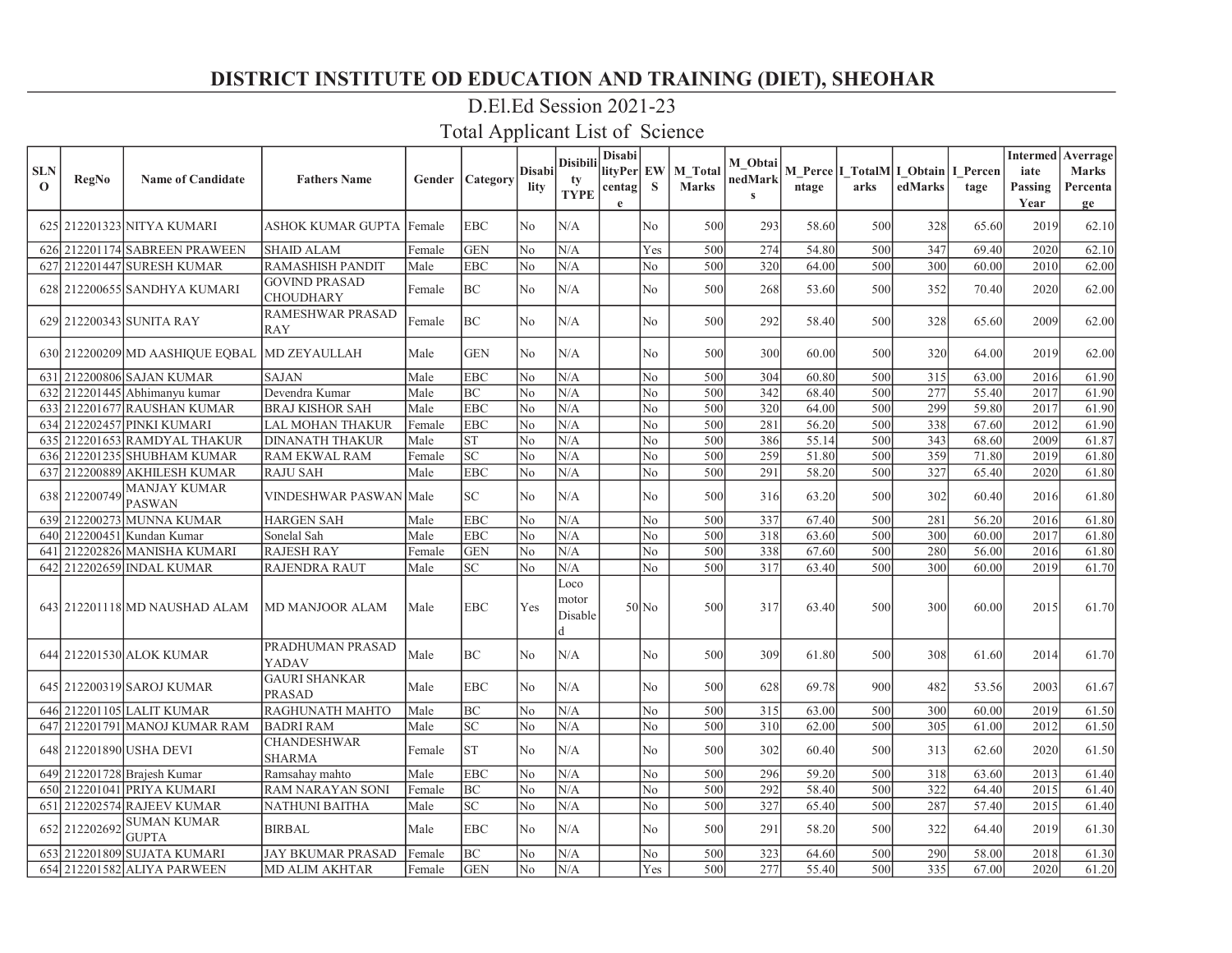### D.El.Ed Session 2021-23

| <b>SLN</b><br>$\Omega$ | <b>RegNo</b>  | <b>Name of Candidate</b>                    | <b>Fathers Name</b>                 |        | <b>Gender   Category</b>   | <b>Disabi</b><br>lity | <b>Disibili</b><br>tv<br><b>TYPE</b> | <b>Disabi</b><br>lityPer EW<br>centag<br>$\mathbf e$ | $\mathbf{s}$   | M Total<br><b>Marks</b> | M Obtai<br>nedMark<br>$\mathbf{s}$ | ntage | arks | M Perce I TotalM I Obtain I Percen<br>edMarks | tage  | iate<br>Passing<br>Year | <b>Intermed</b> Averrage<br><b>Marks</b><br>Percenta<br>ge |
|------------------------|---------------|---------------------------------------------|-------------------------------------|--------|----------------------------|-----------------------|--------------------------------------|------------------------------------------------------|----------------|-------------------------|------------------------------------|-------|------|-----------------------------------------------|-------|-------------------------|------------------------------------------------------------|
|                        |               | 655 212201271 RAJAN KUMAR                   | <b>SHREE RAM KUMAR</b>              | Male   | <b>GEN</b>                 | No                    | N/A                                  |                                                      | N <sub>o</sub> | 500                     | 328                                | 65.60 | 500  | 284                                           | 56.80 | 2016                    | 61.20                                                      |
|                        |               | 656 212200075 RANJAY KUMAR RAM JAGADISH RAM |                                     | Male   | <b>SC</b>                  | No                    | N/A                                  |                                                      | N <sub>o</sub> | 500                     | 312                                | 62.40 | 500  | 300                                           | 60.00 | 2014                    | 61.20                                                      |
|                        |               | 657 212202707 PUJA KUMARI                   | <b>KAILASH RAY</b>                  | Female | <b>BC</b>                  | No                    | N/A                                  |                                                      | N <sub>o</sub> | 500                     | 256                                | 51.20 | 500  | 356                                           | 71.20 | 2020                    | 61.20                                                      |
|                        |               | 658 212202857 SUSHIL KUMAR                  | JAGNNATH SAH                        | Male   | <b>EBC</b>                 | No                    | N/A                                  |                                                      | No.            | 500                     | 296                                | 59.20 | 500  | 316                                           | 63.20 | 2013                    | 61.20                                                      |
|                        |               | 659 212202955 DEEPAK KUMAR                  | <b>GALI RAM</b>                     | Male   | <b>SC</b>                  | No                    | N/A                                  |                                                      | No             | 500                     | 311                                | 62.20 | 500  | 300                                           | 60.00 | 2015                    | 61.10                                                      |
|                        | 660 212202473 | <b>KRISHANA KUMAR</b><br><b>BAITHA</b>      | <b>FEKAN BAITHA</b>                 | Male   | $\ensuremath{\mathbf{SC}}$ | No                    | N/A                                  |                                                      | No             | 500                     | 299                                | 59.80 | 500  | 312                                           | 62.40 | 2015                    | 61.10                                                      |
| 661                    |               | 212201014 ASHISH ANAND                      | RAJESHWAR PASWAN                    | Male   | <b>SC</b>                  | No                    | N/A                                  |                                                      | No             | 500                     | 295                                | 59.00 | 500  | 316                                           | 63.20 | 2018                    | 61.10                                                      |
|                        |               | 662 212200157 Ritu raj kumar                | <b>RAM SWARUP RAY</b>               | Male   | <b>BC</b>                  | No                    | N/A                                  |                                                      | N <sub>o</sub> | 500                     | 287                                | 57.40 | 500  | 323                                           | 64.60 | 2020                    | 61.00                                                      |
|                        |               | 663 212201269 PRIYANKA KUMARI               | SATYENDRA SHARMA                    | Female | <b>EBC</b>                 | No                    | N/A                                  |                                                      | N <sub>o</sub> | 500                     | 310                                | 62.00 | 500  | 300                                           | 60.00 | 2017                    | 61.00                                                      |
|                        |               | 664 212202954 Sagufta parween               | Kadruzzama                          | Female | <b>GEN</b>                 | No                    | N/A                                  |                                                      | No             | 500                     | 310                                | 62.00 | 500  | 300                                           | 60.00 | 2019                    | 61.00                                                      |
|                        |               | 665 212201554 POOJA KUMARI                  | <b>RAM PRASAD SAH</b>               | Female | <b>BC</b>                  | No                    | N/A                                  |                                                      | No             | 500                     | 319                                | 63.80 | 500  | 290                                           | 58.00 | 2019                    | 60.90                                                      |
| 6661                   |               | 212200927 RANJEET KUMAR                     | SHRINARAYAN RAM                     | Male   | SC                         | No                    | N/A                                  |                                                      | No.            | 500                     | 307                                | 61.40 | 500  | 302                                           | 60.40 | 2019                    | 60.90                                                      |
|                        |               | 667 212200562 SONALI KUMARI                 | RAM PUKAR SAH                       | Female | <b>BC</b>                  | No                    | N/A                                  |                                                      | No             | 500                     | 288                                | 57.60 | 500  | 321                                           | 64.20 | 2020                    | 60.90                                                      |
|                        |               | 668 212201825 Prashant Kumar                | <b>CHANDRA DEO</b><br>PRASAD GUPTA  | Male   | BC                         | No                    | N/A                                  |                                                      | No.            | 500                     | 386                                | 55.14 | 900  | 599                                           | 66.56 | 2006                    | 60.85                                                      |
|                        |               | 669 212201294 ADARSH KUMAR                  | AKHILESH MANDAL                     | Male   | <b>EBC</b>                 | No                    | N/A                                  |                                                      | No             | 500                     | 308                                | 61.60 | 500  | 300                                           | 60.00 | 2014                    | 60.80                                                      |
|                        | 670 212200737 | PRINCE KUMAR<br><b>CHAUDHARY</b>            | NARESH CHAUDHARY                    | Male   | <b>SC</b>                  | No                    | N/A                                  |                                                      | No             | 500                     | 332                                | 66.40 | 500  | 276                                           | 55.20 | 2014                    | 60.80                                                      |
| 671                    |               | 212202671 PRADEEP KUMAR                     | PRAMOD SHARMA                       | Male   | <b>EBC</b>                 | No                    | N/A                                  |                                                      | N <sub>o</sub> | 500                     | 306                                | 61.20 | 500  | 302                                           | 60.40 | 2015                    | 60.80                                                      |
|                        |               | 672 212202104 PRADEEP KUMAR                 | MUNILAL RAM                         | Male   | <b>SC</b>                  | No                    | N/A                                  |                                                      | N <sub>o</sub> | 500                     | 286                                | 57.20 | 500  | 321                                           | 64.20 | 2020                    | 60.70                                                      |
|                        |               | 673 212201952 SOHAIL ASHIF                  | <b>SHAUKAT ALI</b>                  | Male   | <b>EBC</b>                 | No                    | N/A                                  |                                                      | No.            | 500                     | 286                                | 57.20 | 500  | $\overline{321}$                              | 64.20 | 2020                    | 60.70                                                      |
|                        |               | 674 212200380 MUKESH KUMAR                  | LAL BABU THAKUR                     | Male   | <b>EBC</b>                 | No                    | N/A                                  |                                                      | No             | 500                     | 322                                | 64.40 | 500  | 284                                           | 56.80 | 2013                    | 60.60                                                      |
|                        |               | 675 212202550 Md Hasmatullah khan           | Md Sibghatullah Khan                | Male   | <b>GEN</b>                 | No                    | N/A                                  |                                                      | No             | 500                     | 290                                | 58.00 | 500  | 316                                           | 63.20 | 2013                    | 60.60                                                      |
|                        |               | 676 212201800 GULAFSHA                      | <b>MD NAFIS</b>                     | Female | <b>GEN</b>                 | No                    | N/A                                  |                                                      | No             | 500                     | 724                                | 60.33 | 1200 | 730                                           | 60.83 | 2013                    | 60.58                                                      |
| 677                    |               | 212201961 SWETA KUMARI                      | <b>MANOJ KUMAR</b>                  | Female | <b>ST</b>                  | No                    | N/A                                  |                                                      | N <sub>o</sub> | 500                     | 300                                | 60.00 | 500  | 305                                           | 61.00 | 2020                    | 60.50                                                      |
| 678                    |               | 212201926 Chanchal Baitha                   | Lakhendra Baitha                    | Male   | <b>SC</b>                  | No                    | N/A                                  |                                                      | N <sub>o</sub> | 500                     | 342                                | 68.40 | 500  | 263                                           | 52.60 | 2016                    | 60.50                                                      |
| 679                    |               | 212200258 POOJA KUMARI                      | RAMESH SAH                          | Female | <b>EBC</b>                 | No                    | N/A                                  |                                                      | No.            | 500                     | 273                                | 54.60 | 500  | 332                                           | 66.40 | 2015                    | 60.50                                                      |
|                        |               | 680 212200524 RAVI KANT DAS                 | LAL BAHADUR DAS                     | Male   | <b>SC</b>                  | No                    | N/A                                  |                                                      | No             | 500                     | 226                                | 45.20 | 500  | 379                                           | 75.80 | 2020                    | 60.50                                                      |
| 681                    |               | 212200626 CHITRANGDA KUMAR                  | <b>RAMSANJEEVAN</b><br><b>SINGH</b> | Female | <b>GEN</b>                 | No                    | N/A                                  |                                                      | No             | 500                     | 259                                | 51.80 | 500  | 345                                           | 69.00 | 2019                    | 60.40                                                      |
|                        |               | 682 212201805 BACHU KUMAR                   | kamal pandit                        | Male   | <b>EBC</b>                 | No                    | N/A                                  |                                                      | No             | 500                     | 346                                | 69.20 | 500  | 258                                           | 51.60 | 2016                    | 60.40                                                      |
|                        |               | 683 212202483 SWETA KUMARI                  | PANKAJ KUMAR SINGH Female           |        | <b>GEN</b>                 | No.                   | N/A                                  |                                                      | No             | 500                     | 303                                | 60.60 | 500  | 301                                           | 60.20 | 2020                    | 60.40                                                      |
|                        |               | 684 212202729 JULKA KUMARI                  | <b>SUBHASH PASWAN</b>               | Female | <b>SC</b>                  | No                    | N/A                                  |                                                      | N <sub>o</sub> | 500                     | 310                                | 62.00 | 500  | 294                                           | 58.80 | 2019                    | 60.40                                                      |
| 685                    |               | 212202067 MD ATAULLAH                       | <b>MD TABREJ</b>                    | Male   | <b>EBC</b>                 | No                    | N/A                                  |                                                      | N <sub>o</sub> | 500                     | 263                                | 52.60 | 500  | 341                                           | 68.20 | 2019                    | 60.40                                                      |
|                        |               | 686 212202426 DIPAK KUMAR                   | <b>BACHAN RAM</b>                   | Male   | <b>SC</b>                  | No                    | N/A                                  |                                                      | No             | 500                     | 249                                | 49.80 | 500  | 355                                           | 71.00 | 2019                    | 60.40                                                      |
|                        |               | 687 212202377 MITHTHU KUMAR                 | RAM KISHOR MANDAL                   | Male   | <b>EBC</b>                 | No                    | N/A                                  |                                                      | No             | 500                     | 342                                | 68.40 | 500  | 262                                           | 52.40 | 2011                    | 60.40                                                      |
| 688                    |               | 212202378 NISHU KUMARI                      | SHAKTI NATH JHA                     | Female | <b>GEN</b>                 | No                    | N/A                                  |                                                      | Yes            | 500                     | 304                                | 60.80 | 500  | 300                                           | 60.00 | 2012                    | 60.40                                                      |
|                        |               | 689 212202685 BABLU KUMAR                   | <b>CHANDESHWAR</b><br><b>PASWAN</b> | Male   | SC                         | No                    | N/A                                  |                                                      | No.            | 500                     | 324                                | 64.80 | 500  | 279                                           | 55.80 | 2020                    | 60.30                                                      |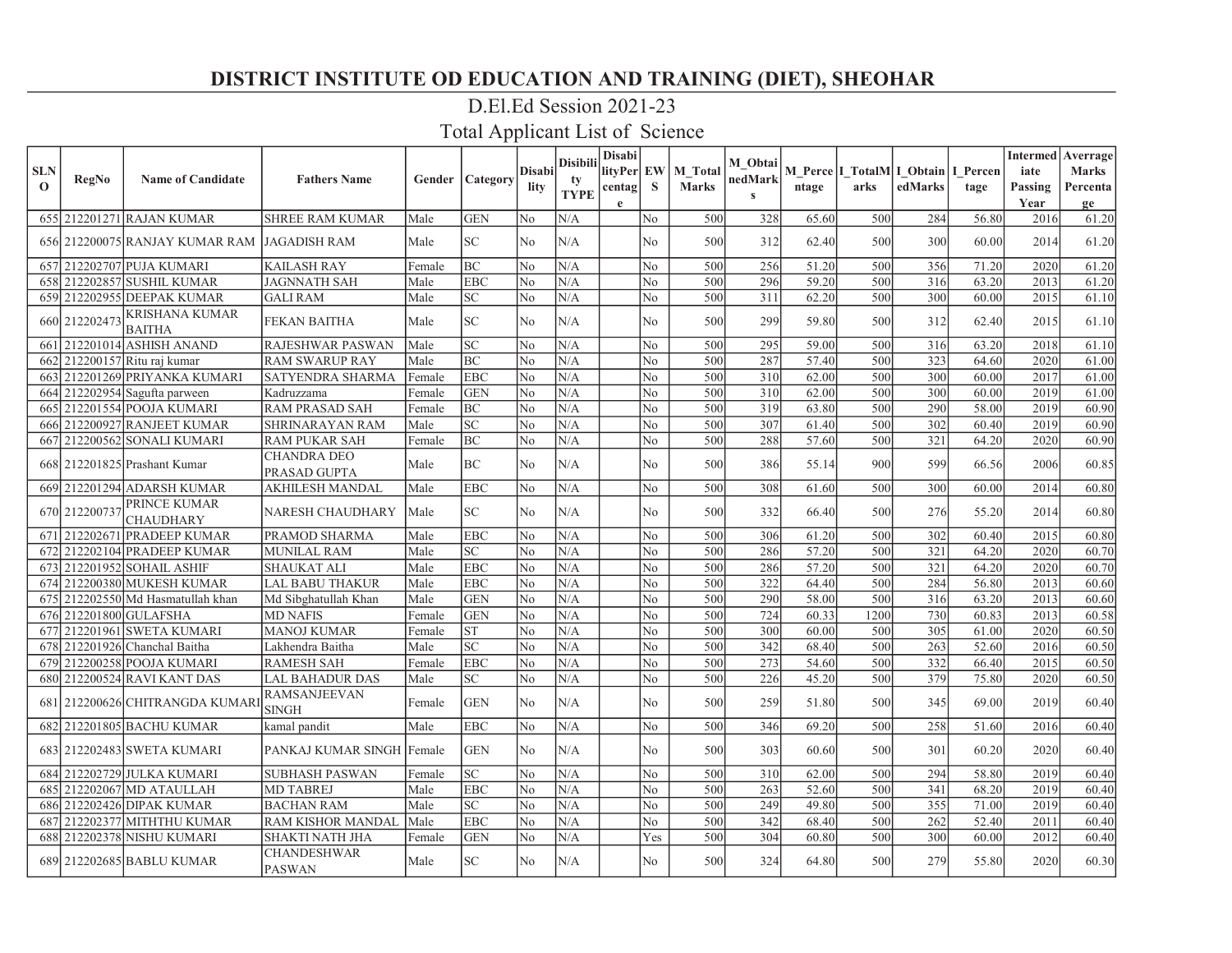# D.El.Ed Session 2021-23

| <b>SLN</b><br>$\mathbf 0$ | <b>RegNo</b>              | <b>Name of Candidate</b>                       | <b>Fathers Name</b>                    |        | Gender Category            | <b>Disabi</b><br>lity | <b>Disibili</b><br>tv<br><b>TYPE</b> | <b>Disabi</b><br>lityPer EW<br>centag<br>$\mathbf{e}$ | S              | M Total<br><b>Marks</b> | M Obtai<br>nedMark<br>$\mathbf{s}$ | ntage | M Perce I TotalM I Obtain I Percen<br>arks | edMarks | tage  | iate<br>Passing<br>Year | Intermed   Averrage<br><b>Marks</b><br>Percenta<br>ge |
|---------------------------|---------------------------|------------------------------------------------|----------------------------------------|--------|----------------------------|-----------------------|--------------------------------------|-------------------------------------------------------|----------------|-------------------------|------------------------------------|-------|--------------------------------------------|---------|-------|-------------------------|-------------------------------------------------------|
|                           |                           | 690 212202838 GOVIND KUMAR                     | Pappu gosai                            | Male   | BC                         | No                    | N/A                                  |                                                       | No             | 500                     | 326                                | 65.20 | 500                                        | 277     | 55.40 | 2016                    | 60.30                                                 |
|                           | 691 212201654             | <b>DHARVENDRA</b><br><b>KUMAR</b>              | <b>DINESH CHAUDHARI</b>                | Male   | <b>BC</b>                  | N <sub>0</sub>        | N/A                                  |                                                       | N <sub>o</sub> | 500                     | 302                                | 60.40 | 500                                        | 301     | 60.20 | 2019                    | 60.30                                                 |
|                           |                           | 692 212201910 MD MUJTABA HUSAIN SHABBIR ANSARI |                                        | Male   | <b>EBC</b>                 | No                    | N/A                                  |                                                       | No             | 500                     | 450                                | 64.29 | 900                                        | 503     | 55.89 | 2006                    | 60.09                                                 |
|                           |                           | 693 212201614 NITU KUMARI                      | <b>RAM PUKAR SAH</b>                   | Female | <b>EBC</b>                 | No                    | N/A                                  |                                                       | N <sub>o</sub> | 500                     | 300                                | 60.00 | 500                                        | 300     | 60.00 | 2014                    | 60.00                                                 |
|                           |                           | 694 212202600 BIPEE KUMAR                      | <b>RAGHO SAH</b>                       | Male   | <b>EBC</b>                 | No                    | N/A                                  |                                                       | No             | 500                     | 271                                | 54.20 | 500                                        | 329     | 65.80 | 2013                    | 60.00                                                 |
|                           |                           | 695 212202007 RAJ KUMAR                        | RAJENDRA BAITHA                        | Male   | $\ensuremath{\mathbf{SC}}$ | No                    | N/A                                  |                                                       | No             | 500                     | 300                                | 60.00 | 500                                        | 300     | 60.00 | 2019                    | 60.00                                                 |
|                           |                           | 696 212200738 RISHAV KUMAR                     | <b>BIRENDRA PANDEY</b>                 | Male   | <b>GEN</b>                 | No                    | N/A                                  |                                                       | Yes            | 500                     | 6.2                                | 58.90 | 500                                        | 304     | 60.80 | 2018                    | 59.85                                                 |
| 697                       |                           | 212201238 NAFISHA KHATOON                      | <b>MD NASIB</b>                        | Female | <b>GEN</b>                 | No                    | N/A                                  |                                                       | Yes            | 500                     | 314                                | 62.80 | 500                                        | 284     | 56.80 | 2015                    | 59.80                                                 |
|                           |                           | 698 212202105 ANJANA KUMARI                    | <b>LALBABU KUMAR</b>                   | Female | <b>EBC</b>                 | No                    | N/A                                  |                                                       | N <sub>o</sub> | 500                     | 275                                | 55.00 | 500                                        | 323     | 64.60 | 2020                    | 59.80                                                 |
|                           |                           | 699 212202047 KHUSHBOO KUMARI                  | <b>ANIL KUMAR MISHRA</b>               | Female | <b>GEN</b>                 | No                    | N/A                                  |                                                       | N <sub>o</sub> | 500                     | 253                                | 50.60 | 500                                        | 344     | 68.80 | 2020                    | 59.70                                                 |
|                           |                           | 700 212201597 KUNDAN KUMAR                     | kundan                                 | Male   | BC                         | No                    | N/A                                  |                                                       | No             | 500                     | 323                                | 64.60 | 500                                        | 274     | 54.80 | 2011                    | 59.70                                                 |
|                           |                           | 701 212201919 GOLU KUMAR BAITHA AJAY BAITHA    |                                        | Male   | $\ensuremath{\mathbf{SC}}$ | No                    | N/A                                  |                                                       | No             | 500                     | 267                                | 53.40 | 500                                        | 330     | 66.00 | 2020                    | 59.70                                                 |
|                           |                           | 702 212200521 KUMARI SANIYA                    | <b>BRAHMADEV MAHATO Female</b>         |        | BC                         | No                    | N/A                                  |                                                       | No.            | 500                     | 320                                | 64.00 | 500                                        | 277     | 55.40 | 2017                    | 59.70                                                 |
|                           |                           | 703 212201490 SADIQA NESHAT                    | <b>MD MANZARUL HODA</b><br><b>KHAN</b> | Female | <b>GEN</b>                 | No                    | N/A                                  |                                                       | No.            | 500                     | 319                                | 63.80 | 500                                        | 277     | 55.40 | 2016                    | 59.60                                                 |
|                           | 704 212202435             | <b>MADHURENDRA</b><br><b>KUMAR</b>             | <b>BIRENDRA SAH</b>                    | Male   | <b>EBC</b>                 | No                    | N/A                                  |                                                       | No             | 500                     | 276                                | 55.20 | 500                                        | 320     | 64.00 | 2019                    | 59.60                                                 |
|                           |                           | 705 212202302 TALAT JAHAN                      | <b>MD KHALID ANWAR</b>                 | Female | <b>GEN</b>                 | No                    | N/A                                  |                                                       | Yes            | 500                     | 321                                | 64.20 | 500                                        | 275     | 55.00 | 2017                    | 59.60                                                 |
|                           |                           | 706 212202327 POOJA KUMARI                     | KRISHNANDAN GUPTA   Female             |        | BC                         | No                    | N/A                                  |                                                       | No             | 500                     | 293                                | 58.60 | 500                                        | 302     | 60.40 | 2013                    | 59.50                                                 |
|                           |                           | 707 212202407 VINOD THAKUR                     | <b>SAHDEV THAKUR</b>                   | Male   | <b>ST</b>                  | No                    | N/A                                  |                                                       | No             | 500                     | 287                                | 57.40 | 500                                        | 308     | 61.60 | 2020                    | 59.50                                                 |
|                           |                           | 708 212201480 Pallavi Kumari                   | Shivanath Prasad Sah                   | Female | <b>BC</b>                  | No                    | N/A                                  |                                                       | No             | 500                     | 283                                | 56.60 | 500                                        | 312     | 62.40 | 2020                    | 59.50                                                 |
|                           |                           | 709 212201611 SONU KUMAR                       | chandeshwar sharma                     | Male   | <b>ST</b>                  | No                    | N/A                                  |                                                       | No             | 500                     | 304                                | 60.80 | 500                                        | 290     | 58.00 | 2013                    | 59.40                                                 |
|                           |                           | 710 212200790 PRIYANKA KUMARI                  | <b>SHRI NARAYAN</b><br><b>PASWAN</b>   | Female | <b>SC</b>                  | No                    | N/A                                  |                                                       | No.            | 500                     | 274                                | 54.80 | 500                                        | 319     | 63.80 | 2020                    | 59.30                                                 |
| 711                       |                           | 212200383 CHANDA kumari                        | <b>JITNARAYAN SAH</b>                  | Female | <b>EBC</b>                 | No                    | N/A                                  |                                                       | No             | 500                     | 307                                | 61.40 | 500                                        | 286     | 57.20 | 2017                    | 59.30                                                 |
|                           |                           | 712 212202367 BITU KUMAR SINGH                 | <b>RAM BACHAN SINGH</b>                | Male   | <b>GEN</b>                 | No                    | N/A                                  |                                                       | N <sub>o</sub> | 500                     | 329                                | 65.80 | 500                                        | 264     | 52.80 | 2015                    | 59.30                                                 |
|                           |                           | 713 212202003 ARTI KUMARI                      | <b>CHANDAN BAITHA</b>                  | Female | $\ensuremath{\mathbf{SC}}$ | No                    | N/A                                  |                                                       | N <sub>o</sub> | 500                     | 277                                | 55.40 | 500                                        | 316     | 63.20 | 2020                    | 59.30                                                 |
|                           | 714 212200879             | <b>RADHESHYAM</b><br><b>KUMAR</b>              | <b>LAL KISHOR SAH</b>                  | Male   | <b>EBC</b>                 | No                    | N/A                                  |                                                       | N <sub>o</sub> | 500                     | 270                                | 54.00 | 500                                        | 322     | 64.40 | 2020                    | 59.20                                                 |
|                           |                           | 715 212201755 MAUSAM KUMARI                    | <b>PRAWAL SINGH</b>                    | Female | <b>GEN</b>                 | No                    | N/A                                  |                                                       | N <sub>o</sub> | 500                     | 6.8                                | 64.60 | 500                                        | 269     | 53.80 | 2014                    | 59.20                                                 |
|                           | 716 212201090             | <b>SHASHI BHUSHAN</b><br><b>KUMAR</b>          | <b>MAHANT RAY</b>                      | Male   | <b>EBC</b>                 | No                    | N/A                                  |                                                       | N <sub>o</sub> | 500                     | 311                                | 62.20 | 500                                        | 281     | 56.20 | 2015                    | 59.20                                                 |
|                           | 717 212201803 Puja kumari |                                                | Ranjeet kumar singh                    | Female | <b>GEN</b>                 | No                    | N/A                                  |                                                       | Yes            | 500                     | 323                                | 64.60 | 500                                        | 268     | 53.60 | 2018                    | 59.10                                                 |
|                           |                           | 718 212200331 RISHIRAJ KUMAR                   | <b>AJAY KUMAR SNGH</b>                 | Male   | <b>GEN</b>                 | No                    | N/A                                  |                                                       | No             | 500                     | 269                                | 53.80 | 500                                        | 321     | 64.20 | 2015                    | 59.00                                                 |
|                           |                           | 719 212202277 RAHUL KUMAR                      | <b>SURENDRA PRASAD</b>                 | Male   | <b>BC</b>                  | No                    | N/A                                  |                                                       | No.            | 500                     | 274                                | 54.80 | 500                                        | 316     | 63.20 | 2013                    | 59.00                                                 |
|                           |                           | 720 212200975 MUNNA KUMAR                      | <b>BILASH PANDIT</b>                   | Male   | <b>BC</b>                  | No                    | N/A                                  |                                                       | No.            | 500                     | 271                                | 54.20 | 500                                        | 318     | 63.60 | 2015                    | 58.90                                                 |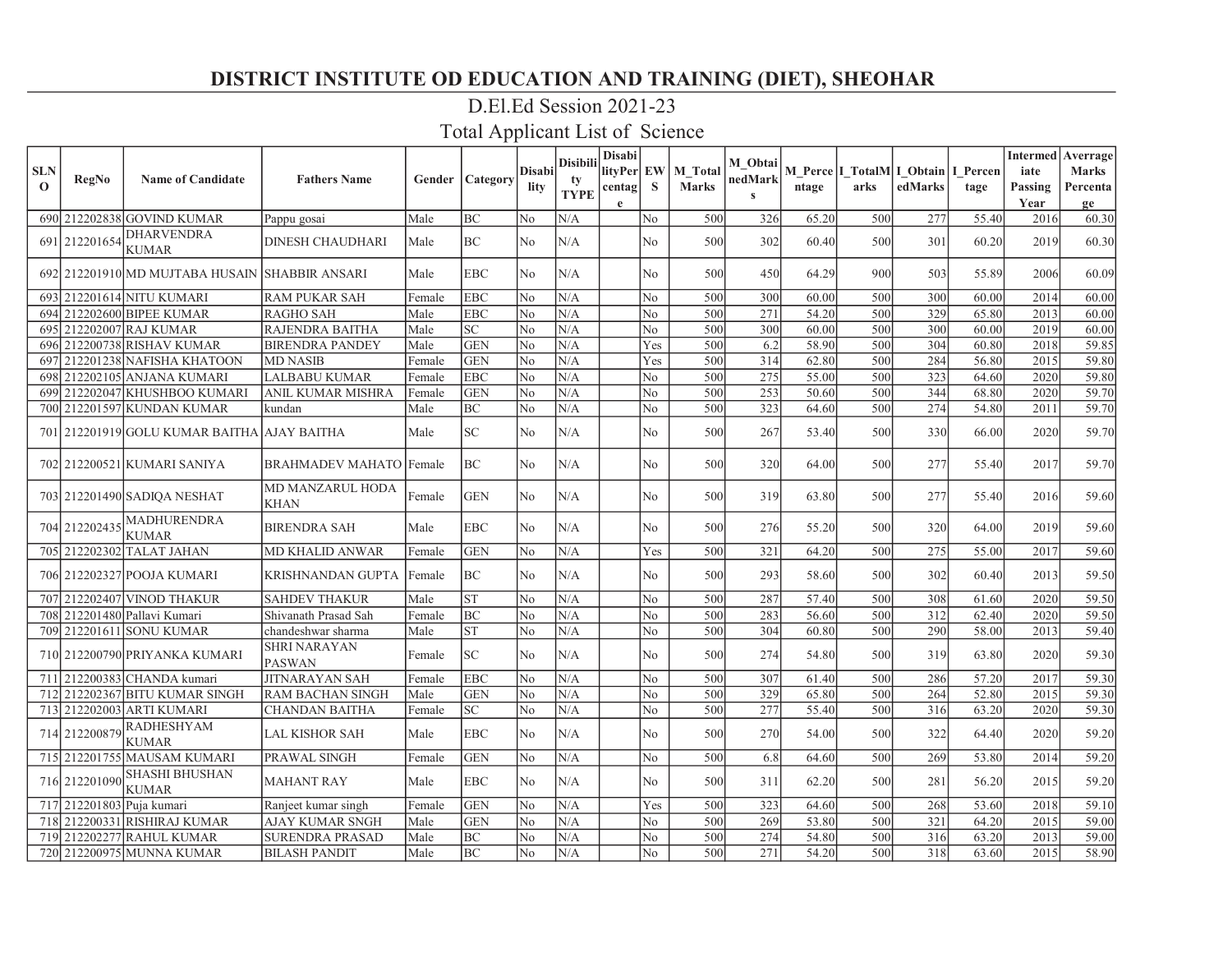### D.El.Ed Session 2021-23

| <b>SLN</b><br>$\mathbf{o}$ | <b>RegNo</b>             | <b>Name of Candidate</b>           | <b>Fathers Name</b>                 |        | Gender   Category          | Disabi<br>lity | Disibili<br>tv<br><b>TYPE</b> | <b>Disabi</b><br>lityPer EW<br>centag <br>e | S              | M Total<br><b>Marks</b> | M_Obtai<br>nedMark<br>$\mathbf{s}$ | ntage | M Perce   I_TotalM  I_Obtain   I_Percen<br>arks | edMarks | tage  | iate<br>Passing<br>Year | <b>Intermed</b> Averrage<br><b>Marks</b><br>Percenta<br>ge |
|----------------------------|--------------------------|------------------------------------|-------------------------------------|--------|----------------------------|----------------|-------------------------------|---------------------------------------------|----------------|-------------------------|------------------------------------|-------|-------------------------------------------------|---------|-------|-------------------------|------------------------------------------------------------|
|                            | 721 212200618            | PRINCE KUMAR<br><b>CHAUHAN</b>     | BRAJ KISHORE MAHTO   Male           |        | <b>EBC</b>                 | No.            | N/A                           |                                             | N <sub>o</sub> | 500                     | 271                                | 54.20 | 500                                             | 318     | 63.60 | 2020                    | 58.90                                                      |
|                            | 722 212202715            | <b>SAMRENDRA KUMAR</b><br>SAMAR    | <b>RAM YATNA SAHNI</b>              | Male   | <b>EBC</b>                 | No             | N/A                           |                                             | N <sub>o</sub> | 500                     | 549                                | 61.00 | 900                                             | 511     | 56.78 | 1991                    | 58.89                                                      |
|                            |                          | 723   212202501   POONAM KUMARI    | NAND KISHOR PRASAD   Female         |        | <b>EBC</b>                 | N <sub>o</sub> | N/A                           |                                             | No             | 500                     | 396                                | 56.57 | 500                                             | 306     | 61.20 | 2009                    | 58.89                                                      |
|                            |                          | 724 212201995 RENU KUMARI          | <b>RAGHO THAKUR</b>                 | Female | <b>EBC</b>                 | N <sub>o</sub> | N/A                           |                                             | N <sub>o</sub> | 500                     | 308                                | 61.60 | 500                                             | 280     | 56.00 | 2014                    | 58.80                                                      |
|                            |                          | 725 212201022 SATYAM KUMAR         | <b>DAHAUR BAITHA</b>                | Male   | SC.                        | N <sub>o</sub> | N/A                           |                                             | No             | 500                     | 324                                | 64.80 | 500                                             | 263     | 52.60 | 2016                    | 58.70                                                      |
|                            |                          | 726 212201775 SHRISHTI RAJ         | <b>BACHE LAL RAM</b>                | Female | <b>SC</b>                  | No             | N/A                           |                                             | No             | 500                     | 283                                | 56.60 | 500                                             | 304     | 60.80 | 2019                    | 58.70                                                      |
|                            |                          | 727 212201129 SUMAN KUMARI         | <b>CHANDRIKA RAM</b>                | Female | SC                         | N <sub>o</sub> | N/A                           |                                             | No             | 500                     | 272                                | 54.40 | 500                                             | 315     | 63.00 | 2019                    | 58.70                                                      |
|                            |                          | 728 212201232 SAJO KUMARI          | <b>SAJO KUMARI</b>                  | Female | <b>SC</b>                  | N <sub>o</sub> | N/A                           |                                             | N <sub>o</sub> | 500                     | 271                                | 54.20 | 500                                             | 316     | 63.20 | 2019                    | 58.70                                                      |
|                            |                          | 729 212200947 RAJAN KUMAR          | KAMOD PRASAD SAH                    | Male   | <b>BC</b>                  | No             | N/A                           |                                             | No             | 500                     | 292                                | 58.40 | 500                                             | 293     | 58.60 | 2017                    | 58.50                                                      |
|                            |                          | 730  212200883  KARUNA RANI        | PRAFULL KUMAR                       | Female | <b>EBC</b>                 | No             | N/A                           |                                             | No             | 500                     | 319                                | 63.80 | 500                                             | 266     | 53.20 | 2014                    | 58.50                                                      |
|                            |                          | 731 212200474 Khushali kumari      | manoj kumar                         | Female | BC                         | No             | $\rm N/A$                     |                                             | No             | 500                     | 322                                | 64.40 | 500                                             | 263     | 52.60 | 2017                    | 58.50                                                      |
|                            |                          | 732 212202381 MUKESH KUMAR         | <b>RAM BABU</b><br><b>CHAUDHARY</b> | Male   | $\ensuremath{\mathbf{SC}}$ | No             | N/A                           |                                             | No             | 500                     | 319                                | 63.80 | 500                                             | 266     | 53.20 | 2016                    | 58.50                                                      |
|                            |                          | 733 212201937 SIWANGI KUMARI       | <b>ANSHU SINGH</b>                  | Female | <b>GEN</b>                 | N <sub>o</sub> | N/A                           |                                             | No.            | 500                     | 310                                | 62.00 | 500                                             | 274     | 54.80 | 2016                    | 58.40                                                      |
|                            |                          | 734 212202709 KAMLESH KUMAR        | RAMKRISHNA SAH                      | Male   | <b>EBC</b>                 | No             | $\rm N/A$                     |                                             | $\rm No$       | 500                     | 301                                | 60.20 | 500                                             | 282     | 56.40 | 2015                    | 58.30                                                      |
|                            |                          | 735 212201058 VIPIN KUMAR          | <b>SHAMBHU SAHANI</b>               | Male   | <b>EBC</b>                 | No             | N/A                           |                                             | No             | 500                     | 291                                | 58.20 | 500                                             | 291     | 58.20 | 2020                    | 58.20                                                      |
|                            |                          | 736 212200305 SHIVANI KARN         | <b>RAJESH KUMAR</b>                 | Female | <b>GEN</b>                 | N <sub>o</sub> | N/A                           |                                             | Yes            | 500                     | 318                                | 63.60 | 500                                             | 264     | 52.80 | 2016                    | 58.20                                                      |
|                            |                          | 737 212200098 ROUSHNI KUMARI       | <b>MAHABEER PANDEY</b>              | Female | <b>GEN</b>                 | N <sub>o</sub> | N/A                           |                                             | Yes            | 500                     | 270                                | 54.00 | 500                                             | 312     | 62.40 | 2020                    | 58.20                                                      |
|                            |                          | 738 212202272 Sanni kumar          | Naval Kishor baitha                 | Male   | $\ensuremath{\mathbf{SC}}$ | N <sub>o</sub> | N/A                           |                                             | N <sub>o</sub> | 500                     | 324                                | 64.80 | 500                                             | 257     | 51.40 | 2019                    | 58.10                                                      |
|                            |                          | 739 212202028 MANISH KUMAR         | RAMKISHOR RAY                       | Male   | BC                         | N <sub>o</sub> | N/A                           |                                             | N <sub>o</sub> | 500                     | 327                                | 65.40 | 500                                             | 254     | 50.80 | 2016                    | 58.10                                                      |
|                            |                          | 740 212201265 SUSHIL KUMAR         | <b>VINOD PASWAN</b>                 | Male   | $\ensuremath{\mathbf{SC}}$ | No             | N/A                           |                                             | No             | 500                     | 259                                | 51.80 | 500                                             | 320     | 64.00 | 2019                    | 57.90                                                      |
|                            |                          | 741 212200773 SARIM ANWAR          | <b>MD MASIR ALAM</b>                | Male   | <b>GEN</b>                 | N <sub>o</sub> | N/A                           |                                             | No             | 500                     | 278                                | 55.60 | 500                                             | 300     | 60.00 | 2020                    | 57.80                                                      |
|                            |                          | 742 212202856 SHEELA KUMARI        | <b>LALDHARI RAM</b>                 | Female | $\ensuremath{\mathbf{SC}}$ | N <sub>o</sub> | N/A                           |                                             | No             | 500                     | 305                                | 61.00 | 500                                             | 273     | 54.60 | 2016                    | 57.80                                                      |
|                            |                          | 743  212202792 KOMAL KUMARI        | <b>RAMA PASWAN</b>                  | Female | $\overline{SC}$            | N <sub>o</sub> | N/A                           |                                             | No             | 500                     | 260                                | 52.00 | 500                                             | 316     | 63.20 | 2019                    | 57.60                                                      |
|                            |                          | 744 212202083 KAUSHALYA KUMARI     | <b>BALMIKI SAH</b>                  | Female | <b>EBC</b>                 | N <sub>o</sub> | N/A                           |                                             | $42$ No        | 500                     | 424                                | 60.57 | 900                                             | 491     | 54.56 | 2007                    | 57.56                                                      |
|                            |                          | 745  212200302 MANISHA KUMARI      | <b>SHAMBHU PRASAD</b><br>YADAV      | Female | <b>BC</b>                  | N <sub>o</sub> | N/A                           |                                             | No             | 500                     | 281                                | 56.20 | 500                                             | 294     | 58.80 | 2020                    | 57.50                                                      |
|                            |                          | 746 212201528 RUBI KUMARI          | <b>MAHESH SAH</b>                   | Female | <b>EBC</b>                 | N <sub>o</sub> | N/A                           |                                             | No             | 500                     | 275                                | 55.00 | 500                                             | 300     | 60.00 | 2012                    | 57.50                                                      |
|                            | 747 212201589            | <b>RADHE SHYAM</b><br><b>KUMAR</b> | <b>SURESH DAS</b>                   | Male   | $\ensuremath{\mathbf{SC}}$ | No             | N/A                           |                                             | No             | 500                     | 287                                | 57.40 | 500                                             | 286     | 57.20 | 2019                    | 57.30                                                      |
|                            |                          | 748 212201563 ANU KUMARI           | SHIVSHANKAR RAM                     | Female | $\ensuremath{\mathbf{SC}}$ | No             | N/A                           |                                             | No             | 500                     | 315                                | 63.00 | 500                                             | 258     | 51.60 | 2017                    | 57.30                                                      |
|                            | 749 212202267 NILMANI    |                                    | <b>RAMDEV RAM</b>                   | Male   | SC                         | N <sub>o</sub> | N/A                           |                                             | N <sub>o</sub> | 500                     | 302                                | 60.40 | 500                                             | 271     | 54.20 | 2016                    | 57.30                                                      |
|                            |                          | 750 212202350 DINESH KUMAR         | Raghunath SAH                       | Male   | <b>EBC</b>                 | N <sub>o</sub> | N/A                           |                                             | No             | 500                     | 288                                | 57.60 | 500                                             | 285     | 57.00 | 2015                    | 57.30                                                      |
|                            |                          | 751 212202447 PRAKASH KUMAR        | <b>BANKALAL SAH</b>                 | Male   | <b>EBC</b>                 | N <sub>o</sub> | N/A                           |                                             | N <sub>o</sub> | 500                     | 287                                | 57.40 | 500                                             | 286     | 57.20 | 2017                    | 57.30                                                      |
|                            |                          | 752 212200700 KUMARI ANISHA        | <b>MAHENDRA THAKUR</b>              | Female | <b>EBC</b>                 | No             | N/A                           |                                             | No             | 500                     | 291                                | 58.20 | 500                                             | 281     | 56.20 | 2017                    | 57.20                                                      |
|                            |                          | 753] 212202944 SHIVA KANT SINHA    | PARMANAND DAS                       | Male   | BC                         | No             | N/A                           |                                             | No             | 500                     | 446                                | 63.71 | 900                                             | 456     | 50.67 | 2008                    | 57.19                                                      |
|                            | 754 212202956 Ravi kumar |                                    | Ram baboo ray                       | Male   | BC                         | No             | N/A                           |                                             | No             | 500                     | 326                                | 65.20 | 500                                             | 245     | 49.00 | 2017                    | 57.10                                                      |
|                            |                          | 755 212201914 RANDHIR KUMAR        | NARMDESHVAR SINGH Male              |        | <b>GEN</b>                 | N <sub>0</sub> | N/A                           |                                             | <b>Yes</b>     | 500                     | 277                                | 55.40 | 500                                             | 294     | 58.80 | 2019                    | 57.10                                                      |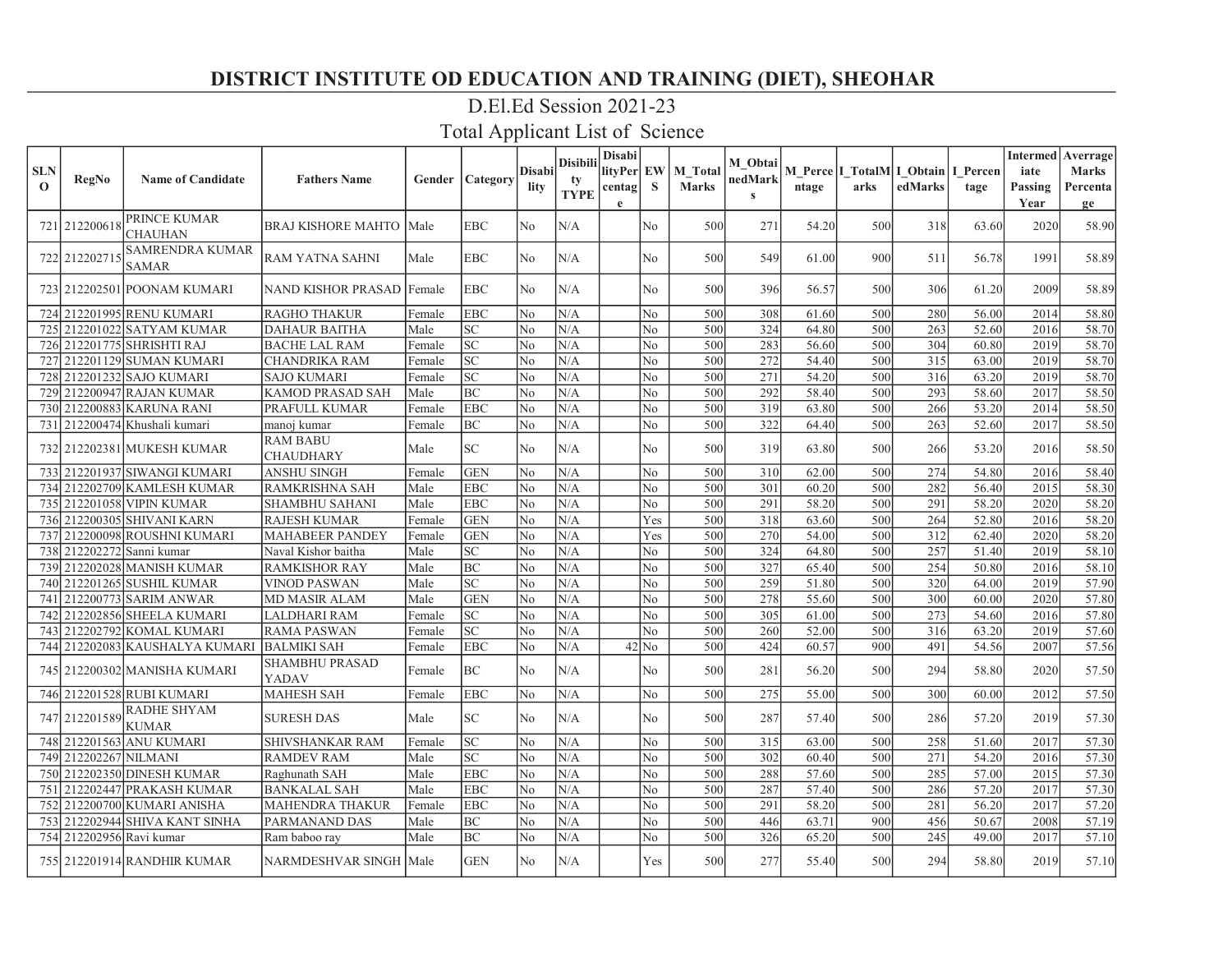### D.El.Ed Session 2021-23

| <b>SLN</b><br>$\mathbf{o}$ | RegNo         | <b>Name of Candidate</b>                       | <b>Fathers Name</b>                     |        | <b>Gender   Category</b>   | Disabil<br>lity | Disibili<br>tv<br><b>TYPE</b> | <b>Disabi</b><br>lityPer EW<br>centag<br>e | <sub>S</sub>   | <b>M</b> Total<br><b>Marks</b> | M Obtai<br>nedMark<br>$\mathbf{s}$ | ntage | arks | M Perce I TotalM I Obtain I Percen<br>edMarks | tage  | <b>Intermed</b> Averrage<br>iate<br>Passing<br>Year | <b>Marks</b><br>Percenta<br>ge |
|----------------------------|---------------|------------------------------------------------|-----------------------------------------|--------|----------------------------|-----------------|-------------------------------|--------------------------------------------|----------------|--------------------------------|------------------------------------|-------|------|-----------------------------------------------|-------|-----------------------------------------------------|--------------------------------|
|                            | 756 212202817 | <b>BASANT KUMAR</b><br><b>SINGH</b>            | <b>BACHCHA SINGH</b>                    | Male   | <b>GEN</b>                 | N <sub>o</sub>  | N/A                           |                                            | No.            | 500                            | 419                                | 59.86 | 900  | 488                                           | 54.22 | 2009                                                | 57.04                          |
|                            |               | 757 212202253 AMRITA KUMARI                    | vinod kumar singh                       | Female | <b>GEN</b>                 | No              | N/A                           |                                            | N <sub>o</sub> | 500                            | 266                                | 53.20 | 500  | 304                                           | 60.80 | 2014                                                | 57.00                          |
|                            |               | 758 212201045 SONALI BHARTI                    | <b>BHAGWAN SINGH</b>                    | Female | <b>GEN</b>                 | No              | N/A                           |                                            | Yes            | 500                            | 288                                | 57.60 | 500  | 281                                           | 56.20 | 2014                                                | 56.90                          |
|                            |               | 759 212201792 CHUNNU KUMAR                     | <b>BHOLA RAY</b>                        | Male   | <b>BC</b>                  | N <sub>o</sub>  | N/A                           |                                            | N <sub>o</sub> | 500                            | 254                                | 50.80 | 500  | 314                                           | 62.80 | 2020                                                | 56.80                          |
|                            |               | 760 212202454 PRIYA BHARTI                     | <b>NAGENDRA KUIMAR</b><br><b>PASWAN</b> | Female | <b>SC</b>                  | No              | N/A                           |                                            | No             | 500                            | 238                                | 47.60 | 500  | 329                                           | 65.80 | 2019                                                | 56.70                          |
|                            |               | 761 212202213 PINTU KUMAR                      | <b>LALBABU PRASAD</b>                   | Male   | BC                         | No              | N/A                           |                                            | N <sub>o</sub> | 500                            | 266                                | 53.20 | 500  | 301                                           | 60.20 | 2013                                                | 56.70                          |
|                            |               | 762 212201252 SHYAM BABU KUMAR GOVIND RAY      |                                         | Male   | <b>BC</b>                  | No              | N/A                           |                                            | N <sub>o</sub> | 500                            | 248                                | 49.60 | 500  | 318                                           | 63.60 | 2015                                                | 56.60                          |
|                            |               | 763 212201815 Deepak Kumar                     | Jay narayan sah                         | Male   | <b>BC</b>                  | No              | N/A                           |                                            | N <sub>o</sub> | 500                            | 250                                | 50.00 | 500  | 315                                           | 63.00 | 2019                                                | 56.50                          |
|                            |               | 764 212201619 RAJESH KUMAR                     | <b>RAM NARESH RAY</b>                   | Male   | <b>BC</b>                  | No              | N/A                           |                                            | No             | 500                            | 282                                | 56.40 | 500  | 283                                           | 56.60 | 2012                                                | 56.50                          |
|                            |               | 765 212200682 RAJU KUMAR                       | <b>MOHAN MAHTO</b>                      | Male   | <b>BC</b>                  | N <sub>0</sub>  | N/A                           |                                            | No.            | 500                            | 312                                | 62.40 | 500  | 253                                           | 50.60 | 2015                                                | 56.50                          |
|                            |               | 766 212202472 BRAJ MOHAN KUMAR                 | <b>SUDIST KUMAR</b>                     | Male   | <b>SC</b>                  | No              | N/A                           |                                            | No.            | 500                            | 289                                | 57.80 | 500  | 276                                           | 55.20 | 2020                                                | 56.50                          |
|                            |               | 767 212201500 BHUSHAN KUMAR                    | PRAMOD KUMAR<br><b>NAYAK</b>            | Male   | BC                         | N <sub>o</sub>  | N/A                           |                                            | N <sub>o</sub> | 500                            | 286                                | 57.20 | 500  | 277                                           | 55.40 | 2015                                                | 56.30                          |
|                            |               | 768 212201125 AARTI KUMARI                     | <b>UMESH PRASAD</b>                     | Female | BC                         | No              | N/A                           |                                            | No             | 500                            | 282                                | 56.40 | 500  | 280                                           | 56.00 | 2020                                                | 56.20                          |
|                            |               | 769 212201066 ZEBA FIRDOS                      | <b>ASHFAQUE AHMAD</b>                   | Female | <b>GEN</b>                 | No              | N/A                           |                                            | Yes            | 500                            | 268                                | 53.60 | 500  | 294                                           | 58.80 | 2020                                                | 56.20                          |
|                            |               | 770 212202271 RADHA MOHAN SINGH RAMBABU SINGH  |                                         | Male   | <b>GEN</b>                 | No              | N/A                           |                                            | Yes            | 500                            | 300                                | 60.00 | 500  | 262                                           | 52.40 | 2015                                                | 56.20                          |
|                            |               | 771 212201407 RAHUL KUMAR                      | <b>RAM SHOBHA PRASAD</b>                | Male   | <b>BC</b>                  | No              | N/A                           |                                            | No             | 500                            | 292                                | 58.40 | 500  | 269                                           | 53.80 | 2012                                                | 56.10                          |
|                            |               | 772 212200082 MEGHNA KUMARI                    | <b>BASANT KUMAR</b>                     | Female | BC                         | No              | N/A                           |                                            | No             | 500                            | 263                                | 52.60 | 500  | 298                                           | 59.60 | 2020                                                | 56.10                          |
|                            |               | 773 212200525 NISHA KUMARI                     | <b>SHAMBHU RAY</b>                      | Female | BC                         | No              | N/A                           |                                            | N <sub>o</sub> | 500                            | 305                                | 61.00 | 500  | 255                                           | 51.00 | 2017                                                | 56.00                          |
|                            |               | 774 212200857 PAWAN KUMAR                      | <b>RAMESH PRASAD</b>                    | Male   | <b>BC</b>                  | No              | N/A                           |                                            | N <sub>o</sub> | 500                            | 278                                | 55.60 | 500  | 282                                           | 56.40 | 2019                                                | 56.00                          |
|                            |               | 775 212201902 VIVEK KUMAR                      | VISHWAMBHAR<br>PRASADSINGH              | Male   | BC                         | No              | N/A                           |                                            | No             | 500                            | 301                                | 60.20 | 500  | 259                                           | 51.80 | 2018                                                | 56.00                          |
|                            |               | 776 212201683 SUBODH KUMAR RAM RAM AYODHYA RAM |                                         | Male   | <b>SC</b>                  | N <sub>o</sub>  | N/A                           |                                            | N <sub>o</sub> | 500                            | 306                                | 61.20 | 500  | 253                                           | 50.60 | 2017                                                | 55.90                          |
|                            |               | 777 212200511 RAM VIVEK KUMAR                  | <b>MISRILAL SHARMA</b>                  | Male   | <b>ST</b>                  | No              | N/A                           |                                            | N <sub>o</sub> | 500                            | 292                                | 58.40 | 500  | 267                                           | 53.40 | 2014                                                | 55.90                          |
|                            |               | 778 212202464 DIVYA KUMARI                     | <b>NAGENDRA KUMAR</b><br><b>PASWAN</b>  | Female | SC                         | N <sub>o</sub>  | N/A                           |                                            | No             | 500                            | 292                                | 58.40 | 500  | 267                                           | 53.40 | 2018                                                | 55.90                          |
|                            |               | 779 212202375 MD CHAND BABU                    | <b>ISA MOHAMMAD</b>                     | Male   | <b>GEN</b>                 | No              | N/A                           |                                            | Yes            | 500                            | 301                                | 60.20 | 500  | 258                                           | 51.60 | 2017                                                | 55.90                          |
|                            |               | 780  212201270  ANISHA KUMARI                  | <b>JINEES RAM</b>                       | Female | SC                         | N <sub>o</sub>  | N/A                           |                                            | No             | 500                            | 270                                | 54.00 | 500  | 288                                           | 57.60 | 2020                                                | 55.80                          |
|                            |               | 781 212201719 ASHA KUMARI                      | YOGENDRA SAH                            | Female | <b>EBC</b>                 | No              | N/A                           |                                            | No             | 500                            | 386                                | 55.14 | 500  | 282                                           | 56.40 | 2012                                                | 55.77                          |
|                            |               | 782 212202423 ROHIT KUMAR                      | <b>SURENDRA PRASAD</b>                  | Male   | BC                         | No              | N/A                           |                                            | No             | 500                            | 255                                | 51.00 | 500  | 301                                           | 60.20 | 2015                                                | 55.60                          |
|                            |               | 783 212202383 NIKEE KUMARI                     | <b>BINESH KUMAR</b>                     | Female | SC                         | N <sub>o</sub>  | N/A                           |                                            | N <sub>o</sub> | 500                            | 198                                | 39.60 | 500  | 356                                           | 71.20 | 2020                                                | 55.40                          |
|                            |               | 784 212201555 NANDKISHOR KUMAR NARAYAN PASWAN  |                                         | Male   | $\ensuremath{\mathbf{SC}}$ | N <sub>o</sub>  | N/A                           |                                            | No             | 500                            | 287                                | 57.40 | 500  | 266                                           | 53.20 | 2019                                                | 55.30                          |
|                            | 785 212201898 | <b>SHASHI BHUSHAN</b><br><b>KUMAR</b>          | <b>NIRANJAN RAM</b>                     | Male   | SC                         | N <sub>o</sub>  | N/A                           |                                            | N <sub>o</sub> | 500                            | 348                                | 49.71 | 900  | 547                                           | 60.78 | 2001                                                | 55.25                          |
|                            |               | 786 212200433 SHATRUDHAN KUMAR VINOD BAITHA    |                                         | Male   | SC <sub>1</sub>            | N <sub>o</sub>  | N/A                           |                                            | No             | 500                            | 249                                | 49.80 | 500  | 303                                           | 60.60 | 2019                                                | 55.20                          |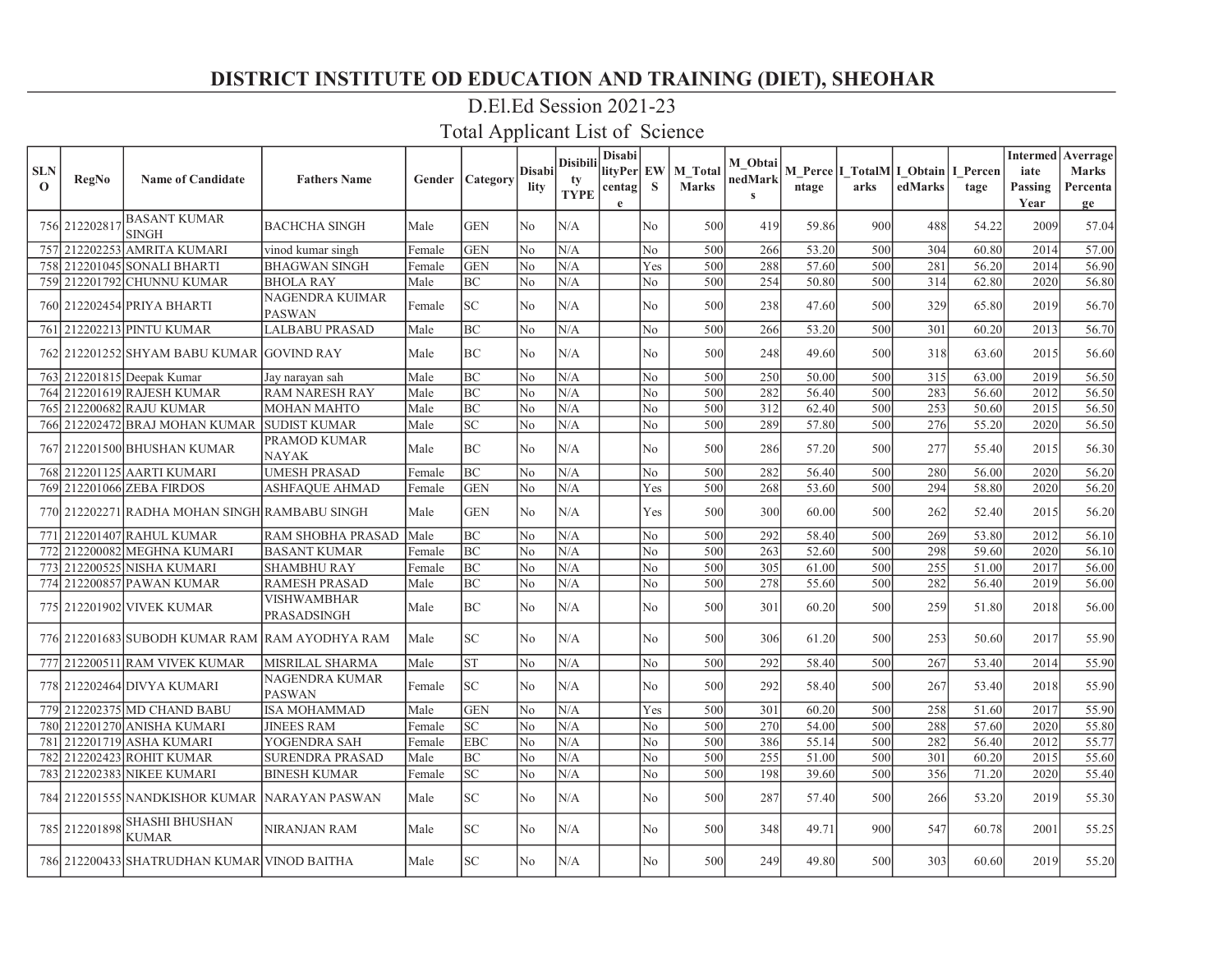### D.El.Ed Session 2021-23

| <b>SLN</b>   |                           |                                           |                                        |             |                 | <b>Disabi</b> | Disibili    | <b>Disabi</b><br>lityPer EW |                | M Total      | M Obtai      |       | M Perce I TotalM I Obtain I Percen |         |       | iate    | <b>Intermed</b> Averrage<br><b>Marks</b> |
|--------------|---------------------------|-------------------------------------------|----------------------------------------|-------------|-----------------|---------------|-------------|-----------------------------|----------------|--------------|--------------|-------|------------------------------------|---------|-------|---------|------------------------------------------|
| $\mathbf{o}$ | RegNo                     | <b>Name of Candidate</b>                  | <b>Fathers Name</b>                    | Gender      | <b>Category</b> | lity          | tv          | centag                      | <sub>S</sub>   | <b>Marks</b> | nedMark      | ntage | arks                               | edMarks | tage  | Passing | Percenta                                 |
|              |                           |                                           |                                        |             |                 |               | <b>TYPE</b> | $\mathbf e$                 |                |              | $\mathbf{s}$ |       |                                    |         |       | Year    | ge                                       |
|              |                           | 787 212202273 VIVEK KUMAR                 | SURENDRA SAH                           | Male        | <b>EBC</b>      | No            | N/A         |                             | No.            | 500          | 283          | 56.60 | 500                                | 268     | 53.60 | 2019    | 55.10                                    |
|              |                           | 788 212200935 MANOJ KUMAR                 | <b>BHAGWAN RAY</b>                     | Male        | <b>BC</b>       | No            | N/A         |                             | N <sub>o</sub> | 500          | 445          | 63.57 | 900                                | 417     | 46.33 | 2006    | 54.95                                    |
|              |                           | 789 212201532 RAUSHAN KUMAR               | <b>CHANDRA SHEKHAR</b><br><b>PATEL</b> | Male        | <b>BC</b>       | No            | N/A         |                             | No             | 500          | 277          | 55.40 | 500                                | 272     | 54.40 | 2011    | 54.90                                    |
|              |                           | 790 212201687 NISHA KUMARI                | <b>UMESH SAH</b>                       | Female      | <b>EBC</b>      | No            | N/A         |                             | No.            | 500          | 307          | 61.40 | 500                                | 241     | 48.20 | 2017    | 54.80                                    |
| 791          |                           | 212201002 NISHA BHARTI                    | DINESH PASWAN                          | Female      | <b>SC</b>       | No            | N/A         |                             | No.            | 500          | 270          | 54.00 | 500                                | 276     | 55.20 | 2019    | 54.60                                    |
|              |                           | 792   212200135   AMBIKA KUMARI           | UMESH NARAYAN ROY   Female             |             | <b>BC</b>       | No            | N/A         |                             | N <sub>o</sub> | 500          | 268          | 53.60 | 500                                | 276     | 55.20 | 2014    | 54.40                                    |
|              |                           | 793 212200610 MANISH KUMAR                | SURENDRA KUMAR<br>RAM                  | Male        | <b>SC</b>       | No            | N/A         |                             | No.            | 500          | 293          | 58.60 | 500                                | 250     | 50.00 | 2016    | 54.30                                    |
|              |                           | 794 212201795 SHREYA RAJ                  | <b>BACCHA LAL RAM</b>                  | Female      | <b>SC</b>       | No            | N/A         |                             | No.            | 500          | 240          | 48.00 | 500                                | 303     | 60.60 | 2019    | 54.30                                    |
| 795I         |                           | 212202152 SAHIL KUMAR SINGH               | <b>ASHOK KUMAR SINGH</b>               | Male        | <b>GEN</b>      | No            | N/A         |                             | No             | 500          | 361          | 60.17 | 500                                | 242     | 48.40 | 2019    | 54.28                                    |
|              |                           | 796 212202753 PRABHU SAH                  | LALAN SAH                              | Male        | <b>EBC</b>      | No            | N/A         |                             | No             | 500          | 250          | 50.00 | 500                                | 292     | 58.40 | 2017    | 54.20                                    |
| 797          |                           | 212200142 DILAAWEZ ANSARI                 | SHARAFAT ANSARI                        | Male        | <b>EBC</b>      | No            | N/A         |                             | No             | 500          | 242          | 48.40 | 500                                | 300     | 60.00 | 2015    | 54.20                                    |
| 798          |                           | 212201561 MD MUSHTAOUE                    | MD MAHMOOD                             | Male        | <b>GEN</b>      | No            | N/A         |                             | No             | 500          | 278          | 55.60 | 500                                | 263     | 52.60 | 2016    | 54.10                                    |
| 799          |                           | 212202512 Niranjan kumar                  | Suresh baitha                          | Male        | <b>SC</b>       | No            | N/A         |                             | No             | 500          | 281          | 56.20 | 500                                | 260     | 52.00 | 2017    | 54.10                                    |
|              |                           | 800 212201321 ANSHU PRATAP                | <b>BHAGWAN SINGH</b>                   | Male        | <b>GEN</b>      | No            | N/A         |                             | Yes            | 500          | 252          | 50.40 | 500                                | 288     | 57.60 | 2017    | 54.00                                    |
| 801          | 212201709                 | <b>SHAQUIB AHMAD</b><br><b>KHAN</b>       | AQUEEL AHMAD KHAN  Male                |             | <b>GEN</b>      | No            | N/A         |                             | Yes            | 500          | 264          | 52.80 | 500                                | 276     | 55.20 | 2020    | 54.00                                    |
|              |                           | 802 212201059 Radha Sharma                | <b>JAWAHAR THAKUR</b>                  | Female      | <b>ST</b>       | No            | N/A         |                             | No.            | 500          | 304          | 60.80 | 500                                | 235     | 47.00 | 2014    | 53.90                                    |
|              |                           | 803 212201557 ARTI KUMARI                 | JEEWACHH RAM                           | Female      | <b>SC</b>       | No            | N/A         |                             | No.            | 500          | 271          | 54.20 | 500                                | 267     | 53.40 | 2016    | 53.80                                    |
|              | 804 212201889             | <b>HIRALAL KUMAR</b><br><b>CHAUDHARY</b>  | NANDU CHAUDHARY                        | <b>Male</b> | <b>SC</b>       | No            | N/A         |                             | No.            | 500          | 266          | 53.20 | 500                                | 272     | 54.40 | 2016    | 53.80                                    |
|              |                           | 805 212201415 Purshottam Kumar            | Sunil navak                            | Male        | BC              | No            | N/A         |                             | No             | 500          | 242          | 48.40 | 500                                | 293     | 58.60 | 2013    | 53.50                                    |
| 806          |                           | 212201509 MD DILKASH NAWAZ                | <b>WAKIL AHMAD</b>                     | Male        | <b>EBC</b>      | No            | N/A         |                             | No             | 500          | 225          | 45.00 | 500                                | 309     | 61.80 | 2019    | 53.40                                    |
| 807          |                           | 212202883 DHIRAJ KUMAR                    | DHANANJAY SHARMA                       | Male        | <b>ST</b>       | No            | N/A         |                             | No.            | 500          | 251          | 50.20 | 500                                | 281     | 56.20 | 2019    | 53.20                                    |
| 808          | 212202834 Aditya Raj      |                                           | Shambhu Sahani                         | Male        | <b>EBC</b>      | No            | N/A         |                             | No             | 500          | 226          | 45.20 | 500                                | 306     | 61.20 | 2019    | 53.20                                    |
|              |                           | 809 212200087 KAJAL KUMARI                | <b>BASANT KUMAR</b>                    | Female      | BC              | No            | N/A         |                             | No             | 500          | 237          | 47.40 | 500                                | 294     | 58.80 | 2020    | 53.10                                    |
|              |                           | 810 212201194 SHATRUDHAN KUMAR JAMIRI LAL |                                        | Male        | <b>EBC</b>      | No            | N/A         |                             | N <sub>o</sub> | 500          | 255          | 51.00 | 500                                | 274     | 54.80 | 2011    | 52.90                                    |
|              |                           | 811 212202288 RAJESH KUMAR                | RAGHUNATH THAKUR                       | Male        | <b>ST</b>       | No            | N/A         |                             | No.            | 500          | 241          | 48.20 | 500                                | 288     | 57.60 | 2020    | 52.90                                    |
|              | 812 212202078 Suraj kumar |                                           | Yugeshwar singh                        | Male        | <b>BC</b>       | No            | N/A         |                             | No             | 500          | 234          | 46.80 | 500                                | 294     | 58.80 | 2015    | 52.80                                    |
|              |                           | 813 212201346 UDRESH KUMAR                | ANANDI RAY                             | Male        | <b>BC</b>       | No            | N/A         |                             | No             | 500          | 259          | 51.80 | 500                                | 269     | 53.80 | 2009    | 52.80                                    |
|              |                           | 814 212200353 SONU KUMAR                  | <b>SURENDRA RAY</b>                    | Male        | BC              | No            | N/A         |                             | No             | 500          | 250          | 50.00 | 500                                | 278     | 55.60 | 2020    | 52.80                                    |
| 815          |                           | 212200472 AVINASH KUMAR                   | RAJ KISHOR SAH                         | Male        | <b>EBC</b>      | No            | N/A         |                             | No             | 500          | 279          | 55.80 | 500                                | 248     | 49.60 | 2016    | 52.70                                    |
|              |                           | 816 212200164 Vivek Kumar                 | Shambhu baitha                         | Male        | <b>SC</b>       | No            | N/A         |                             | N <sub>o</sub> | 500          | 245          | 49.00 | 500                                | 282     | 56.40 | 2020    | 52.70                                    |
|              |                           | 817 212202589 ABHAY KUMAR                 | MUNILAL RAM                            | Male        | SC              | No            | N/A         |                             | No             | 500          | 250          | 50.00 | 500                                | 277     | 55.40 | 2015    | 52.70                                    |
| 818          |                           | 212201745 RAJESH KUMAR                    | NARAYAN MAHTO                          | Male        | <b>BC</b>       | No            | N/A         |                             | No             | 500          | 253          | 50.60 | 500                                | 273     | 54.60 | 2013    | 52.60                                    |
|              |                           | 819 212200339 PRIYANKA KUMARI             | <b>VINOD CHOUDHARY</b>                 | Female      | <b>SC</b>       | No            | N/A         |                             | N <sub>o</sub> | 500          | 219          | 43.80 | 500                                | 303     | 60.60 | 2013    | 52.20                                    |
| 8201         |                           | 212201747 VIVEK KUMAR                     | <b>RAM PUKAR THAKUR</b>                | Male        | <b>ST</b>       | No            | N/A         |                             | No             | 500          | 249          | 49.80 | 500                                | 270     | 54.00 | 2018    | 51.90                                    |
|              |                           | 821 212201721 NARENDRA KUMAR              | <b>DEVNATH RAM</b>                     | Male        | <b>SC</b>       | No            | N/A         |                             | No.            | 500          | 238          | 47.60 | 500                                | 278     | 55.60 | 2019    | 51.60                                    |